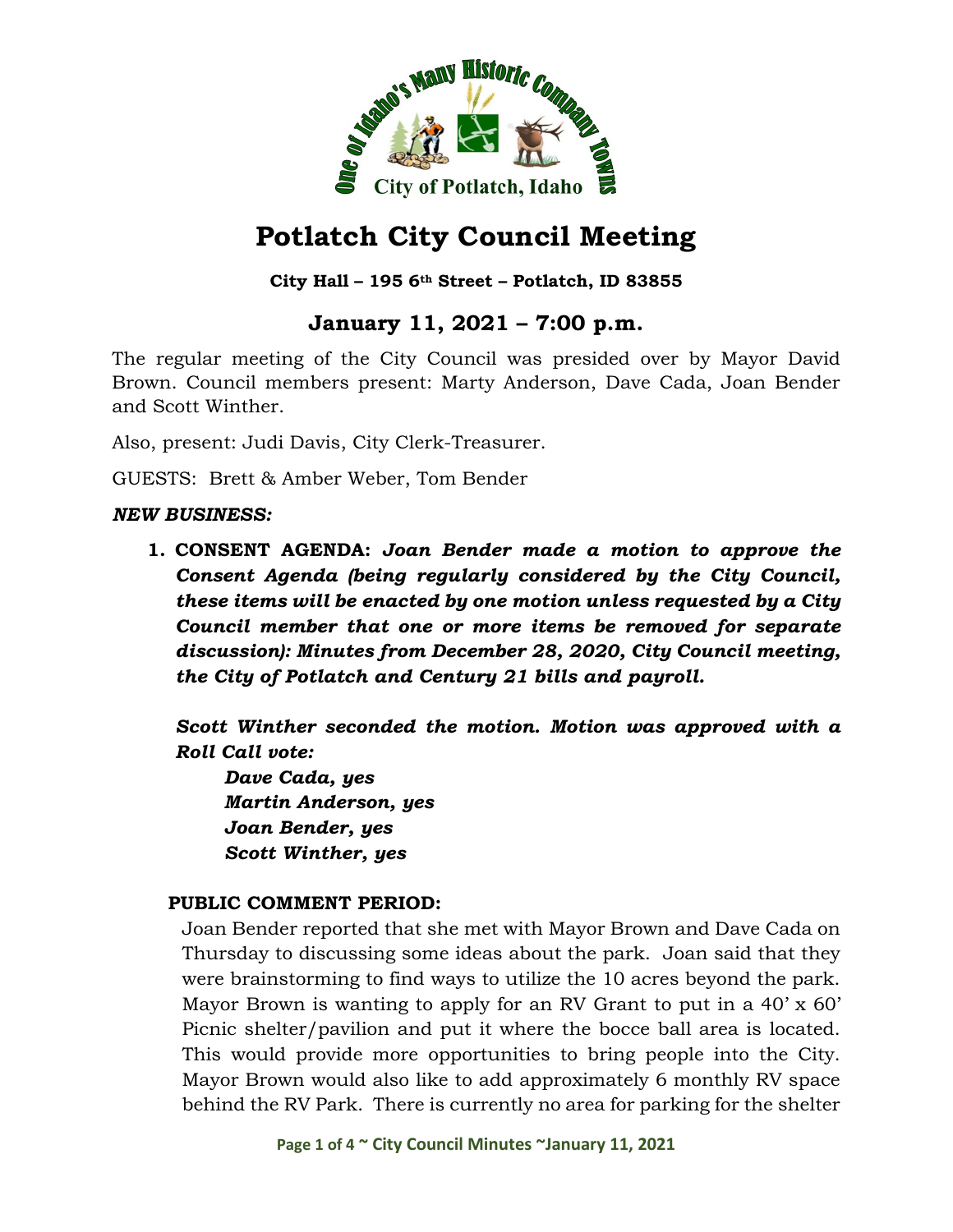

or access to get to the area where the monthly RV space would go. Joan said that they talked of a possibility of more business opportunities if the City could access the 10 Acres. Joan described the road that was discussed and different areas where it could possibly be located. Joan said that if the road went through the park that there would be some safety issues involved by the splash pad or the trail. Mayor Brown said that the idea of a road through the park has never been presented to the Council it was only a brainstorming meeting to talk about how to access the 10 acres. There is a utility easement on the road that runs down by the City Shop. Mayor Brown said that he has been trying for many years to get jobs into Potlatch. Idaho Department of Commerce grants are available to help put in infrastructure such as roads to help with City with Economic Development. There are groups that would like to see the picnic shelter like the square-dancing groups, family reunions and weddings. To get an Idaho Department of Commerce grant the City would have to own the property for the road or have a 25–30-year easement. The City has the utility easement because of the City's lift station location. Mayor Brown described the City's property on the 10 acres and explained what grants the City has received in the past to put in and update the RV Park. Tom Bender said that he was the one that posted about the road in the park and asked the Senior Center group to put a copy of the letter in the meals. Tom said he didn't want the park ruined by putting a road in the middle of the park. Having a business by the park could possibly escalate the traffic that went through the park. Tom asked why the City didn't get an easement when the 10 acres was purchased? Mayor Brown said it wasn't a possibility at that time and that is Potlatch Deltic property. Amber Weber asked what area is the Potlatch Recreation District in? Mayor Brown said that it's the school district area. Amber asked about the monthly RV spaces. Mayor Brown said that the RV park currently has monthly RV people staying in the park. Last year about half of the park in the winter was monthly people. The City turns down people regularly who would like to stay in the park for the winter. The RV grant doesn't like to have monthly people staying in the park so it affects the amount the City would receive for the RV Grant. It would be better to put in 6 more spaces on the 10 acres and then that wouldn't take away from the RV Grant received. Background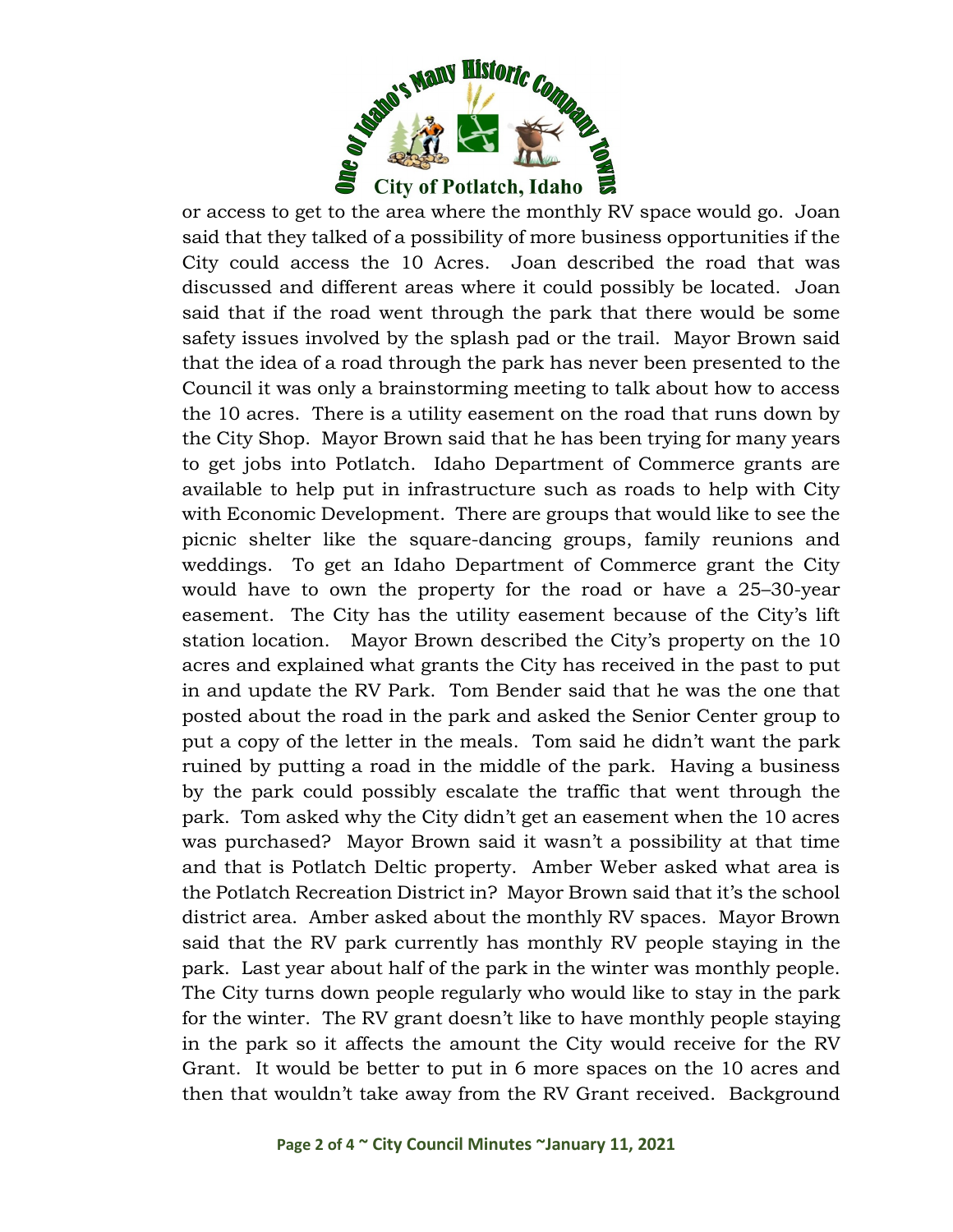

checks are done on the people staying monthly at the RV Park. Amber said that there are kids riding ATV's and motorcycles by the water reservoir and asked how this will be enforced. Scott Winther said that the City could put up signs to help keep the kids off that property. Mayor Brown said that the kids could ride bikes in the demo. Derby area and agrees that there needs to be more for the kids to do. Amber also asked about a couple of areas that need to have sidewalks put in. Mayor Brown explained the sidewalk grant process. Dave Cada suggested maybe the Safe Routes to School people might be able to help with funding. Amber asked if the Splash Pad will be working next summer and Mayor Brown said right now there's too much water pressure and the City is working on getting that fixed. Last summer it wasn't opened up because of COVID. There wasn't a way to keep kids 6 feet apart. It should be turned on this coming summer.

#### *2.* **STREET STANDARDS.**

 Mayor Brown reported on the Street Standards and asked Council what they would like to do. Should the Idaho Standards for Public Works Construction be incorporated in Ordinance 426? There are several areas that needed to be included such as what thickness of pavement, rolled or standard curbs, sidewalks, lights and stormwater. There was a Council discussion on what they would like to see added. Scott Winther suggested getting a hold of Tom Moore, City Engineer and set up another workshop to talk about what Tom might suggest be added.

#### **REPORTS:**

**1. Mayor – David Brown –** Mayor Brown said that there was a water leak on Fiddler's Ridge Loop last Saturday. Cody and Brennan both went to fix the leak. Mayor Brown said that there are some trees and shrubs that the home owner on Larch would like to remove.

- **2. Parks – Joan Bender –** Joan Bender said that she already reported earlier.
- **3. Pool & Cemetery - Dave Cada –** Nothing at this time.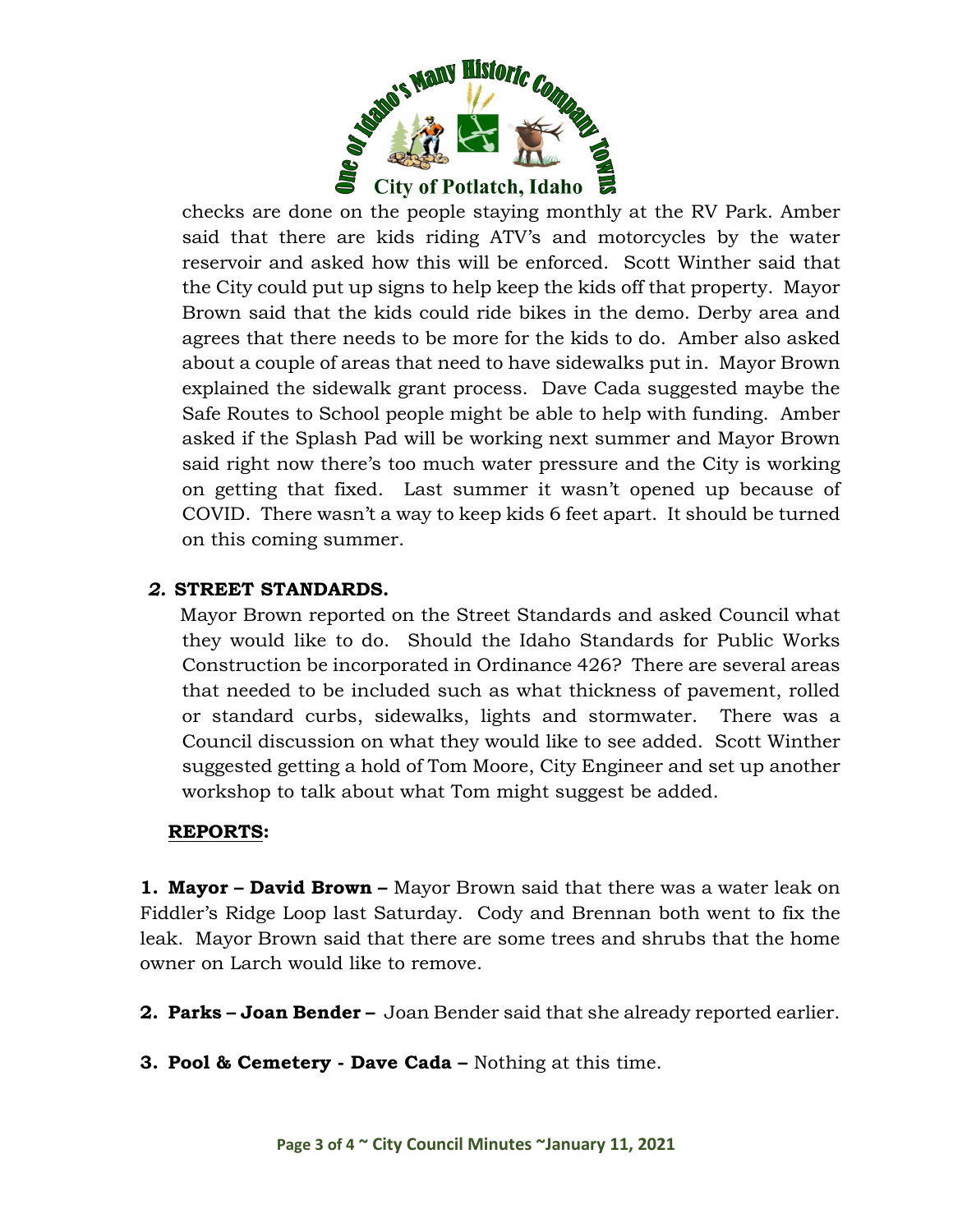

**4. Water & Sewer – Scott Winther** – Scott asked if the Mayor talked with Brennan about the water level testing at the wells. Does the City need water level meters for all the wells? Mayor Brown said that the wells already have the data collector at the wells.

**5. Streets - Martin Anderson –** Marty said if the sidewalk work was completed for Hemphill's. Mayor Brown said that Brennan was going to check it out and complete the work when the weather was a little better.

**6. Scenic 6 - David Cada** – Dave said that the Scenic 6 meeting will be on January 19th.

**7. Clerk- Judi Davis** – Nothing at this time.

*Marty Anderson made a motion to adjourn the meeting, Joan Bender seconded the motion, the meeting was adjourned at 9:16 p.m.*

ATTEST:  $\qquad \qquad$  David L. Brown, Mayor

\_\_\_\_\_\_\_\_\_\_\_\_\_\_\_\_\_\_\_\_\_\_\_\_\_\_\_\_\_\_\_\_\_\_\_\_\_\_\_\_\_\_\_\_\_ Judi Davis, City Clerk-Treasurer

**The next City Council meeting will be Monday, January 25, 2021.**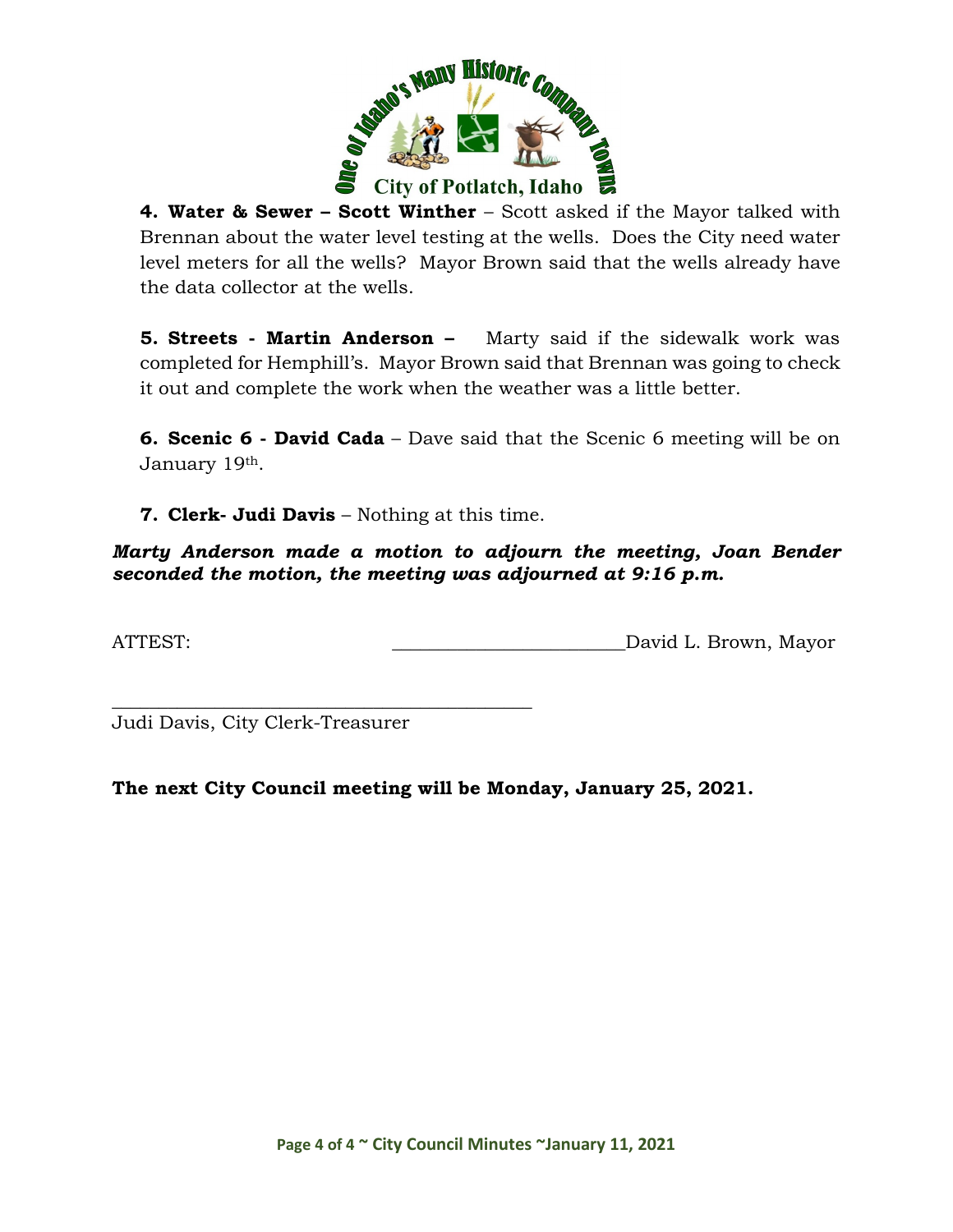

### **City Hall – 195 6th Street – Potlatch, ID 83855**

# **January 25, 2021 – 7:00 p.m.**

The regular meeting of the City Council was presided over by Mayor David Brown. Council members present: Marty Anderson, Dave Cada, Joan Bender and Scott Winther.

Also, present: Judi Davis, City Clerk-Treasurer.

#### *NEW BUSINESS:*

**1. CONSENT AGENDA:** *Dave Cada made a motion to approve the Consent Agenda (being regularly considered by the City Council, these items will be enacted by one motion unless requested by a City Council member that one or more items be removed for separate discussion): Minutes from January 11, 2021 City Council meeting, the City of Potlatch and Century 21 bills and payroll.*

*Joan Bender seconded the motion. Motion was approved with a Roll Call vote:*

*Dave Cada, yes Martin Anderson, yes Joan Bender, yes Scott Winther, yes*

## *2.* **APPROVE LIQUOR LICENSE FOR THE FOLLOWING.**

Four Star Supply Floyd's Harvest Foods Codi Jo's Wagon Wheel

## *Marty Anderson made a motion that the City Council approve the 2021 Liquor Licenses for: \*Floyd's Harvest Foods*

**Page 1 of 3 ~ City Council Minutes ~January 25, 2021**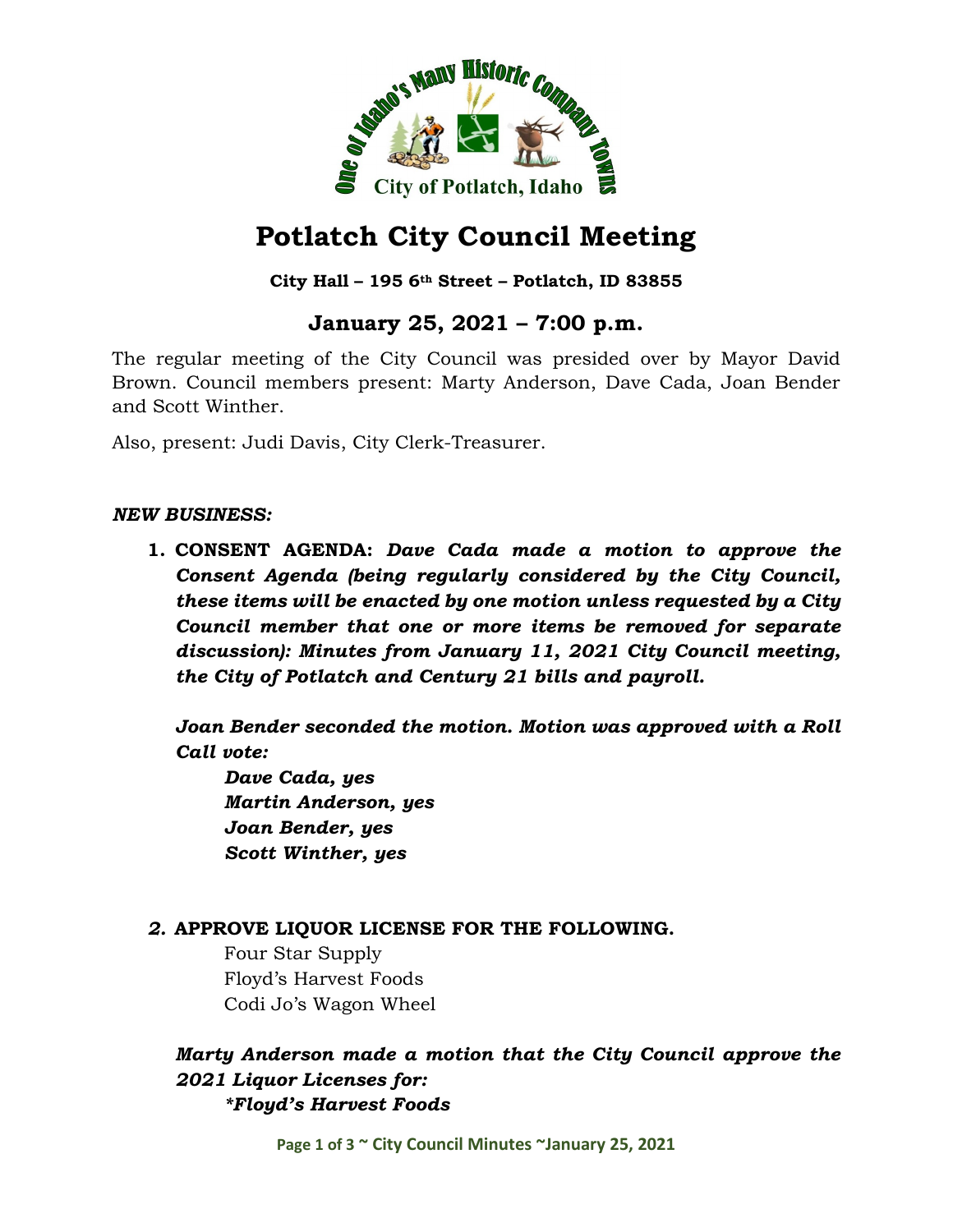

*\*Codi Jo's Wagon Wheel \*Four Star Supply, Inc.*

*Joan Bender seconded the motion, the motion was approved with "all ayes".*

## **3. TREE REMOVAL AT 410 SPRUCE ST.**

Mayor Brown said that the resident at 410 Spruce Street is requesting a tree on the City Right of Way be removed. Scott Winther said that it did look like a dead tree and Marty Anderson said that it didn't look healthy.

## *Scott Winther made a motion to approve removal of the tree at 410 Spruce Street and Dave Cada seconded the motion. The motion was approved with "all ayes".*

## **4. RV GRANT/PICNIC SHELTER.**

Mayor Brown said that he received a quote for the RV Grant Shelter from Legacy Contractor's in the amount of \$125,000. The quote was for the building with cedar tongue and grove 40' x 60', Slab Fireplace. With the RV Park having 4 monthly the City's share of the project would be 22% of that amount. The quote doesn't include electricity or picnic tables. Dave Cada asked if it could be put in a different location in the park instead of the bocce ball area. Dave said he would like to see it closer to the RV Park. Mayor Brown said maybe the City should pour the pad this year and put in a pole building the following year.

#### **REPORTS:**

**1. Mayor – David Brown –** Mayor Brown said he hasn't heard anymore about the business by the park. There might be some help from Dept. of Commerce if they were interested for infrastructure. He hasn't heard back from Potlatch Deltic about the road by the shop.

**2. Parks – Joan Bender –** Joan Bender said that she didn't have anything at this time.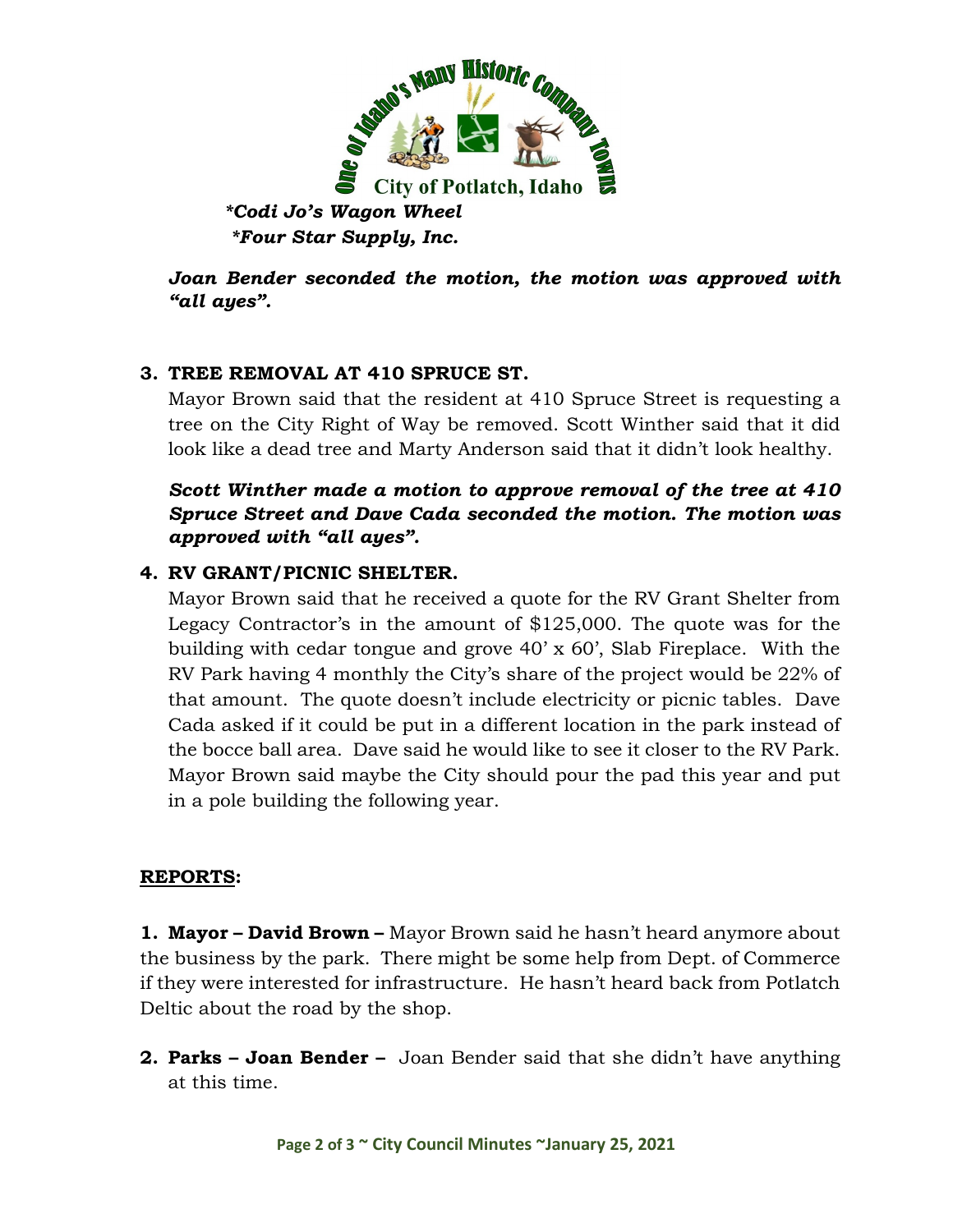

**3. Pool & Cemetery - Dave Cada –** David said there wasn't any damage at the pool from the wind. The sheeting is there and tried to look at the liner but there was too much water in the pool. Mayor Brown said that the steps bubble up from the liner. Dave said that Rhinoliner has a repair hit to fit it. He will wait until this spring and contact someone about getting a quote to get it fixed.

**4. Water & Sewer – Scott Winther** – Scott asked how Brennan was doing with the measuring of the water from the wells. Mayor Brown said that he needs to get a hold of Dale Ralston and show Brennan what equipment is needed and how to use it. The City needs to gather the data from the wells.

**5. Streets - Martin Anderson –** Marty said that it looks like there was some rock put into the pothole by his house. Mayor Brown said that Cody put in 5 loads of gravel in the pothole.

**6. Scenic 6 - David Cada** – Dave said that the Scenic 6 meeting was on January 19th and discussed the history of the town. Trying to find a way to promote and do a fundraiser.

**7. Clerk- Judi Davis** – Don Ball called and wanted to set up a meeting with Planning & Zoning to discuss a possible subdivision in town.

*Marty Anderson made a motion to adjourn the meeting, Scott Winther seconded the motion, the meeting was adjourned at 8:27 p.m.*

ATTEST:  $David L. Brown, Mayor$ 

Judi Davis, City Clerk-Treasurer

\_\_\_\_\_\_\_\_\_\_\_\_\_\_\_\_\_\_\_\_\_\_\_\_\_\_\_\_\_\_\_\_\_\_\_\_\_\_\_\_\_\_\_\_\_

**The next City Council meeting will be Monday, February 8, 2021.**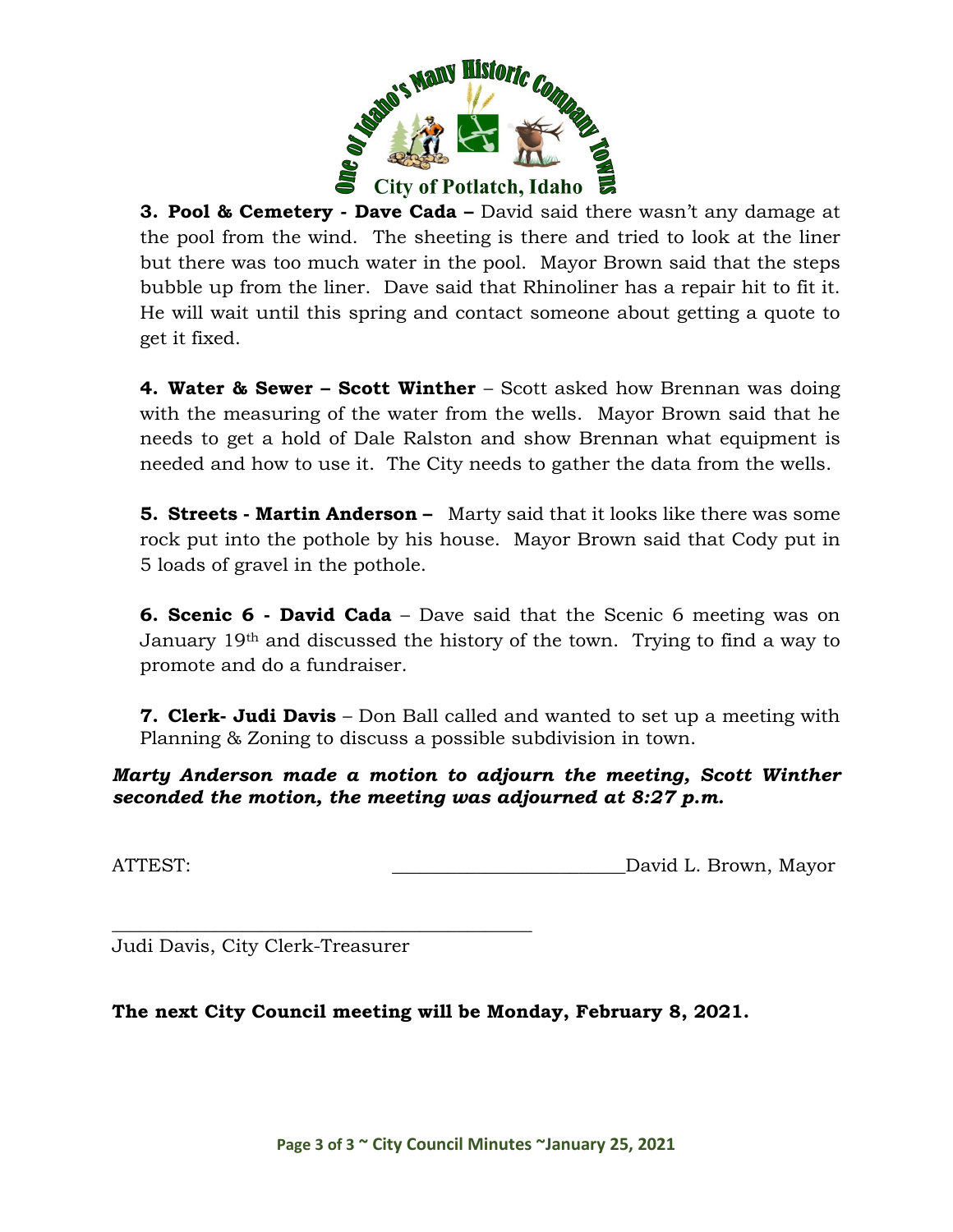

## **City Hall – 195 6th Street – Potlatch, ID 83855**

# **February 8, 2021 – 7:00 p.m.**

The regular meeting of the City Council was presided over by Mayor David Brown. Council members present: Marty Anderson, Dave Cada, Joan Bender and Scott Winther.

Absent: Judi Davis, City Clerk-Treasurer.

#### *NEW BUSINESS: NO CONSENT AGENDA*

#### **1. JAKE BRAKES.**

Erin Soule, who lives behind the coffee shop, said that the trucks that use their jake brakes in town are really noisy. Marty said that the City of Palouse has signs on each entry into town that states Jake Brakes not allowed. Dave Cada said he would like to say something in CIA about Jake Brakes. Mayor Brown said that he thinks its mostly drivers from out of town and he would like to look into posting signs on each end of town. Ma

*Marty Anderson made a motion that the City should post signs on each end of town saying no jake brakes. Dave Cada seconded the motion, the motion was approved with "all ayes".*

#### *2.* **LOT SIZES.**

Mayor Brown explained to Council about the lot size question that came up with Ted Millicks property. The O'Malley's are meeting with Planning and Zoning to talk about the subdivision that they want to put in tomorrow February 9<sup>th</sup>. Council really doesn't want animals in the City Limits.

**REPORTS:** Mayor Brown updated Council on COVID with the City.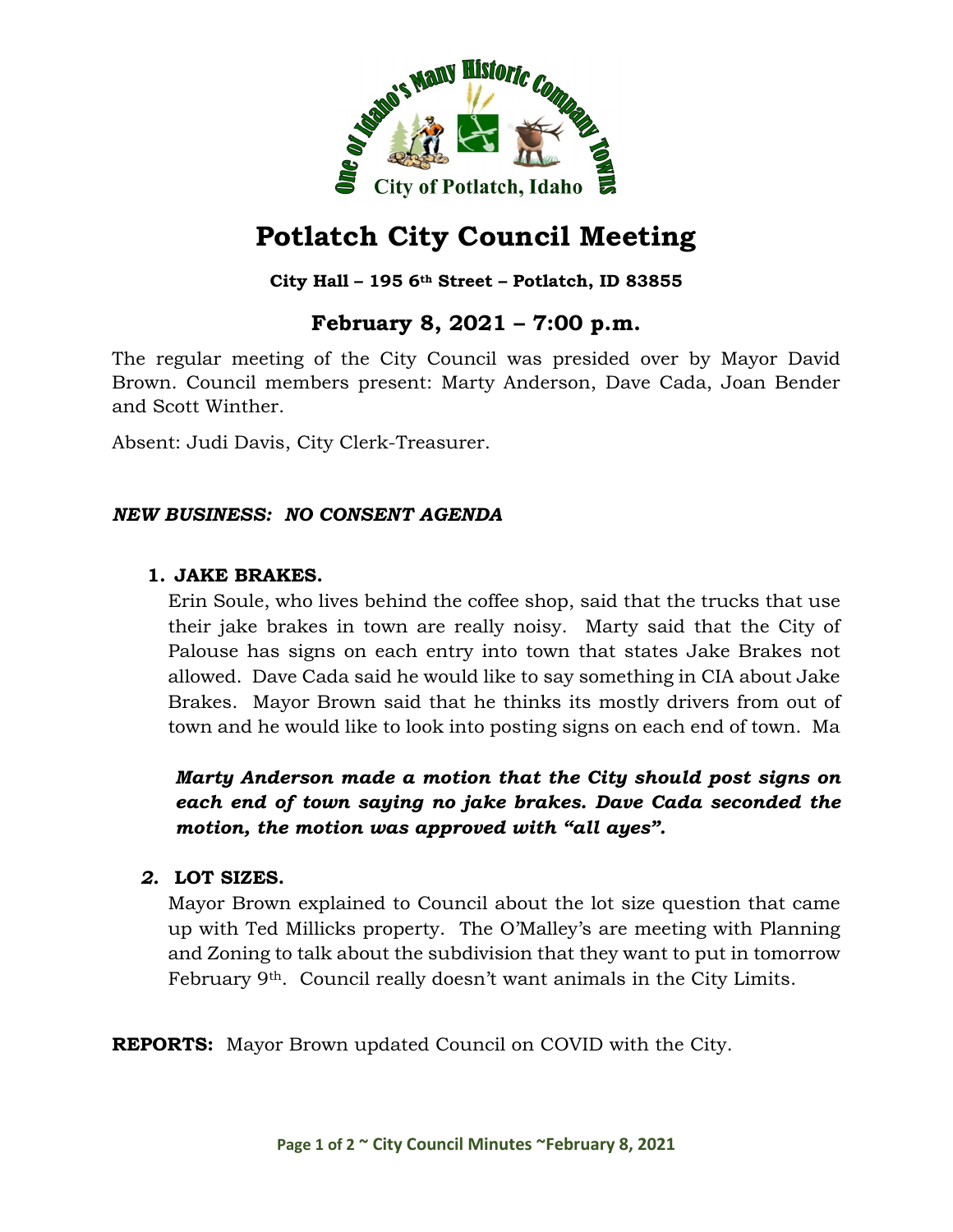

*Marty Anderson made a motion to adjourn the meeting, Dave Cada seconded the motion, the meeting was adjourned at 8:15 p.m.*

ATTEST: ATTEST: AND AND ALL DAVID L. Brown, Mayor

\_\_\_\_\_\_\_\_\_\_\_\_\_\_\_\_\_\_\_\_\_\_\_\_\_\_\_\_\_\_\_\_\_\_\_\_\_\_\_\_\_\_\_\_\_ Judi Davis, City Clerk-Treasurer

**The next City Council meeting will be Monday, February 25, 2021.**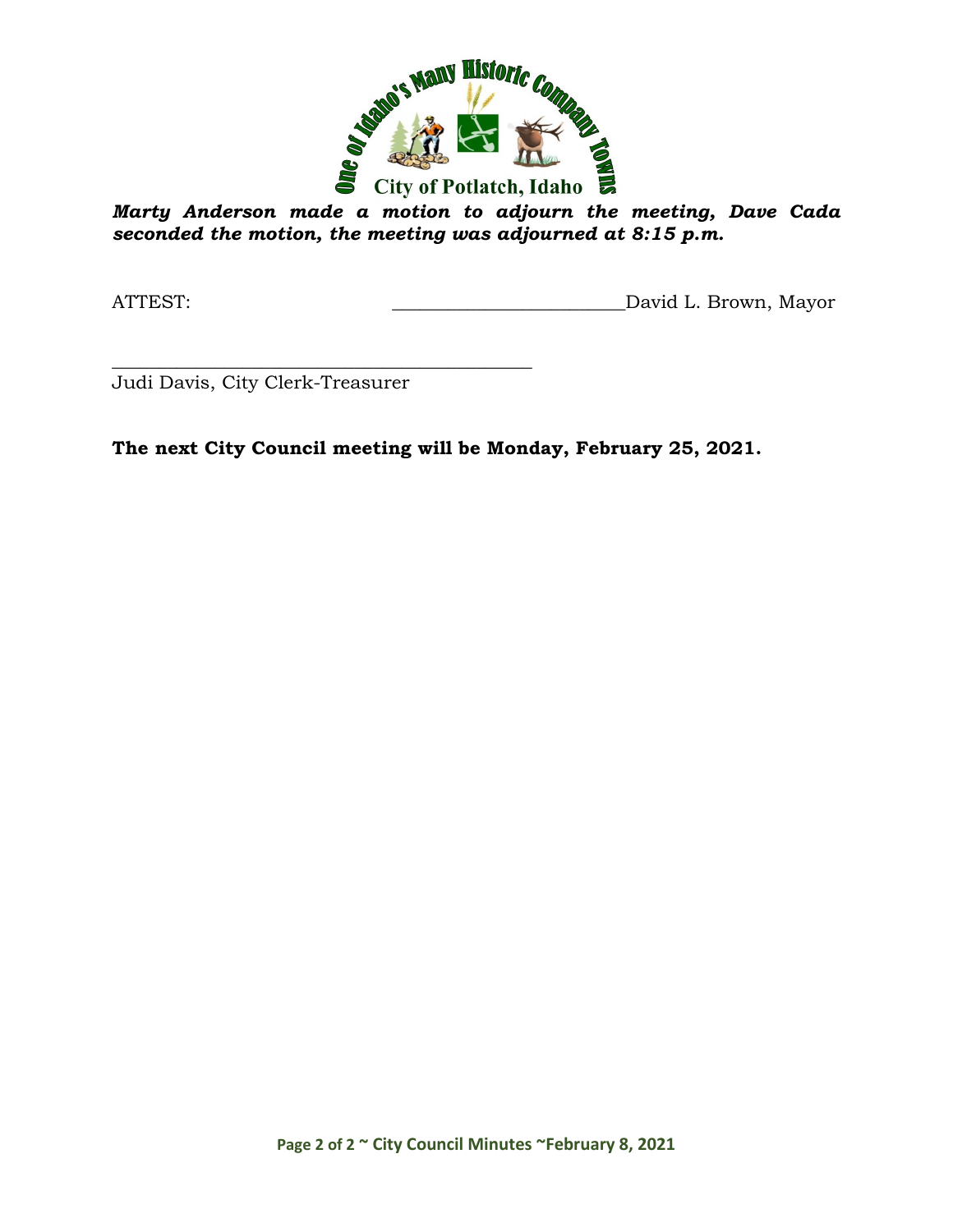

**City Hall – 195 6th Street – Potlatch, ID 83855**

# **February 22, 2021 – 7:00 p.m.**

The regular meeting of the City Council was presided over by Mayor David Brown. Council members present: Marty Anderson, Dave Cada, Joan Bender and Scott Winther.

Also, present: Judi Davis, City Clerk-Treasurer.

#### *NEW BUSINESS:*

**1. CONSENT AGENDA:** *Joan Bender made a motion to approve the Consent Agenda (being regularly considered by the City Council, these items will be enacted by one motion unless requested by a City Council member that one or more items be removed for separate discussion): Minutes from January 11 & January 25, 2021 City Council meeting, the City of Potlatch and Century 21 bills and payroll.*

*Scott Winther seconded the motion. Motion was approved with a Roll Call vote:*

*Dave Cada, yes Martin Anderson, yes Joan Bender, yes Scott Winther, yes*

#### *2.* **FUTURE AGENDA ITEMS.**

COVID Pay - Mayor Brown asked if the Council would agree to paying the employees when they were off with COVID. Council agreed.

Mayor Brown updated City Council on State Legislature. He said that the bill that would allow Cities to post on their website instead of in the Newspaper didn't pass.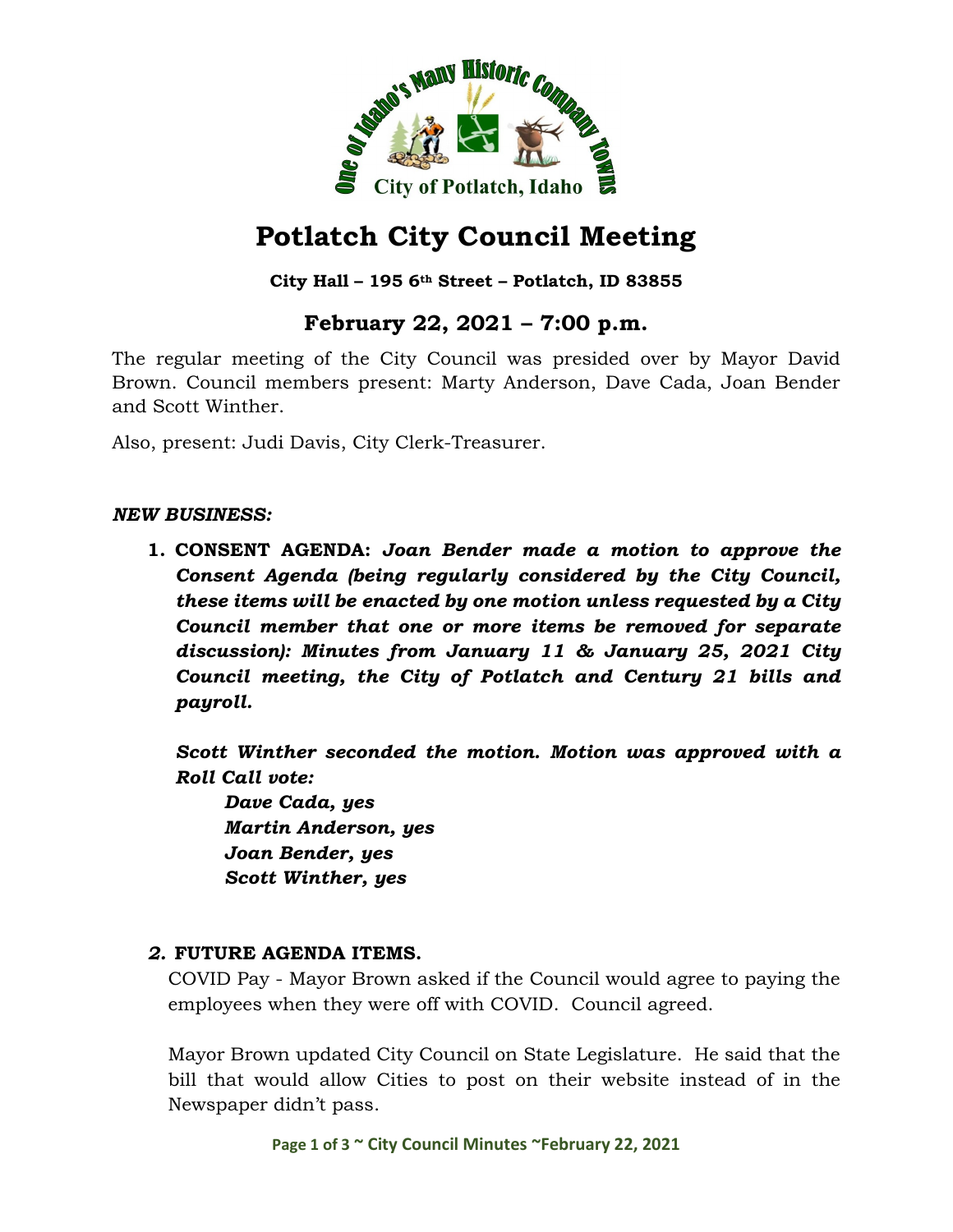

Mayor Brown talked with City Council about a program for homeowner warranties through the National League of Cities – Service Line Warranty Program. The company that the warranties would go through is HomeService USA. The NLC Service Line Warranty Program would educate homeowners about their service lines. City Council members would like this to be an agenda item for a future meeting.

## **REPORTS:**

- 1. **Mayor – David Brown –** Mayor Brown said that the dodge pickup quit working and it isn't worth getting it fixed. He would like to take the dump bed off the dodge and put it on the GMC. Council agreed that it should be either scraped or sold. Mayor Brown said that the gator also quit working and the motor can't be overhauled. Council agreed that the City should look for other alternatives to replace the gator. Mayor Brown said that Michael Montgomery approached him about purchasing the old generator for \$3,000. Council said that the City could sell it for \$4,000 and maybe take it out in trade. Update on the Ziply Fiber Grant – Just received pricing from Natalie at Ziply Fiber. Council agreed to an agreement with Ziply for 3 years for City Hall and Scenic 6 Park. The Potlatch Historical Society would like to permission to change the door in the basement of City Hall and put in a wooden door. Council agreed.
- 2. **Parks – Joan Bender –** Joan Bender said that she didn't have anything at this time.
- 3. **Pool & Cemetery - Dave Cada –** Dave said that the ceiling in the Pool Bathhouse could wait until later this spring with the weather was a little better.
- 4. **Water & Sewer – Scott Winther** Scott asked how the water testing/sampling is going with Brennan. Mayor Brown said that he has asked that all 3 employees know how to do the sampling and that Karin can take the samples to Moscow for testing.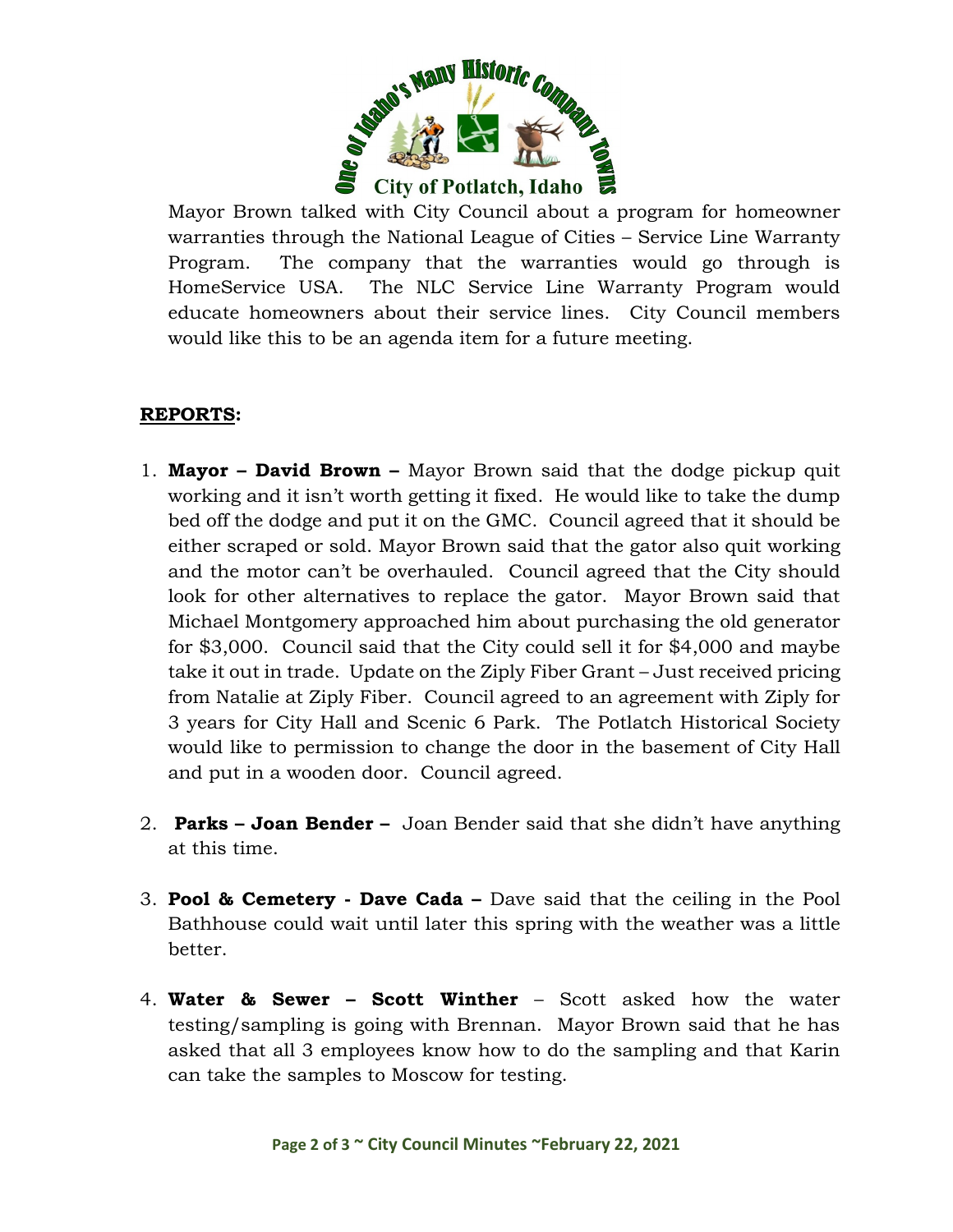

5. **Streets - Martin Anderson –** Marty asked how the Street Standards were going. Mayor Brown said that Tom Moore the City Engineer and Judi are working on getting them together for Council to review.

6. **Scenic 6 - David Cada** – Nothing at this time.

7. **Clerk- Judi Davis** – Nothing at this time.

*Marty Anderson made a motion to adjourn the meeting, Joan Bender seconded the motion, the meeting was adjourned at 8:12 p.m.*

ATTEST: David L. Brown, Mayor

\_\_\_\_\_\_\_\_\_\_\_\_\_\_\_\_\_\_\_\_\_\_\_\_\_\_\_\_\_\_\_\_\_\_\_\_\_\_\_\_\_\_\_\_\_ Judi Davis, City Clerk-Treasurer

**The next City Council meeting will be Monday, February 8, 2021.**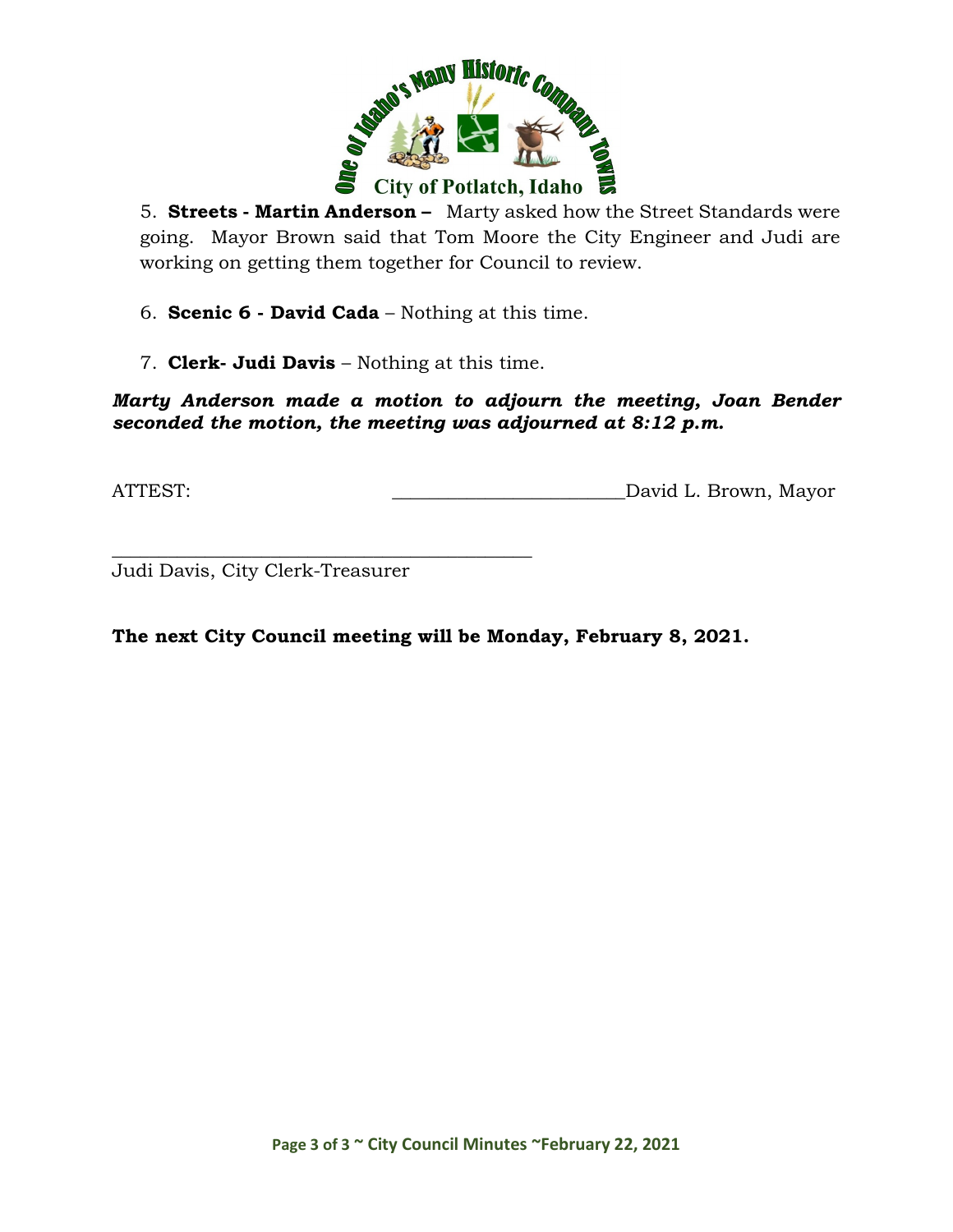

#### **City Hall – 195 6th Street – Potlatch, ID 83855**

# **March 8, 2021 – 7:00 p.m.**

The regular meeting of the City Council was presided over by Mayor David Brown. Council members present: Dave Cada, Joan Bender and Scott Winther, Marty Anderson - absent.

Also, present: Judi Davis, City Clerk-Treasurer.

#### *NEW BUSINESS:*

- *1. Dave Cade made a motion to approve the amended agenda with the addition of National League of Cities Service Line Warranty Program. Scott Winther seconded the motion, the motion was approved with "all ayes".*
- **2. CONSENT AGENDA:** *Joan Bender made a motion to approve the Consent Agenda (being regularly considered by the City Council, these items will be enacted by one motion unless requested by a City Council member that one or more items be removed for separate discussion): Minutes from February 22, 2021 City Council meeting, the City of Potlatch and Century 21 bills and payroll.*

*Scott Winther seconded the motion. Motion was approved with a Roll Call vote:*

*Dave Cada, aye Martin Anderson, absent Joan Bender, yes Scott Winther, yes*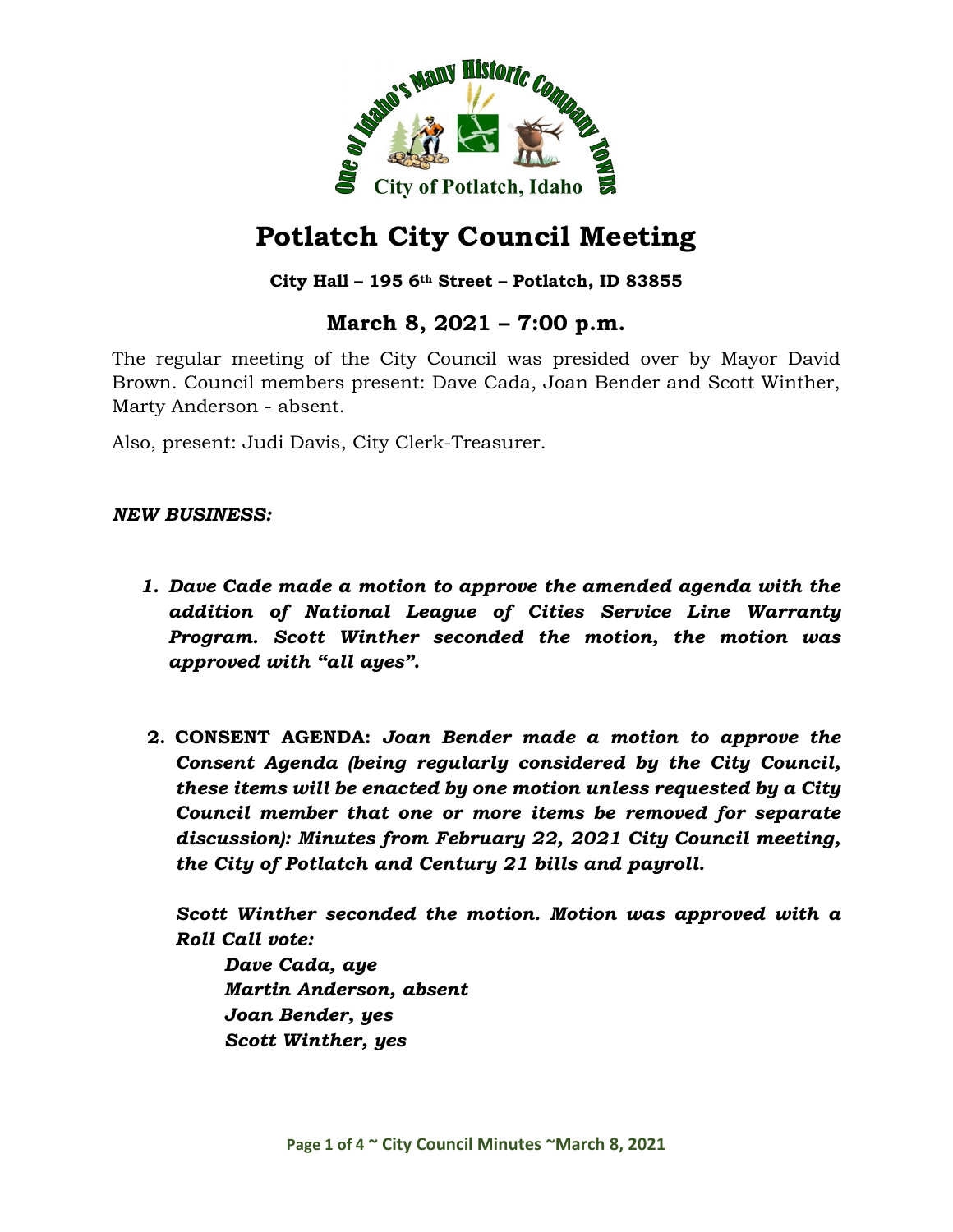

### *3.* **ARBOR DAY PROCLAMATION.**

Mayor Brown read the Arbor Day Proclamation.

*Scott Winther made a motion that the Mayor sign the Arbor Day Proclamation for 2021, Dave Cada seconded the motion, the motion was approved with "all ayes".*

## *4.* **ITD/CITY MAINTENANCE AGREEMENT***.*

Mayor Brown explained to City Councilmembers that he has a meeting scheduled with Idaho Transportation Department to discuss the ITD/City Maintenance Agreement. This agreement has been in place since 1979 so it isn't a new agreement. ITD wanted to make sure ITD & the City both understood the roles from the agreement.

Mayor Brown said that the tree across the street is dead and needs to be removed. The City would need to get an ITD permit to remove it in the ITD right of way. He also said that Karin needs to attend the next flagger class to become a certified flagger.

## *5.* **ADOPT NEW RESOLUTION SUPPORTING THE MULTI-JURISDICTIONAL HAZARD MITIGATION PLAN.**

*The attached resolution was introduced by Mayor Brown. Dave Cada who moved for its adoption. Seconded by Scott Winther.*

**ROLL CALL VOTE:**

*Dave Cada, yes Martin Anderson, absent Joan Bender, yes Scott Winther, yes*

## *6.* **NATIONAL LEAGUE OF CITIES – SERVICE LINE WARRANTY PROGRAM.**

Mayor Brown introduced the Service Line Warranty Program that would benefit the residents of Potlatch. The program is designed to address the issue of aging underground utility infrastructure. The warranty program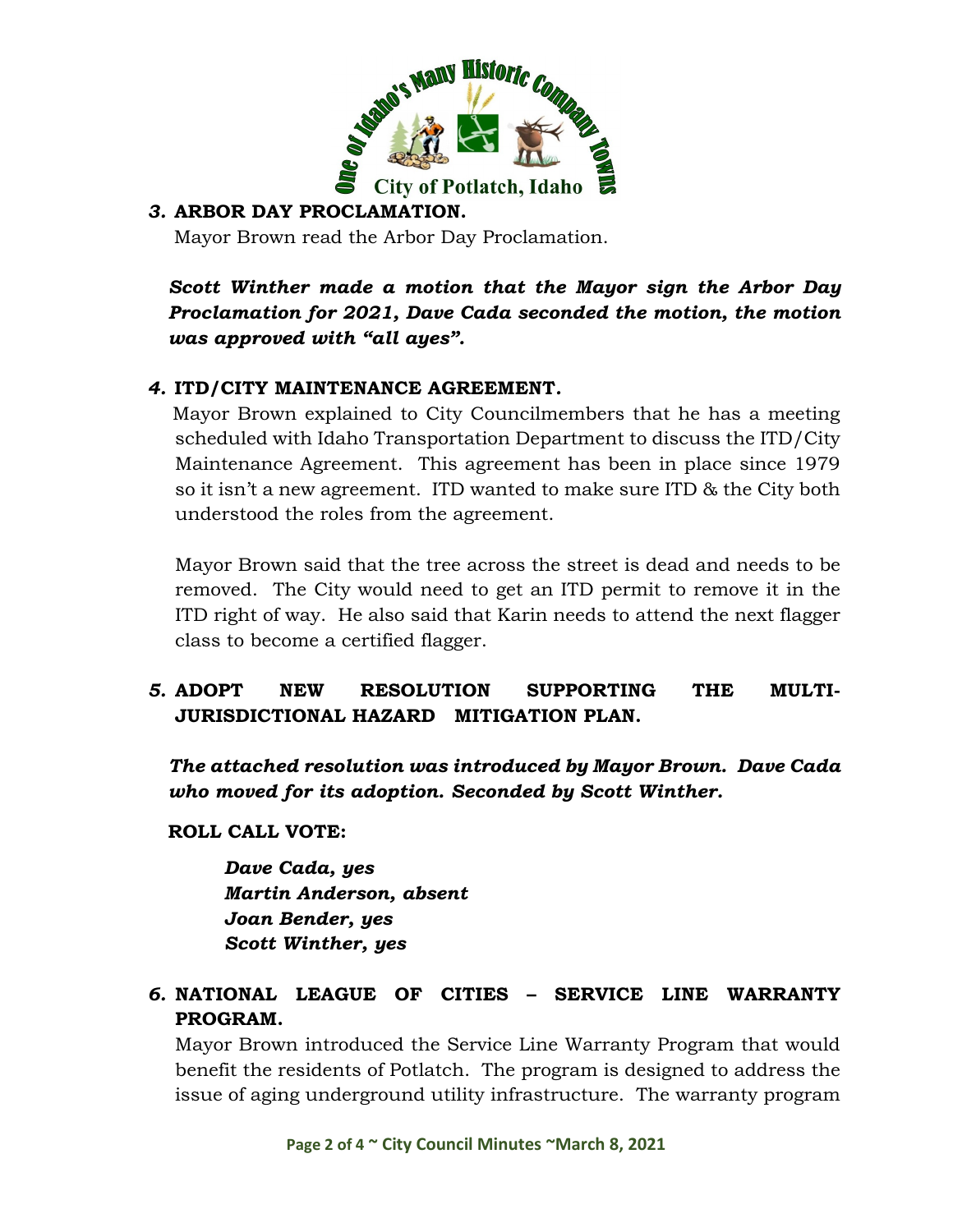

would cover the resident's cost of replacing aging infrastructure. The resident would need to sign up for this program and the cost would be minimal each month. If the City agrees to endorse this program the City Logo would be used on the letters that go out to the residents. Joan Bender said that she doesn't want the residents to think they have to use the program. Scott Winther said he would like to see what marketing literature the company would send out to residents. Council would like to see what other Idaho Cities are using this program. Council agreed that they would like this to come up on a future agenda item.

## *7.* **CITY HALL LEASES.**

Mayor Brown said that the City & City hall leases are up for renewal and wanted to know if Council would like to raise the rates. Council said that they didn't want to raise the rates at this time.

*Joan Bender made a motion to renew the City Leases, Scott Winther seconded the motion, the motion was approved with "all ayes".*

#### **REPORTS:**

- 1. **Mayor – David Brown** Mayor Brown said that he would like to schedule a Council Workshop to finish the Street/Design Standards. He would like to schedule it for Wednesday, March 17th at 11:00 a.m. if everyone could attend. Council said that time would be fine with their schedules.
- 2. **Parks – Joan Bender –** Joan asked if the demolition derby cars down by the dumpster belonged to Tom Andres? She asked what we could do to have them removed. Mayor Brown said that he will get a hold of Tom and get them removed or have Jim Osbourne remove them. He also said that there were some bikes down by the shop that need to be removed. Joan said she had been talking with Sallie Anderson about the discussion of a skate park in the 10 acres. Mayor Brown said Council should talk about the 10 acres and what they would like to see down there. Joan also said that the kids are going into the stands by the RC track and could possibly get hurt. Mayor Brown said that Tammy Kilborn talked to him about a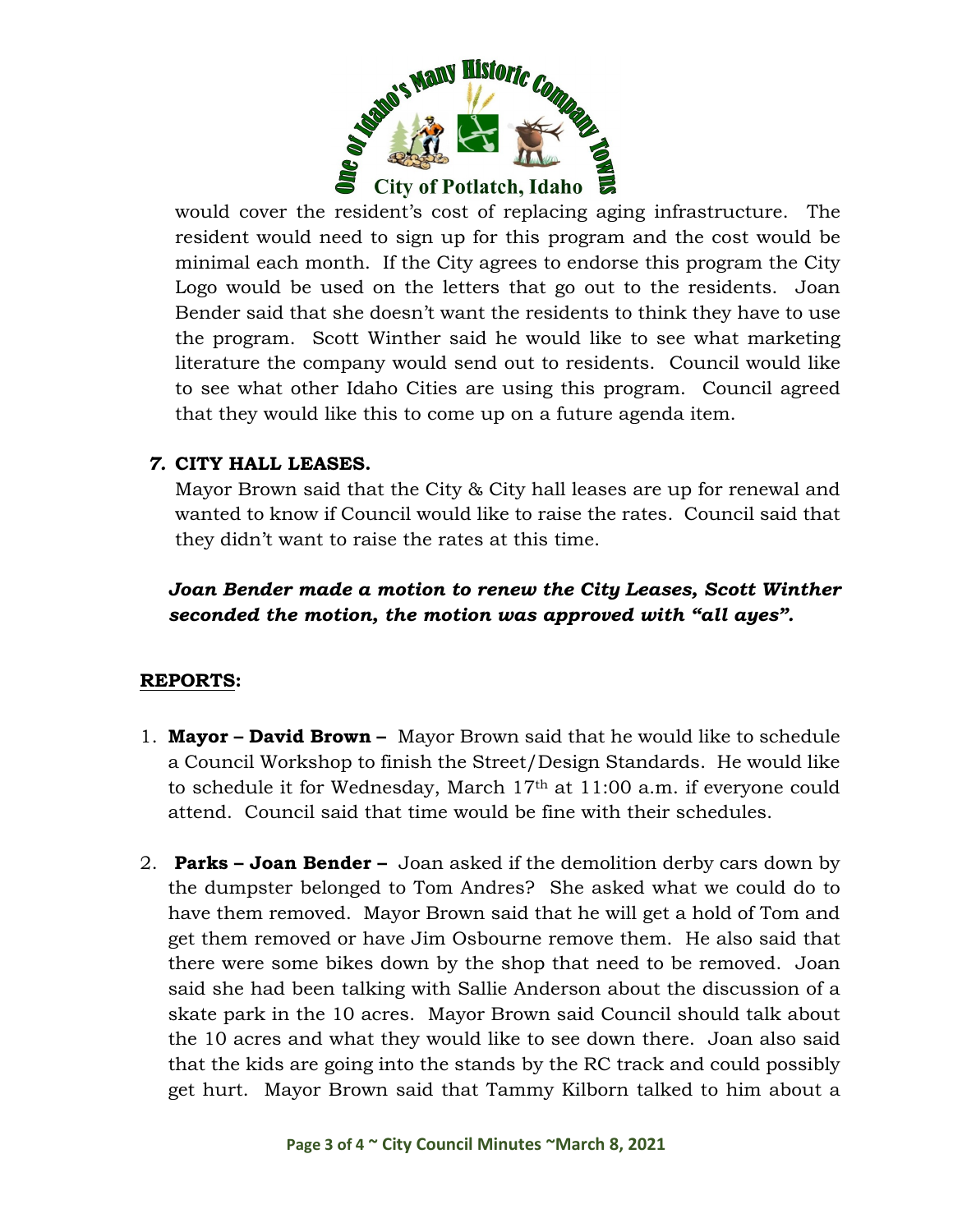

Memorial for her nephew building a skate park. He said that the funds would have to be raised to build the park. Dave Cada asked how warm it needed to be to paint the pickleball courts and Joan said around 50 to 60 degrees.

- 3. **Pool & Cemetery - Dave Cada –** Dave asked when the tin was going up at the bathhouse? Mayor Brown said that in the next couple of weeks.
- 4. **Water & Sewer – Scott Winther** Nothing at this time.
- 5. **Streets - Martin Anderson –** Absent.
- 6. **Scenic 6 - David Cada** Nothing at this time.
- 7. **Clerk- Judi Davis** There's an Association of Idaho Cities Spring Workshop on Monday, April 19th at the Best Western in Moscow. Please let Judi know if you plan on attending and she'll get you registered.

#### *Scott Winther made a motion to adjourn the meeting, Joan Bender seconded the motion, the meeting was adjourned at 8:41 p.m.*

ATTEST:  $\qquad \qquad$  David L. Brown, Mayor

\_\_\_\_\_\_\_\_\_\_\_\_\_\_\_\_\_\_\_\_\_\_\_\_\_\_\_\_\_\_\_\_\_\_\_\_\_\_\_\_\_\_\_\_\_ Judi Davis, City Clerk-Treasurer

**The next City Council meeting will be Monday, March 22, 2021.**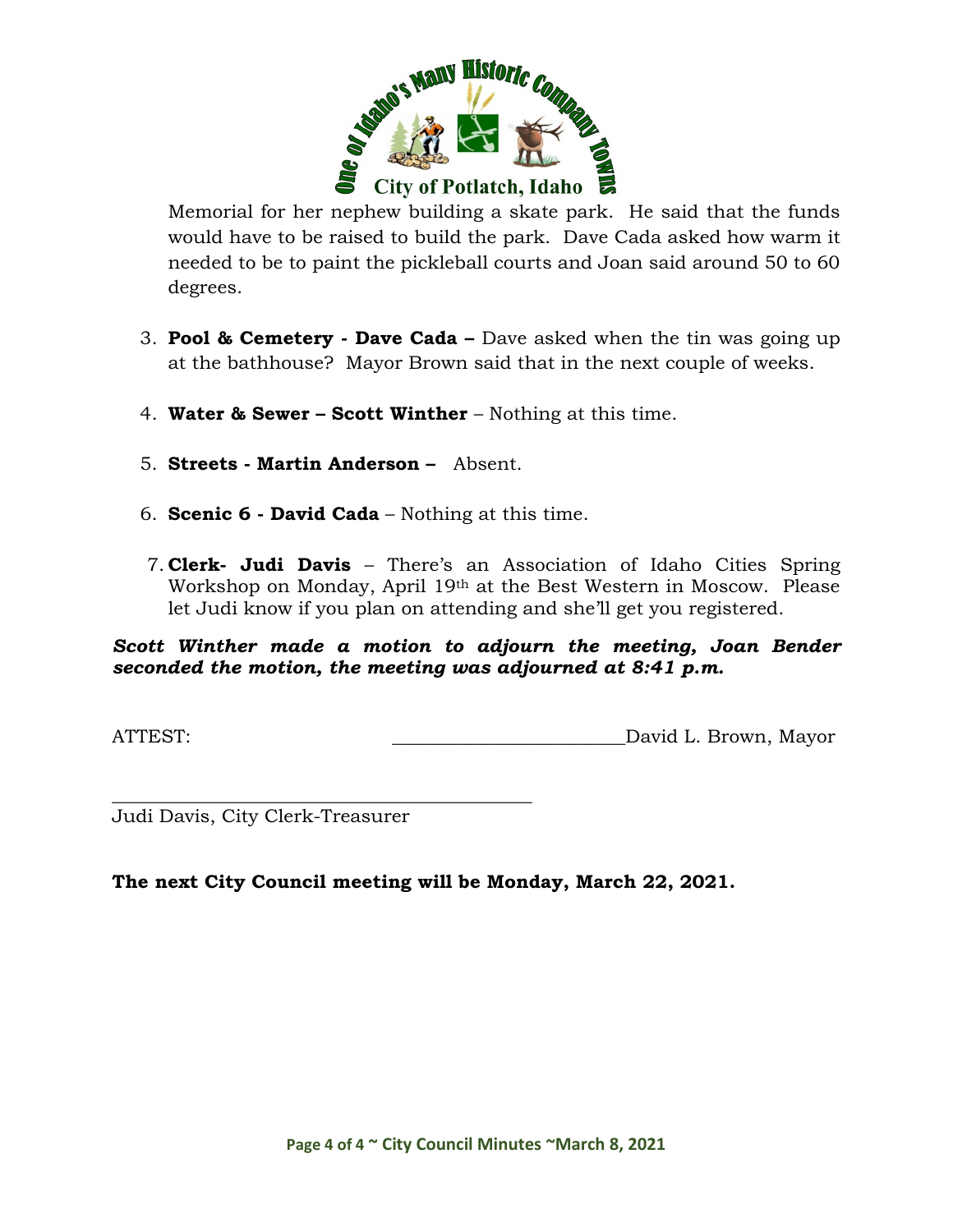

### **City Hall – 195 6th Street – Potlatch, ID 83855**

# **March 22, 2021 – 7:00 p.m.**

The regular meeting of the City Council was presided over by Mayor David Brown. Council members present: Dave Cada, Joan Bender, Scott Winther and Marty Anderson.

Also, present: Judi Davis, City Clerk-Treasurer.

#### *NEW BUSINESS:*

**1. CONSENT AGENDA:** *Joan Bender made a motion to approve the Consent Agenda (being regularly considered by the City Council, these items will be enacted by one motion unless requested by a City Council member that one or more items be removed for separate discussion): Minutes from March 8, 2021 City Council meeting, the City of Potlatch and Century 21 bills and payroll.*

*Scott Winther seconded the motion. Motion was approved with a Roll Call vote:*

*Dave Cada, yes Martin Anderson, aye Joan Bender, aye Scott Winther, aye*

#### **2. III-ANNUAL REPORT.**

Mayor Brown introduced Amy Manning, Executive Director of III-a, the City's medical insurance company.

Amy Manning of the III-A presented the FY2020-2021 Annual Report from the III-A (Idaho Independent Intergovernmental Authority – Medical,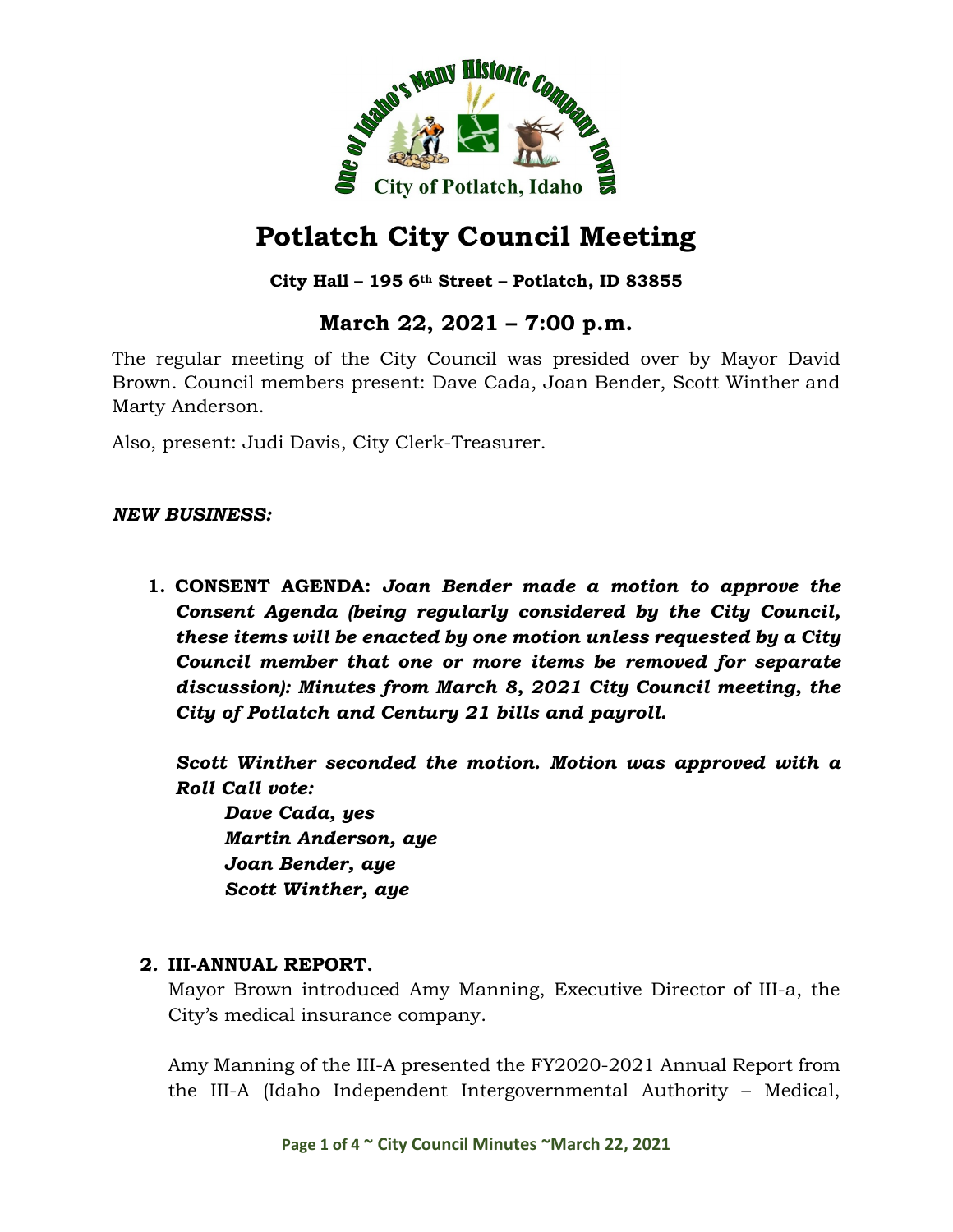

Dental and Vision insurance for Potlatch) via a Zoom meeting. Amy told the Council to plan for a 10% increase per year but the III-A will try to keep the increase under that amount.

## *3.***WATER LINE - ITD***.*

Mayor Brown updated City Council on the meeting that he had with Idaho Transportation Department. He met with Ken Helm, Ty Winther and Jared Hopkins from ITD to discuss the maintenance agreement. Mayor Brown said the Ty Winther also talked about wanting to extend the water line to the ITD Shop at no expense to the City. Ty thought the line would be a 2" line. Tom Moore thought it should be a bigger line. Mayor Brown would like City Council's approval to approve this request. Mayor Brown said that it should be a bigger line thinking of future needs even if the City has to pay a little extra. Scott Winther asked if ITD said what their water volume would be and Mayor Brown said that it wasn't brought up. Marty Anderson asked if it would go all the way to Fiddler's Ridge and Mayor Brown said yes it would. Mayor Brown wondered if other residents would be interested in having the water hooked up.

*Marty Anderson made a motion to approve the City running a water line from Fiddler's Ridge Well to ITD Shop, Scott Winther seconded the motion, the motion was approved with "all ayes".*

## *4.* **CITY PROPERTY BY GYPSY MOUNTAIN BOUTIQUE.**

Mayor Brown said that he was approached by Bob Keene, the resident next to Gypsy Mountain Boutique to see if the City would be interested in selling the property between the Boutique and his property. After Council discussion it was decided to let him use the property and keep it up.

#### *5.* **CITY ENGINEER.**

Mayor Brown said that the City needs to advertise to hire a City Engineer. He said we have been using Tom Moore as City Engineer but need to formally hire an Engineer for projects that are coming up. The City will publish a request for proposal for City Engineer with City Council approval.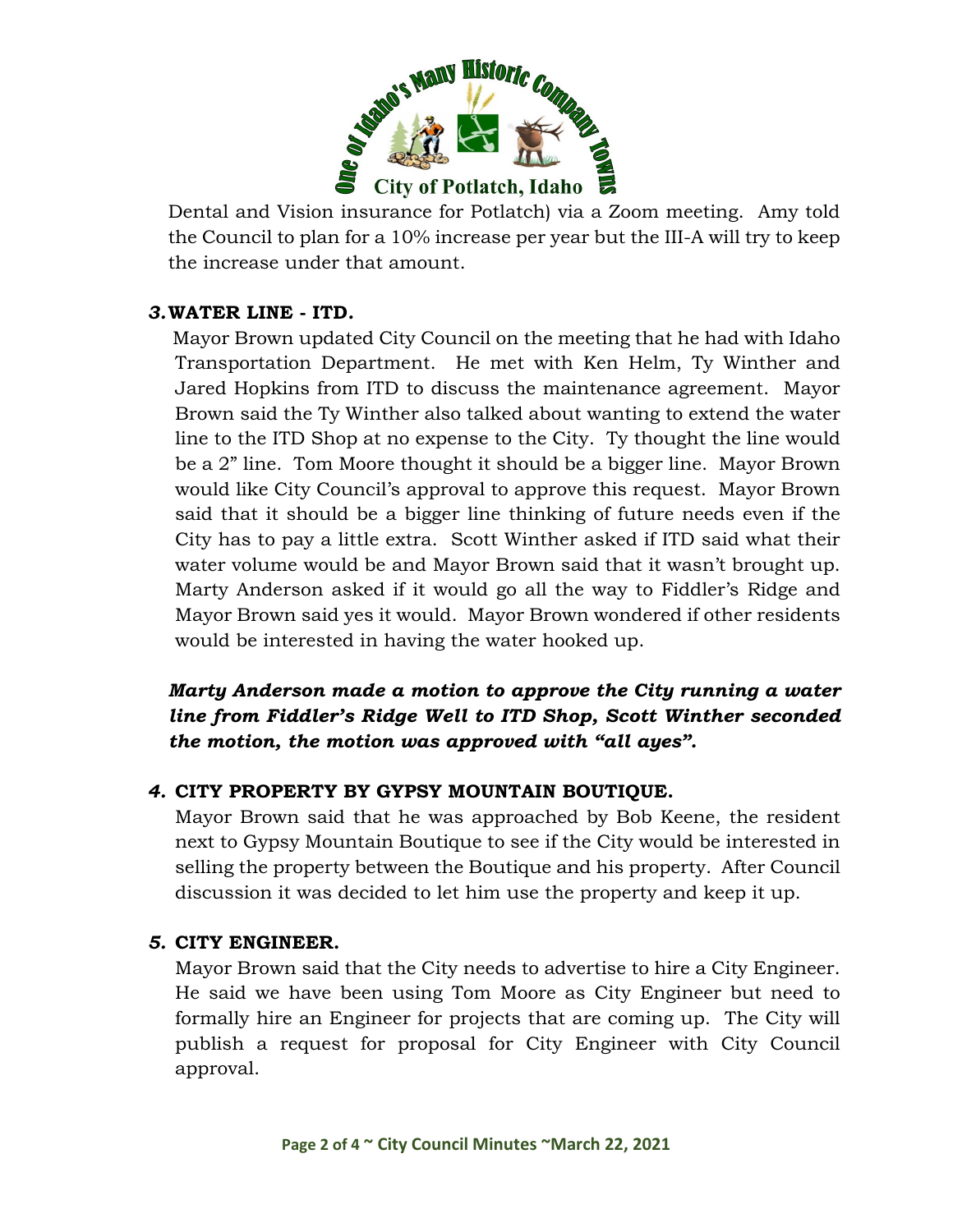

*Marty Anderson made a motion to approve hiring a City Engineer, Joan Bender seconded the motion, the motion was approved with "all ayes".*

#### **REPORTS:**

- 1. **Mayor – David Brown** Mayor Brown updated City Council on the money that the City should be getting from the America Rescue Act. The amount the City should receive is approximately \$170,000.00 and the guidelines on how the money can be spent have not been issued. The money can be spent to invest in water, sewer or broadband and COVID related expenses. There is talk of more money coming for infrastructure projects. The money will be distributed based off of population. Mayor Brown said that the ARA money could be used to upgrade the pipe that would run the water line to ITD or for the Land Application. Mayor Brown said that the Mayor of Genesee pasted away in a car accident on March 16th. Mayor Brown said that Amber Weber is wanting a lot division on her property and we have been talking with Tamara from Rim Rock Consulting and Will Herrington, the City Attorney whether or not it should be a lot division or a short plat.
- 2. **Parks – Joan Bender –** Nothing at this time.
- 3. **Pool & Cemetery - Dave Cada –** Nothing at this time.
- 4. **Water & Sewer – Scott Winther** Nothing at this time.
- 5. **Streets - Martin Anderson –** Marty said that the potholes by his house have been fixed. Joan Bender said that there are a few streets that are filling up because of trailers. Mayor Brown said that this has been an issue in the past and he will see if Sheriff Skiles will be available to talk about this issue.
- 6. **Scenic 6 - David Cada** Nothing at this time.
- 7. **Clerk- Judi Davis** There's an Association of Idaho Cities Spring Workshop on Monday, April 19th at the Best Western in Moscow. Please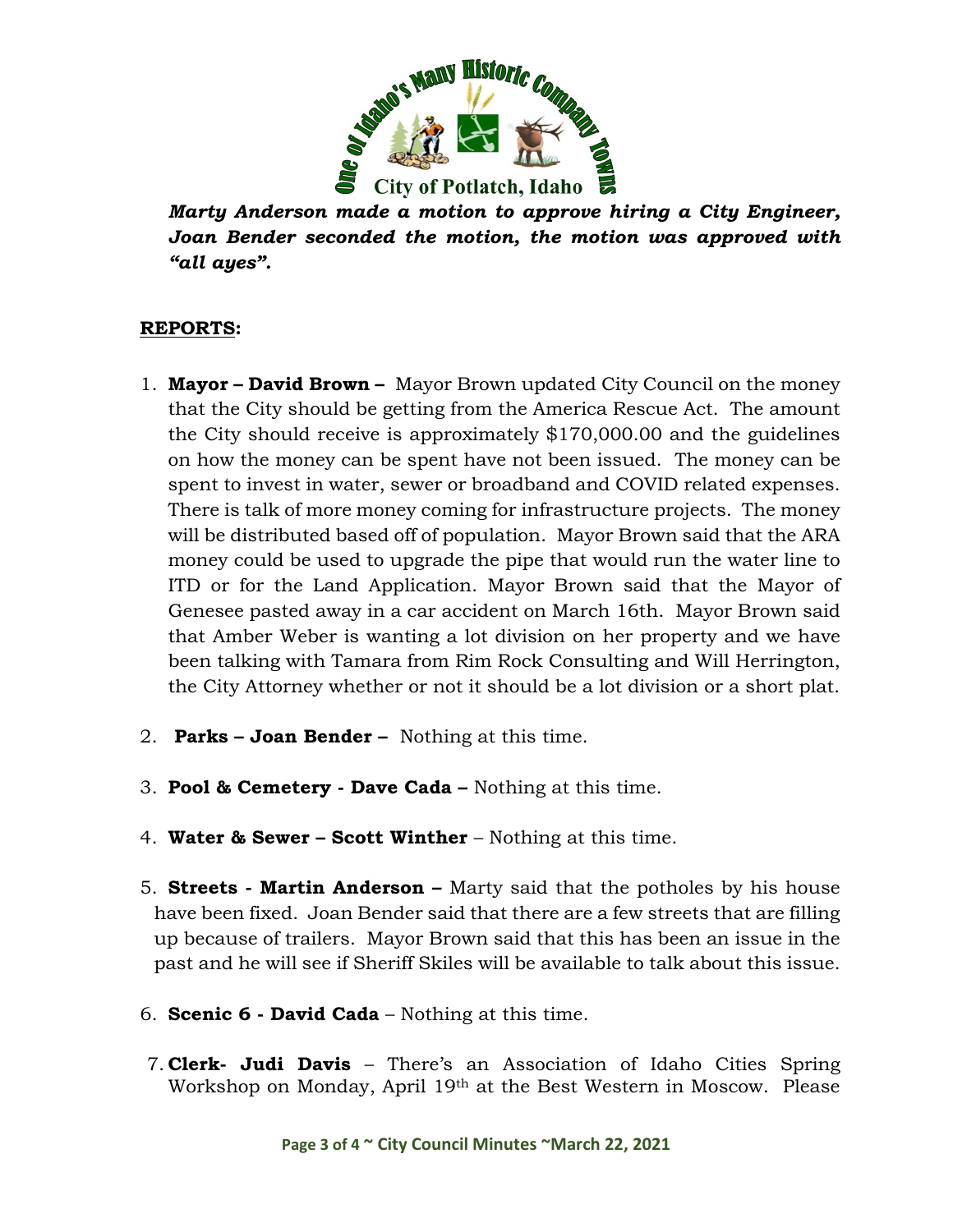

let Judi know if you plan on attending and she'll get you registered. The After School program didn't receive their grant to continue for next year.

*Scott Winther made a motion to adjourn the meeting, Joan Bender seconded the motion, the meeting was adjourned at 8:40 p.m.*

ATTEST: David L. Brown, Mayor

Judi Davis, City Clerk-Treasurer

\_\_\_\_\_\_\_\_\_\_\_\_\_\_\_\_\_\_\_\_\_\_\_\_\_\_\_\_\_\_\_\_\_\_\_\_\_\_\_\_\_\_\_\_\_

**The next City Council meeting will be Monday, April 12, 2021.**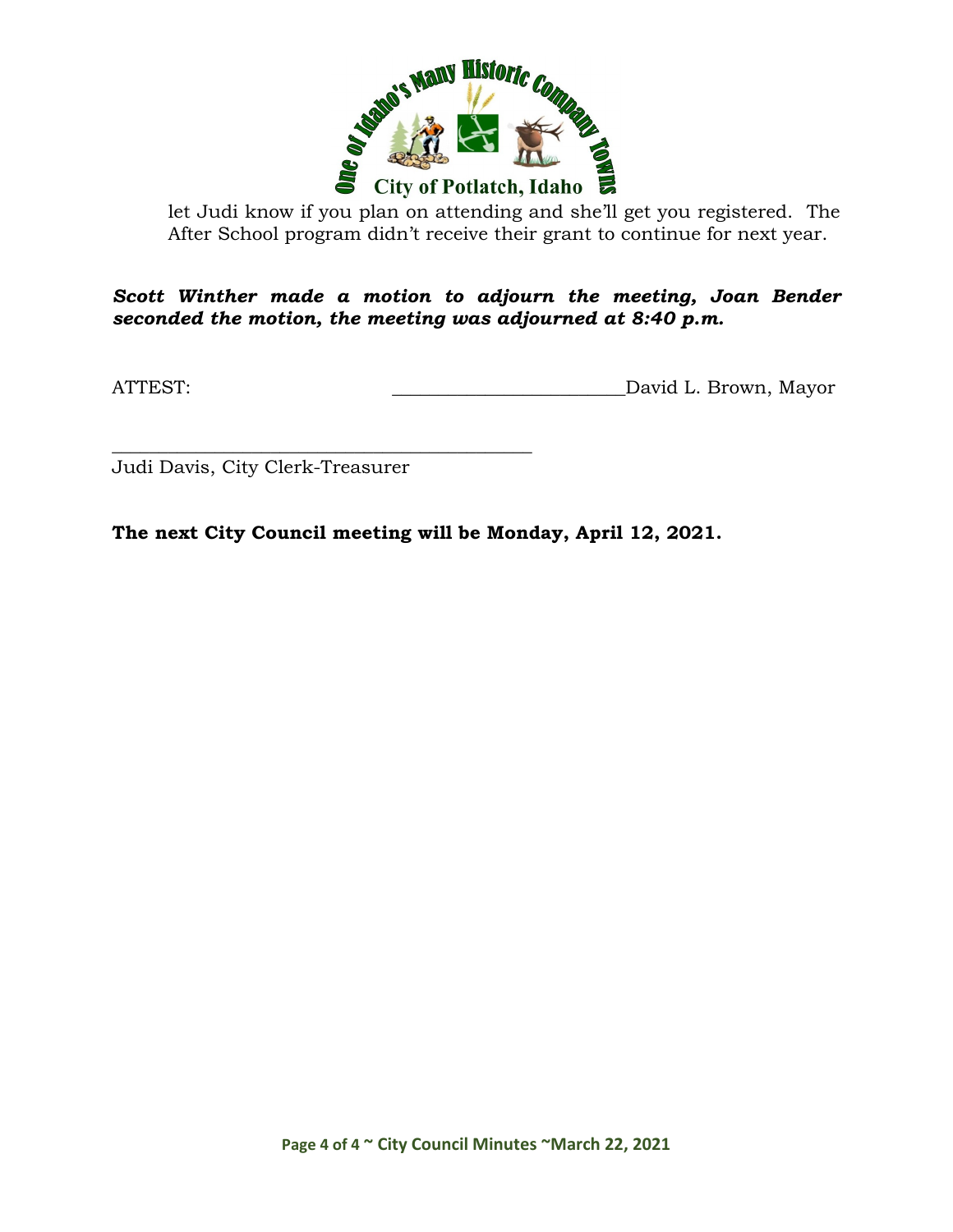

### **City Hall – 195 6th Street – Potlatch, ID 83855**

# **April 12, 2021 – 7:00 p.m.**

The regular meeting of the City Council was presided over by Mayor David Brown. Council members present: Dave Cada, Scott Winther, Marty Anderson, Joan Bender – Absent.

Also, present: Judi Davis, City Clerk-Treasurer.

#### *NEW BUSINESS:*

**1. CONSENT AGENDA:** *Scott Winther made a motion to approve the Consent Agenda (being regularly considered by the City Council, these items will be enacted by one motion unless requested by a City Council member that one or more items be removed for separate discussion): Minutes from March 22, 2021 City Council meeting, the City of Potlatch and Century 21 bills and payroll.*

*Dave Cada seconded the motion. Motion was approved with a Roll Call vote:*

*Dave Cada, yes Martin Anderson, aye Joan Bender, absent Scott Winther, aye*

#### **2. HIRE CONSULTANT TO HELP UPDATE ZONING ORDINANCE.**

Mayor Brown said that the City needs to hire a Consultant to look at updating the Zoning Ordinance. There have been some recent questions that have come up about zoning questions such as lot divisions/splits or short plats and the City's Ordinance needs to be updated and the Consultant can help identify other areas that need updating.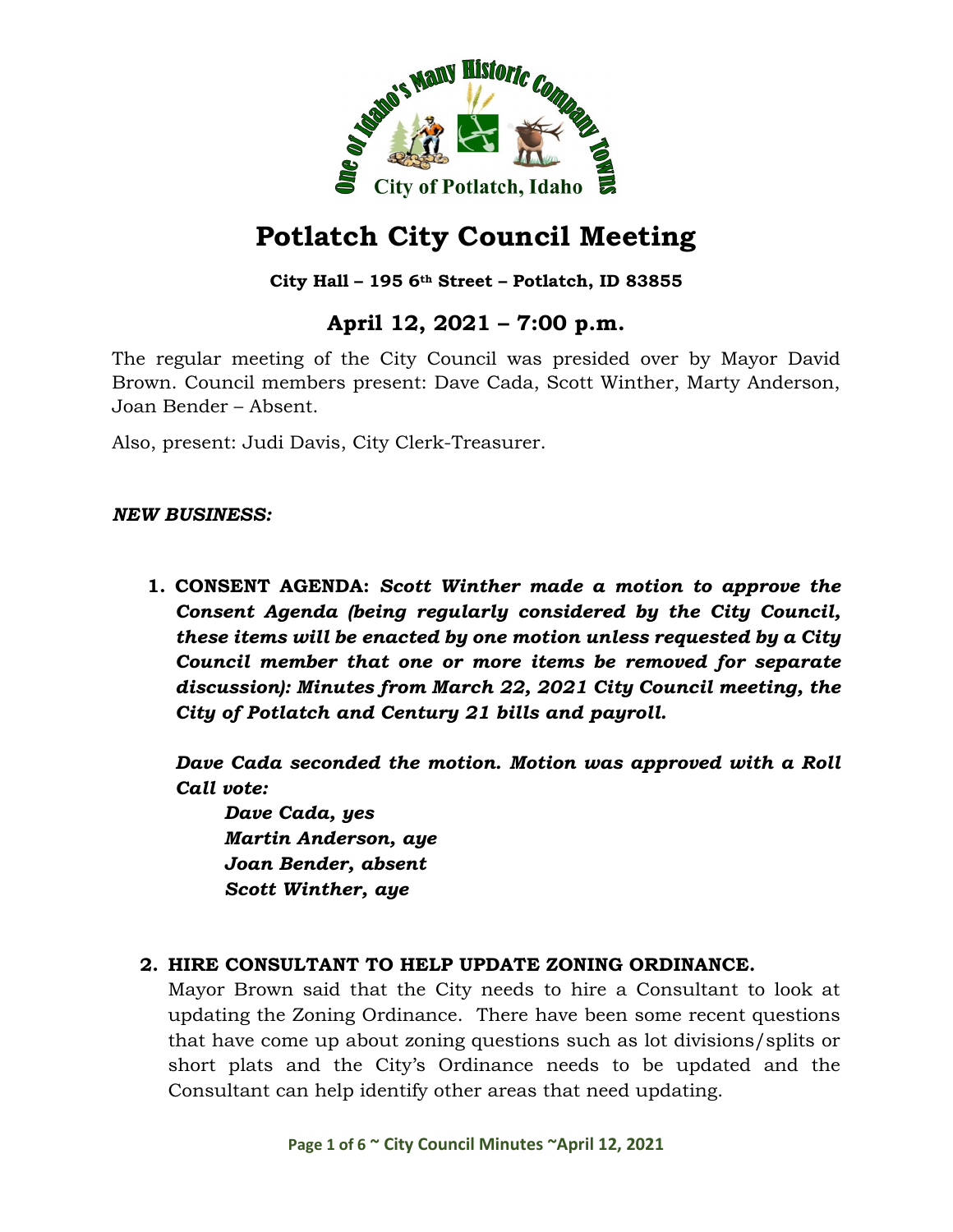

*Marty Anderson made a motion to approve hiring a Consultant to help update the Zoning Ordinance, Scott Winther seconded the motion, the motion was approved with "all ayes".*

## *3.* **HIRE CONSULTANT FOR THE WASTEWATER FOREST MANAGEMENT PLAN***.*

Mayor Brown said that the City needs to have a Forest Management Plan in place to get the treated wastewater out of the river. He met with Harold Osbourne, Mark Swanson, and Levi Dawes to talk about the plan and what Idaho Dept. of Environment Quality requirements are. Mayor Brown said that a Fire Management Plan is also included. He said that he's already talked with a couple of Foresters and found a couple that have already worked with other Cities on the same type of project. They have done the research showing the uptake and have given the information to Dept. of Environmental Quality. Mayor Brown said that the plan would cost about \$30,000.00. He talked with a Forester that thought maybe Black Cottonwood, Douglas Fir, and maybe Cedar would be good trees to use. Shane wants to till and hay it again this year. Mayor Brown said that the City would need to purchase some data collectors to test the soil and would like Karin Johnson to do the testing and take the samples in on the Land App.

## *Dave Cada made a motion to approve hiring a Consultant for the Wastewater Forest Management Plan. Scott Winther seconded the motion, the motion was approved with "all ayes".*

#### *4.* **COMPRESSION BRAKES SIGN.**

Mayor Brown would like to know what City Council would like to do with the questions that have been asked about compression brakes in the City Limits. Mayor Brown gave several examples of types of signs that could be put up. It was suggested at a previous Council meeting of putting up signs at the gas stations but it wouldn't reach all the trucks going through the City. City Council agreed that putting up signs on each end of the City would be best. Dave Cada asked if the noise ordinance covers the compression brakes also and Mayor Brown said it does. Marty Anderson said that we should put up signs on each end of the City. Mayor Brown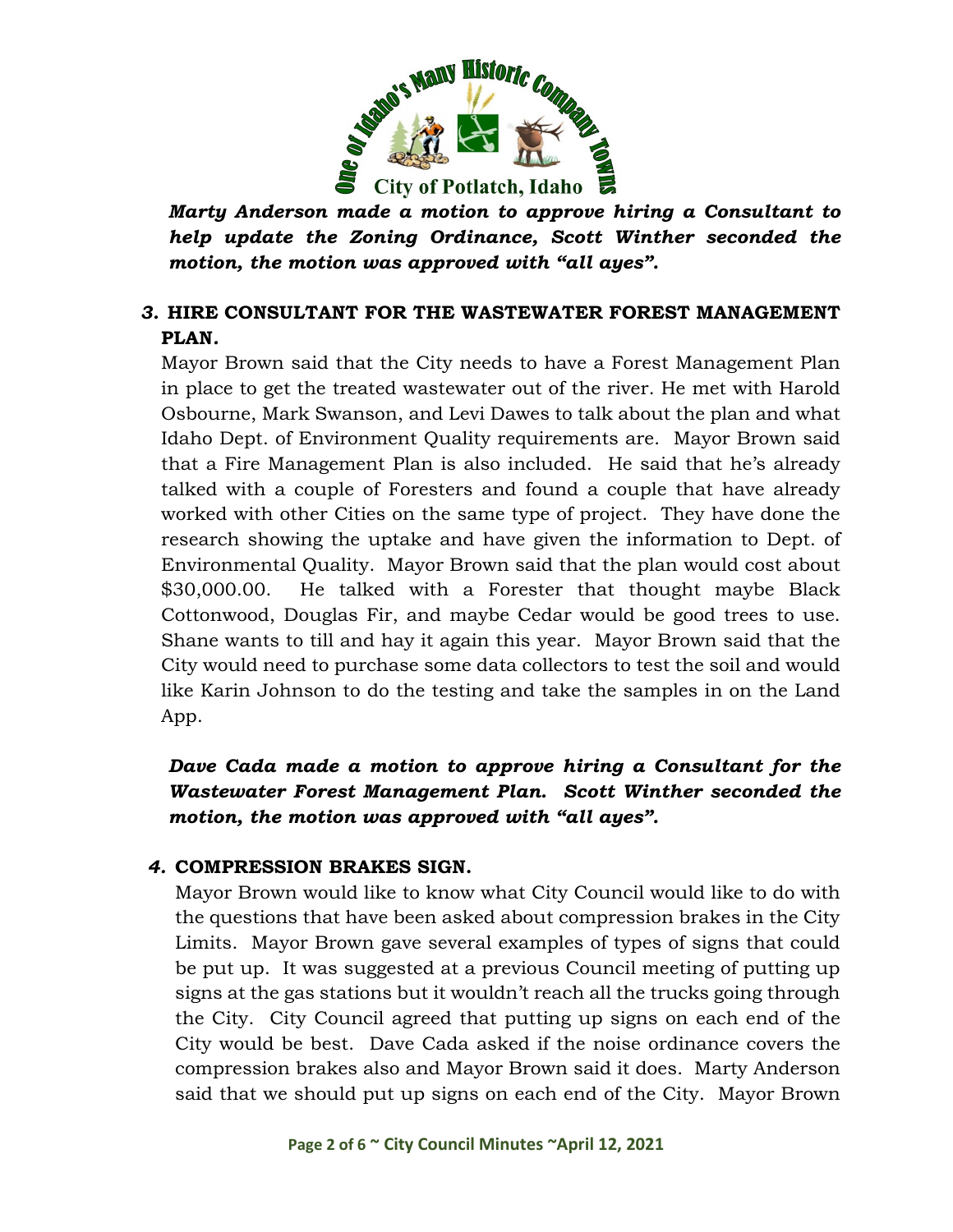

said we would need to get Idaho Transportation Departments approval to put up the signs. "Compression Brakes are prohibited in the City Limits".

### *5.* **APPROVE STREET/DESIGN STANDARDS.**

Mayor Brown asked what City Council thought of the Street/Design Standards. Marty Anderson said that he agrees with the standards but would like to not use PSD-1D. City Council agreed with removing PSD-1D. The addition/approval of the Street/Design Standards will need to go through a legal review and update the City Code and Zoning Ordinance.

*Marty Anderson made a motion to approve the Street/Design Standard, Dave Cada seconded the motion, the motion was approved with "all ayes".*

#### *6.* **SPLASH PAD ECOBLOCKS.**

Mayor Brown would like approval from City Council to put ecology blocks all around the splash pad. There are some there now but it would look better to have the blocks go all the way around the splash pad. The City would probably need to purchase \$700.00 in blocks. The landscaping needs to be updated and the sign put up. Mayor Brown would like to move the sand and put it between the walking path and the blocks.

*Dave Cada made a motion to approve the purchasing of ecology blocks for the splash pad, Marty Anderson seconded the motion, the motion was approved with "all ayes".*

## *7.* **APPROVE ENDORSING THE IN-HOME SERVICE LINE WARRANTY PROGRAM.**

Mayor Brown asked City Council if they would like to approve endorsing the In-Home Service Line Warranty Program that was discussed at a previous meeting. He said that the Company would send out the information to the residents. Scott Winther was concerned it might create more issues for the City if approved. City Council agreed that they didn't want to approve endorsing the program at this time.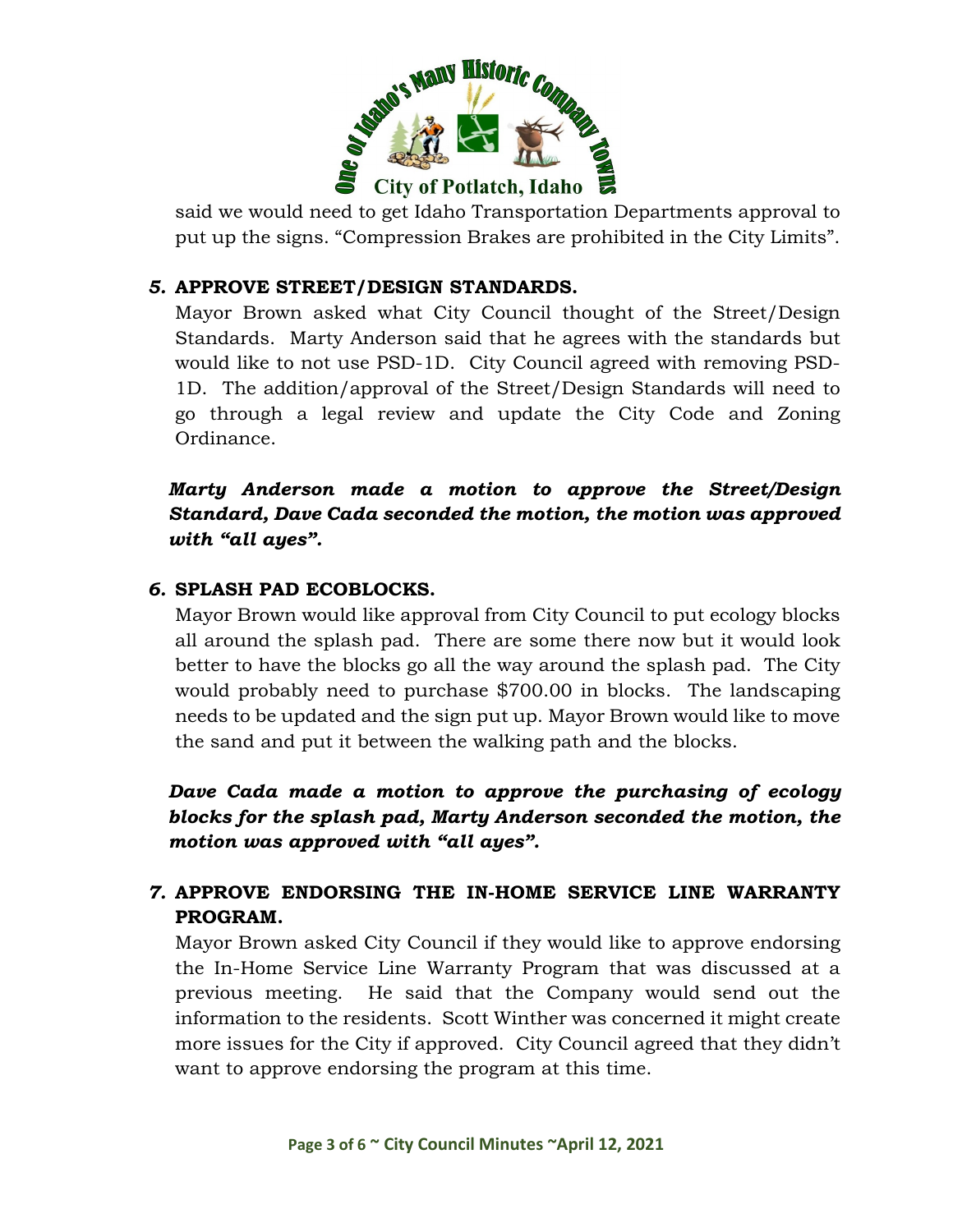

## *8.* **TRUCK PARKING IN RESIDENTIAL AREAS.**

Mayor Brown said he has received several complaints about trucks parking in the residential areas with the engines running at all hours of the night. He said that the trucks are hard on the streets in the residential areas. Mayor Brown said that he met with Latah County Sheriff Richie Skiles about the parking, non-registered vehicles, campers and trailers left on the streets that have caused a crowding issue on the residential streets. Mayor Brown said that the City of Deary and the City of Troy have both hired a Code Enforcement person for 10 hours a month and is this something that we should do. Marty Anderson said the Sheriff's office should ticket people if their cars are not licensed or running, parked incorrectly, trailers, campers or abandoned vehicles or trucks.

#### *9.* **SET UP TOWN HALL MEETING.**

Mayor Brown said he would like to set up a Town Hall meeting to ask the resident's what they would like to see the City do in the future. Ask questions like what would you like to see happen in Potlatch in the next 50 years or how do you see your community evolving in the next 30 years. Maybe have an ice cream social and ask these questions.

#### *10.* **FLOOR PAINT IN POOL BATH HOUSE.**

Mayor Brown said that he's not sure what kind of paint to use on the floor in the Pool bath house. He thinks that maybe highway paint of highway striping paint might stick to the floor better and not chip off as easy. Dave Cada thinks the paint that was used last year might have had a reaction to the chlorine. Marty Anderson said he has a steam cleaner that the City could use to remove the existing paint before applying more paint.

#### *11.* **RIDGE WELL CHECK VALVES.**

Mayor Brown said that the City needs to replace the check valves or possible a hole in the pipe at the Ridge Well. It needs to have the pumps pulled and see what needs to be replaced. The estimated cost is \$12,000.00. Mayor Brown would like to put in the data collector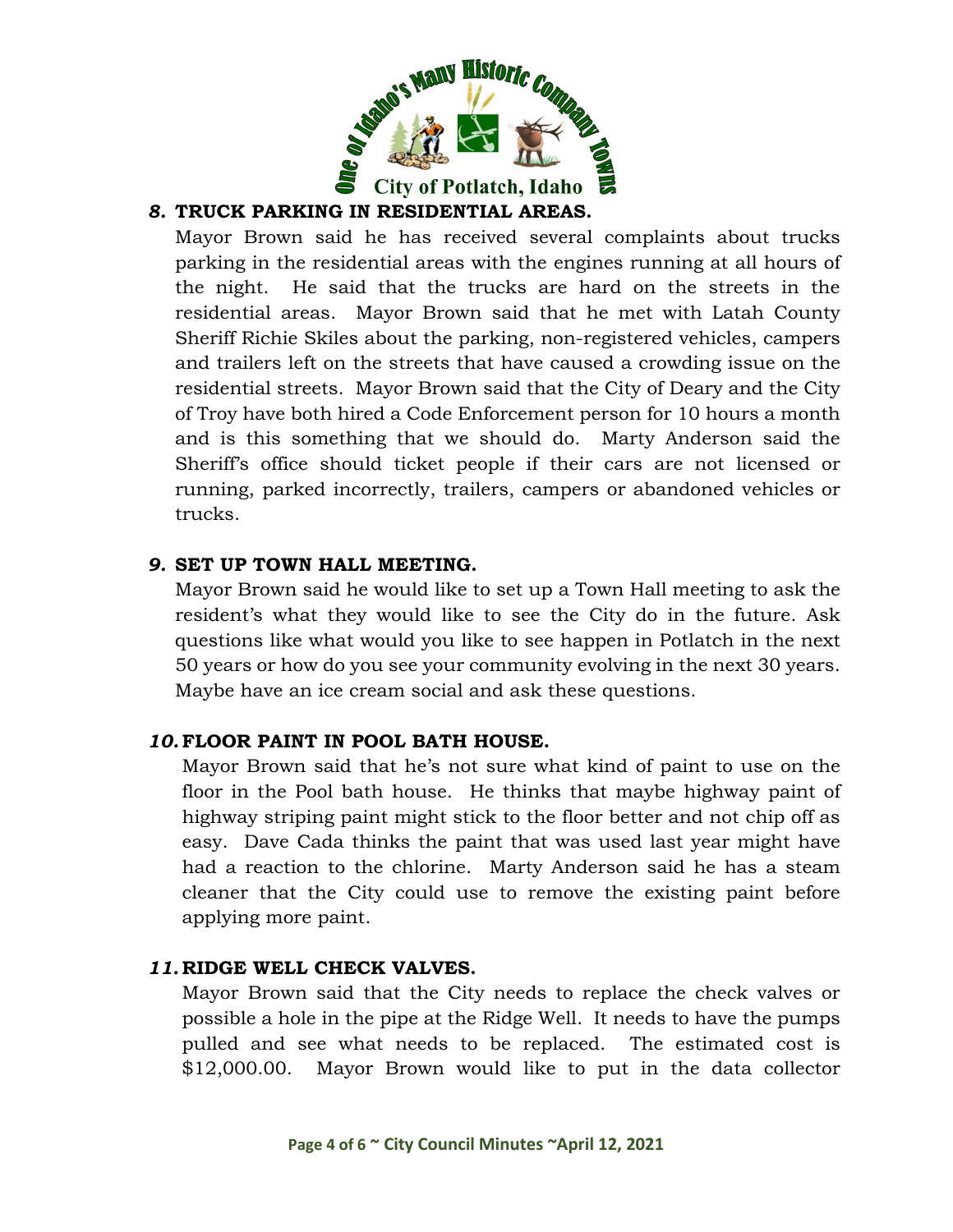

equipment that Dale Ralston suggested using when the pumps are pulled.

*Marty Anderson made a motion to approve replacing the check valves at the Ridge Well, Scott Winther seconded the motion, the motion was approved with "all ayes".*

#### **REPORTS:**

- 1. **Mayor – David Brown** Mayor Brown said that under the American Rescue Plan Act, the City of Potlatch would receive approximately \$168,000.00 to be used for COVID-19 related expenses, water & sewer projects or broadband. There are so guidelines out yet to know how the money can be spent. The next will be the Infrastructure Act. Not sure how that money will be distributed. Mayor Brown said that City Council should be thinking of projects to spend the money on. The City will get half of the money this year and the other half next year.
- 2. **Parks – Joan Bender –** Absent.
- 3. **Pool & Cemetery - Dave Cada –** Dave said the tin on the ceiling at the Pool bath house is going up and looks a lot better. He's happy on how it has turned out.
- 4. **Water & Sewer – Scott Winther** Nothing at this time.
- 5. **Streets - Martin Anderson –**.
- 6. **Scenic 6 - David Cada** Dave said the group is meeting on April 20th and should have a report on the PEP meeting.
- 7. **Clerk- Judi Davis** There's an Association of Idaho Cities Spring Workshop on Monday, April 19th at the Best Western in Moscow. Please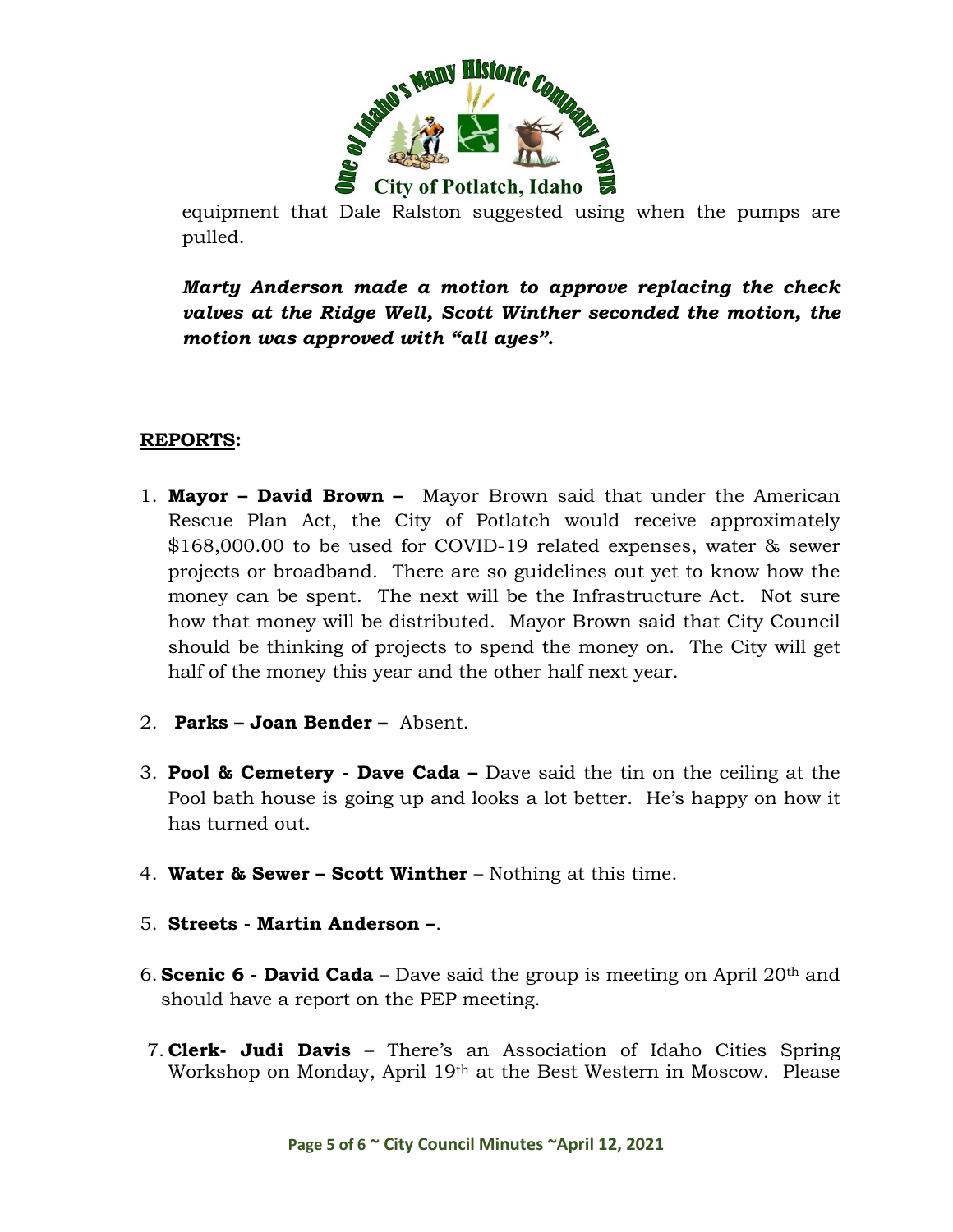

let Judi know if you plan on attending and she'll get you registered. The After School program didn't receive their grant to continue for next year.

*Marty Anderson made a motion to adjourn the meeting, Scott Winther seconded the motion, the meeting was adjourned at 8:50 p.m.*

ATTEST: David L. Brown, Mayor

Judi Davis, City Clerk-Treasurer

\_\_\_\_\_\_\_\_\_\_\_\_\_\_\_\_\_\_\_\_\_\_\_\_\_\_\_\_\_\_\_\_\_\_\_\_\_\_\_\_\_\_\_\_\_

**The next City Council meeting will be Monday, April 26, 2021.**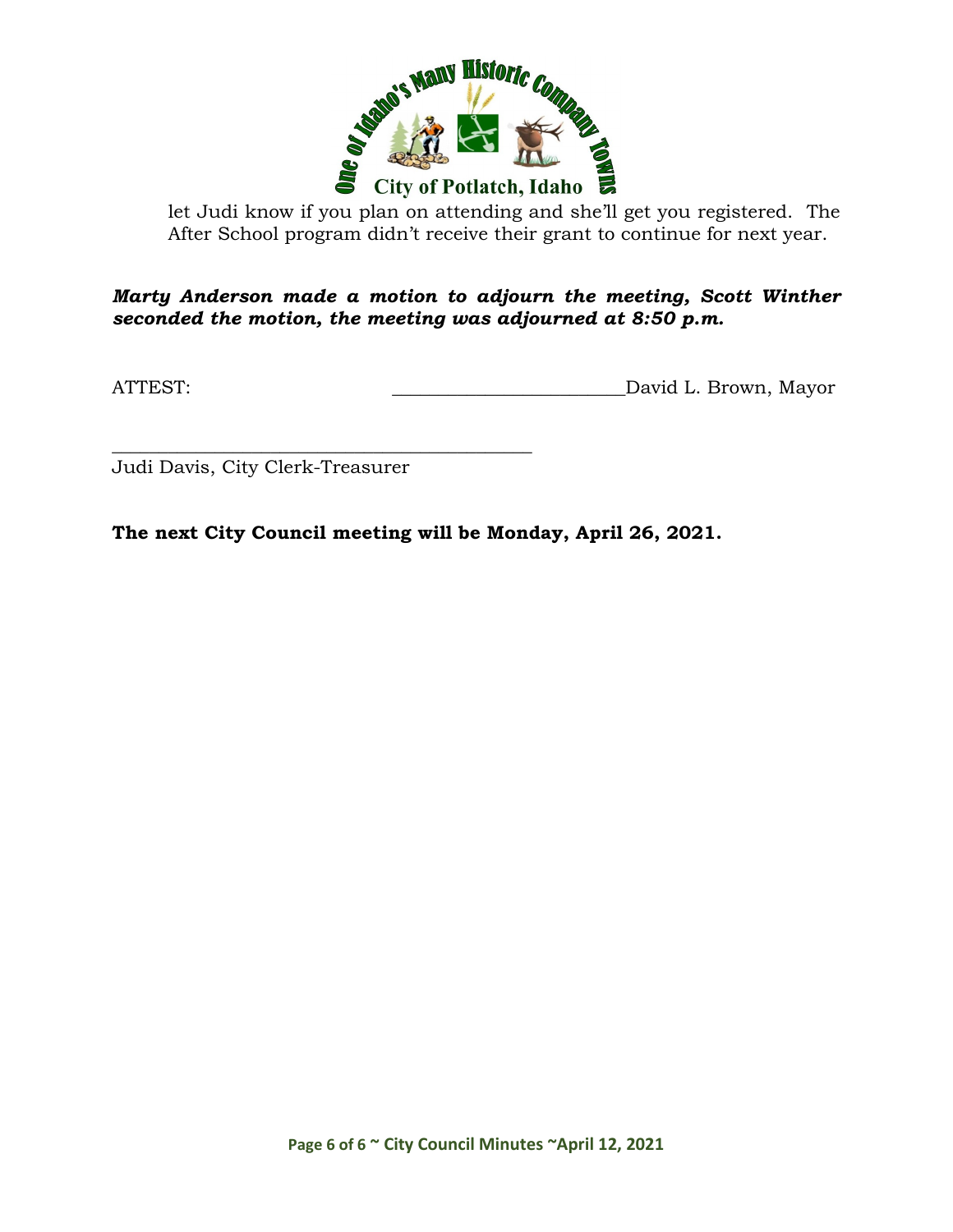

**City Hall – 195 6th Street – Potlatch, ID 83855**

# **May 10, 2021 – 7:00 p.m.**

The regular meeting of the City Council was presided over by Mayor David Brown. Council members present: Dave Cada, Scott Winther, Marty Anderson, Joan Bender – Absent. Also, present: Judi Davis, City Clerk-Treasurer.

Guests: Randell Baertsch, Stephanie Kable, Jaycie Arnold, and Tammy Kilborn

#### *NEW BUSINESS:*

**1. CONSENT AGENDA:** *Dave Cada made a motion to approve the Consent Agenda (being regularly considered by the City Council, these items will be enacted by one motion unless requested by a City Council member that one or more items be removed for separate discussion): Minutes from April 12, 2021 City Council meeting, the City of Potlatch and Century 21 bills and payroll.*

*Scott Winther seconded the motion. Motion was approved with a Roll Call vote:*

*Dave Cada, yes Martin Anderson, aye Joan Bender, absent Scott Winther, aye*

#### **2. APPROVE CITY ATTORNEY AGREEMENT.**

Mayor Brown would like approval to sign the City Attorney Agreement for 2021-2022.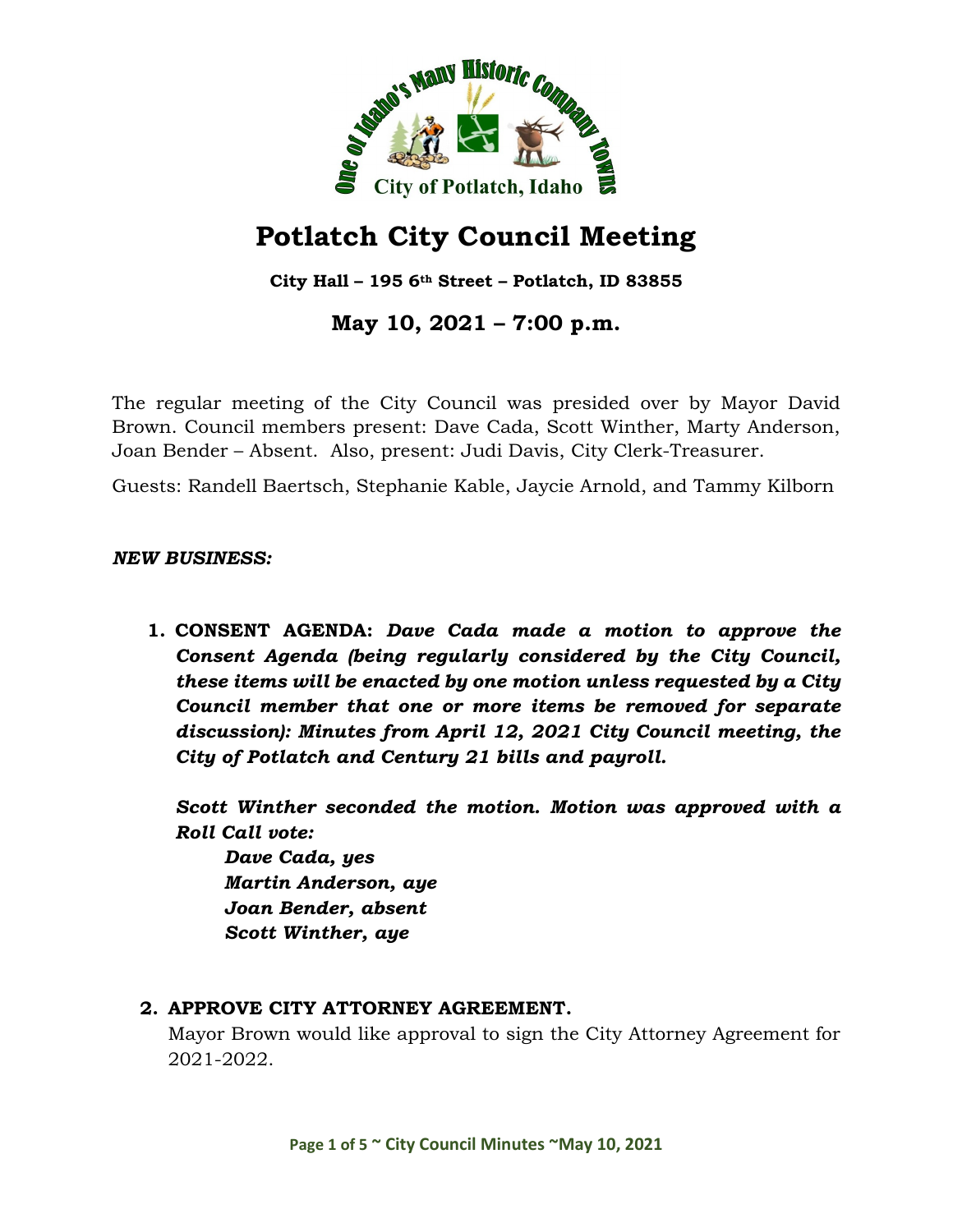

*Marty Anderson made a motion to approve signing the City Attorney Agreement for 2021-2022, Scott Winther seconded the motion, the motion was approved with "all ayes".*

## *3.***APPROVE REQUEST FOR PROPOSAL FOR CITY ENGINEER***.*

Mayor Brown would like approval to accept the recommendation from the RFP selection committee for the Request for Proposal for City Engineer. The selection committee consisted of Dave Cada, Scott Winther, Joan Bender and Judi Davis. The committee recommended hiring Tate Engr./Tom Moore for City Engineer.

*Scott Winther made a motion to accept the Request for Proposal from Tate Engr. Dave Cada seconded the motion, the motion was approved with "all ayes".*

## *4.* **AMERICAN RESCUE PLAN ACT.**

Mayor Brown explained how the American Rescue Plan Act will affect the City of Potlatch and how the City will be receiving approximately \$168,000.00 to use for any Covid-19 related expense or for water/sewer or broadband project. Mayor Brown would like City Council to think of project/ideas for the City that the money could use the money for.

#### *5.* **APPROVE FLOORING AT SCENIC 6 DEPOT & VFW BUILDING.**

Mayor Brown said that the flooring in the Scenic 6 Depot & the VFW Building needs to be replaced. The Scenic 6 Depot just has sub flooring that is painted each year and the paint doesn't hold up for long. The carpet in the VFW Building back room has an odor that remains even after the carpets were cleaned. New flooring is needed for both buildings. Council discussed the different types or flooring and what type would work the best for each building. Mayor Brown said that the Scenic 6 Depot would need about 1,200 square feet and the VFW Building would need about the same amount.

## *Marty Anderson made a motion to approve purchasing flooring for the Scenic 6 Depot and VFW Building, Scott Winther seconded the motion, the motion was approved with "all ayes".*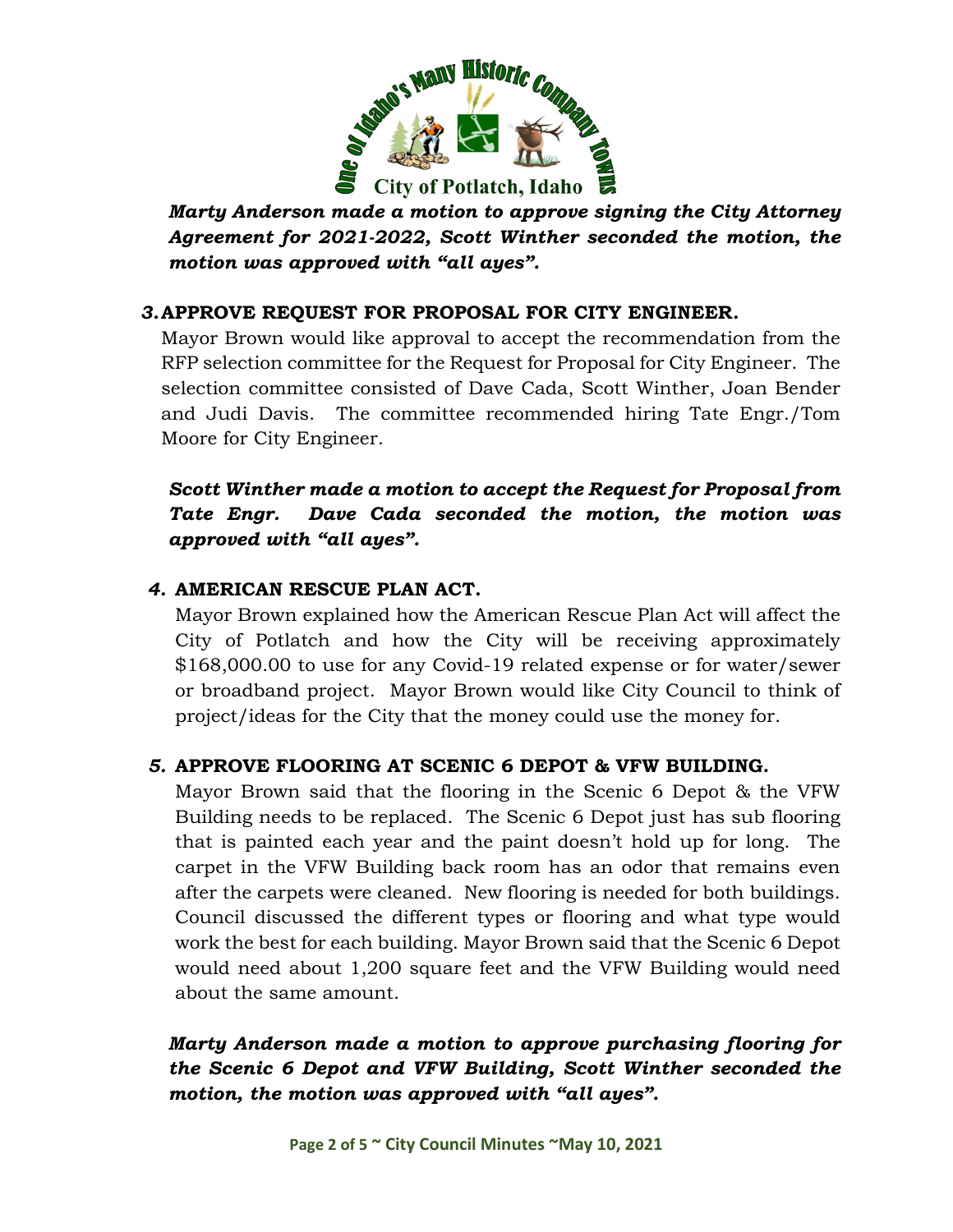

#### *6.* **OLD HOSPITAL UPDATE.**

Mayor Brown introduced Randell Baertsch the new owner of the Old Hospital building at 850 Pine Street. Mr. Baertsch explained what his plans are for the building. He said that they moved here from North Dakota and really liked the Potlatch area. Mr. Baertsch would like to divide the property into 3 apartments/condos. He explained the shape of the building and the work that is needed before he starts on the apartments/condos.

#### *7.* **APPROVE HIRING SUMMER MAINTENANCE WORKERS.**

Mayor Brown said that there are 3 summer maintenance worker positions in the budget this year. Brennan, Cody & Karin could use help with the weed eating and mowing of the parks and around the City.

*Dave Cada made a motion to approve hiring summer maintenance workers, Scott Winther seconded the motion, the motion was approved with "all ayes".*

#### *8.* **MEMORIAL SKATE PARK.**

Mayor Brown said that Tammy Kilborn approached him on an idea of a skate/bike/pump track park on the 10 acres the City owns by the Scenic 6 Park. Mayor Brown introduced Tammy Kilborn and she said that the idea came up after her nephew Cody Hendrix passed away and she would like to put in a skate/bike park in his memory. Mayor Brown said that there is property available west side of park in the 10 acres. Tammy said she met with Mahlum Schmidt and he is willing to do the work. She said that they are starting a fundraiser to raise the money for the skate park. She thought the size would be approximately  $70' \times 25' \times 70'$ . Tammy said that they are also looking into some grants to help with the cost of the project. Mayor Brown said that if the skate park was built and ran by the City then the City's insurance could be used. Scott Winther suggested getting University of Idaho Architecture students to help with a design for one of their class projects. Mayor Brown said that he would talk with Clearwater Economic Development Association and Idaho Dept. of Commerce to see if there are any grants out there for skate parks.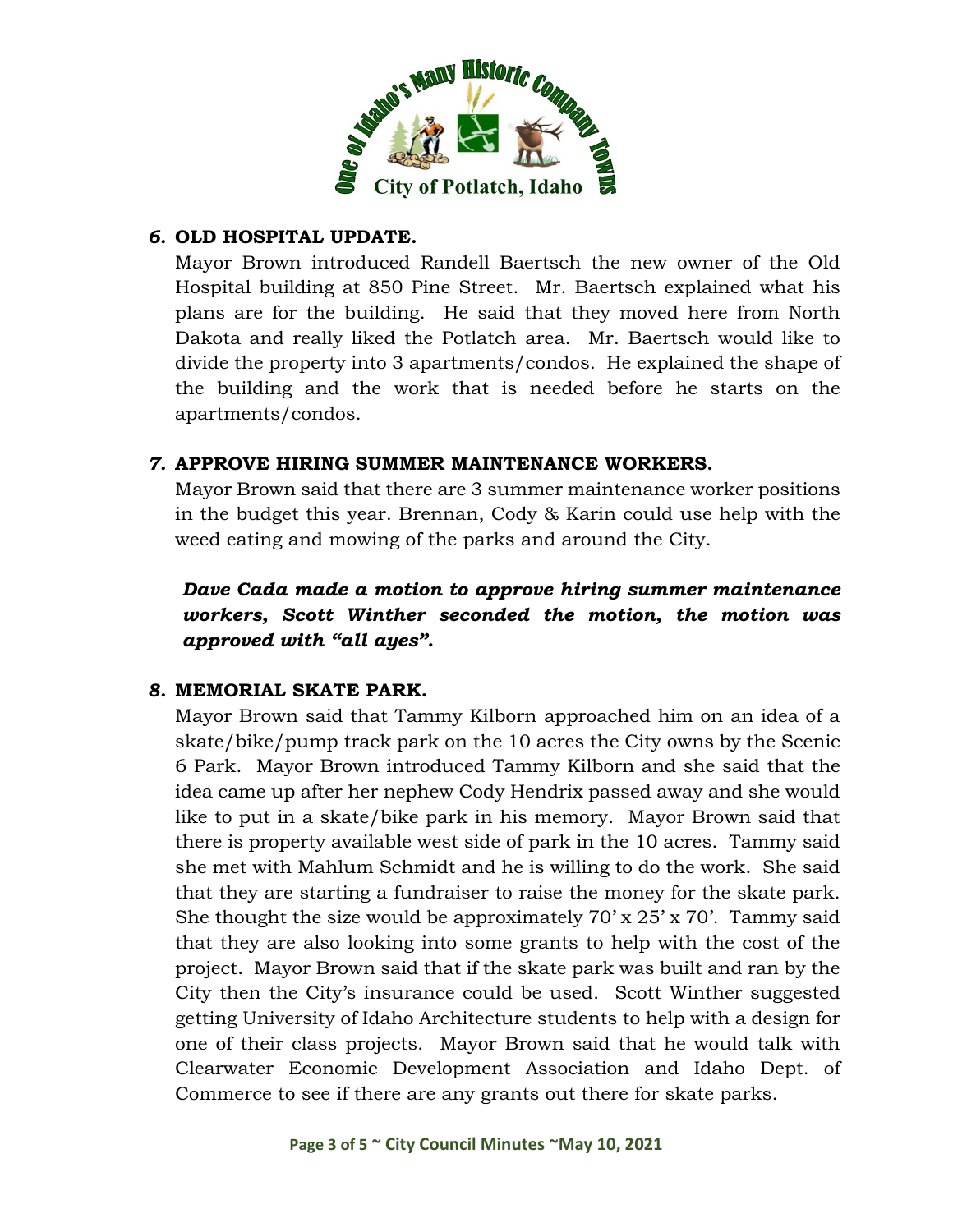

*Dave Cada made a motion to approve putting the Skate Park on City property once funding is established, Scott Winther seconded the motion, the motion was approved with "all ayes".*

#### **REPORTS:**

- 1. **Mayor – David Brown** Mayor Brown gave an update on the tree project at the Land Application. Harold Osbourne has gathered a group for the Forest Management Plan. Shane won't be haying this year. The plan is to plant grass where the hay was. The City has ordered a mixture of trees and will need to monitor the soil in each section so the moisture doesn't go past the roots of the trees. The Land App. has been sprayed for weeds and cleaned up. It will be tilled and seeded next and the lines need to be put down and watering to start. It's really dry out there right now to plant the trees. Saturday the people will be here to start planting the trees. The weather station needs to be put up so the water can be monitored. The Ridge Well was worked on and 300 ft. of pipe needed to be replaced. The well is up and running. The pump was checked and it wasn't working correctly so it was replaced with a pump the City currently had.
- 2. **Parks – Joan Bender –** Absent.
- 3. **Pool & Cemetery - Dave Cada –** Pool ceiling looks good and both sides are done. Looks like the floor at the Pool bathhouse is being prepped to be cleaned. Scott Winther said he would check with Ty to see where they purchase the white street paint.
- 4. **Water & Sewer – Scott Winther** Nothing at this time.
- 5. **Streets - Martin Anderson –** Marty asked about the water line to Idaho Transportation Dept. shop and if anything has come up with that request. He thought even putting a fire hydrant out there when the line gets extended.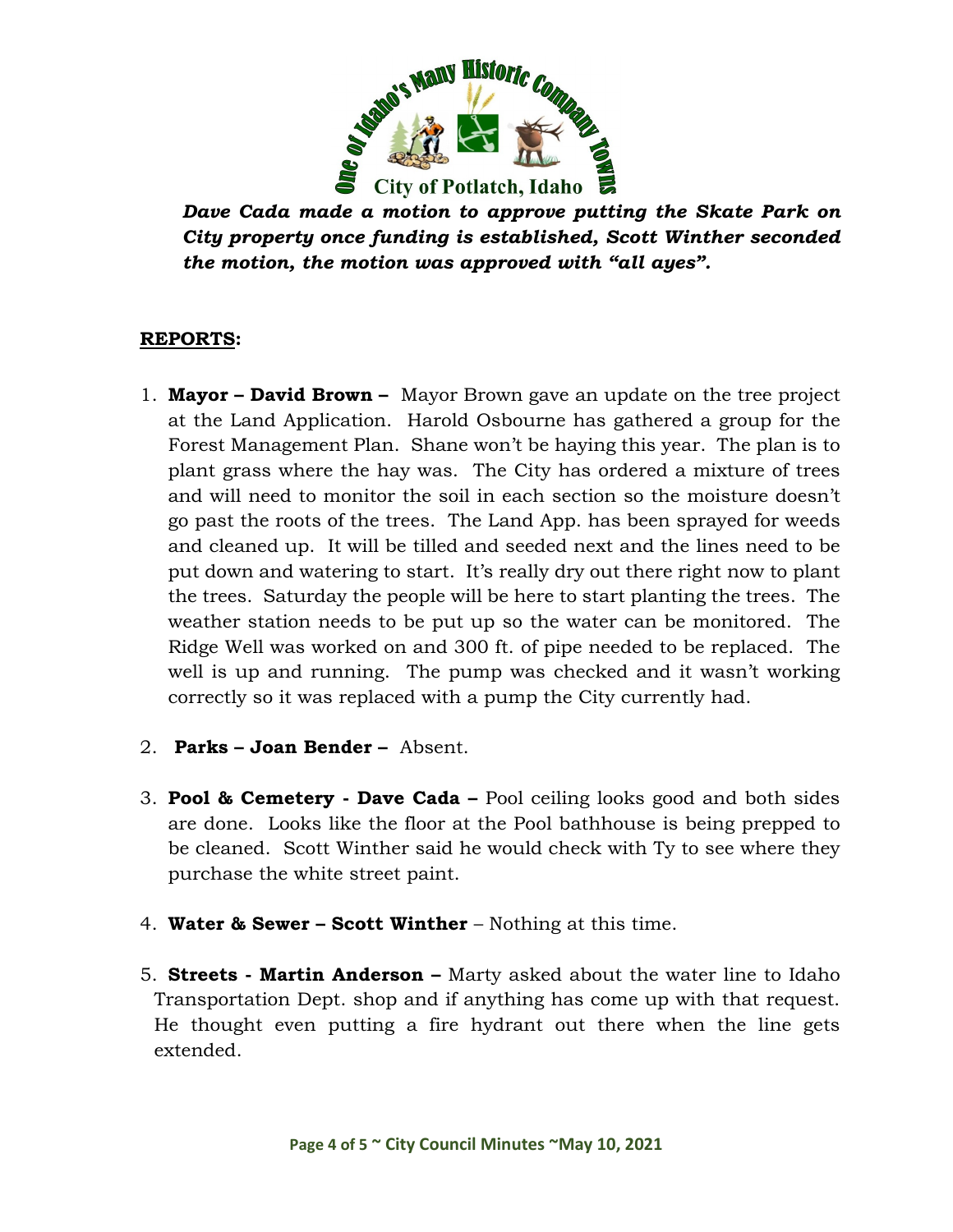

- 6. **Scenic 6 - David Cada** The historic signs are just about ready. The Union church and the Lions Club Park. June 5th is graduation in Potlatch. Jill Diamond is the new elementary school principal. Mt. Home Grange has been reinstalled into the grange system and received a \$20,000.00 grant from National Guard.
- 7. **Clerk- Judi Davis** Nothing at this time.

#### *Marty Anderson made a motion to adjourn the meeting, Scott Winther seconded the motion, the meeting was adjourned at 8:25 p.m.*

ATTEST: David L. Brown, Mayor

Judi Davis, City Clerk-Treasurer

\_\_\_\_\_\_\_\_\_\_\_\_\_\_\_\_\_\_\_\_\_\_\_\_\_\_\_\_\_\_\_\_\_\_\_\_\_\_\_\_\_\_\_\_\_

**The next City Council meeting will be Monday, May 24, 2021.**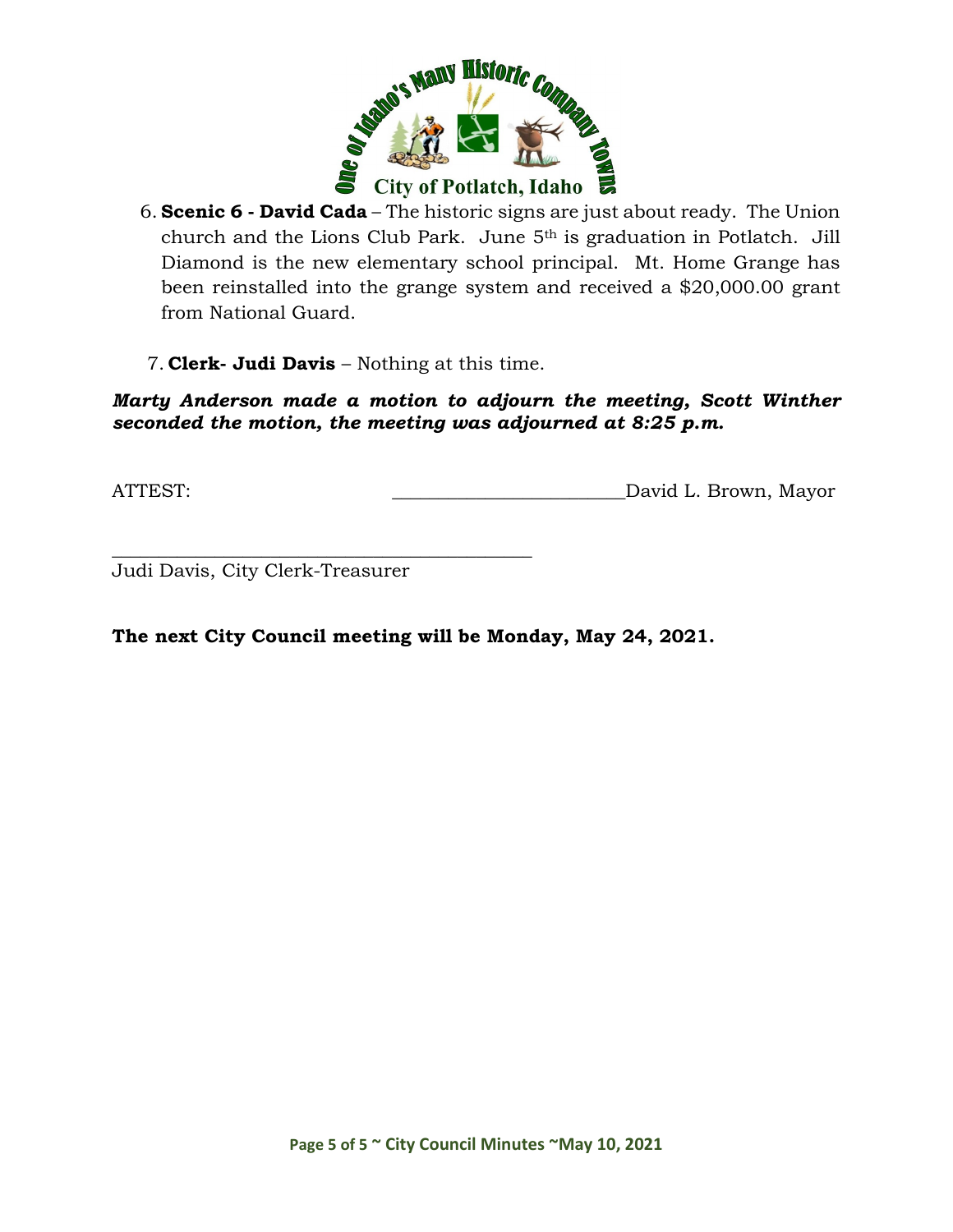

**City Hall – 195 6th Street – Potlatch, ID 83855**

**May 24, 2021 – 7:00 p.m.**

The regular meeting of the City Council was presided over by Mayor David Brown. Council members present: Dave Cada, Scott Winther, Marty Anderson, Joan Bender – Absent. Also, present: Judi Davis, City Clerk-Treasurer.

Guests: None

*NEW BUSINESS:*

- *1. Marty Anderson made a motion to approve the amended agenda with the addition of hiring pool employees. Scott Winther seconded the motion, the motion was approved with "all ayes".*
	- **2. CONSENT AGENDA:** *Scott Winther made a motion to approve the Consent Agenda (being regularly considered by the City Council, these items will be enacted by one motion unless requested by a City Council member that one or more items be removed for separate discussion): Minutes from May 11, 2021 City Council meeting, the City of Potlatch and Century 21 bills and payroll.*

*Dave Cada seconded the motion. Motion was approved with a Roll Call vote:*

*Dave Cada, yes Martin Anderson, aye Joan Bender, absent Scott Winther, aye*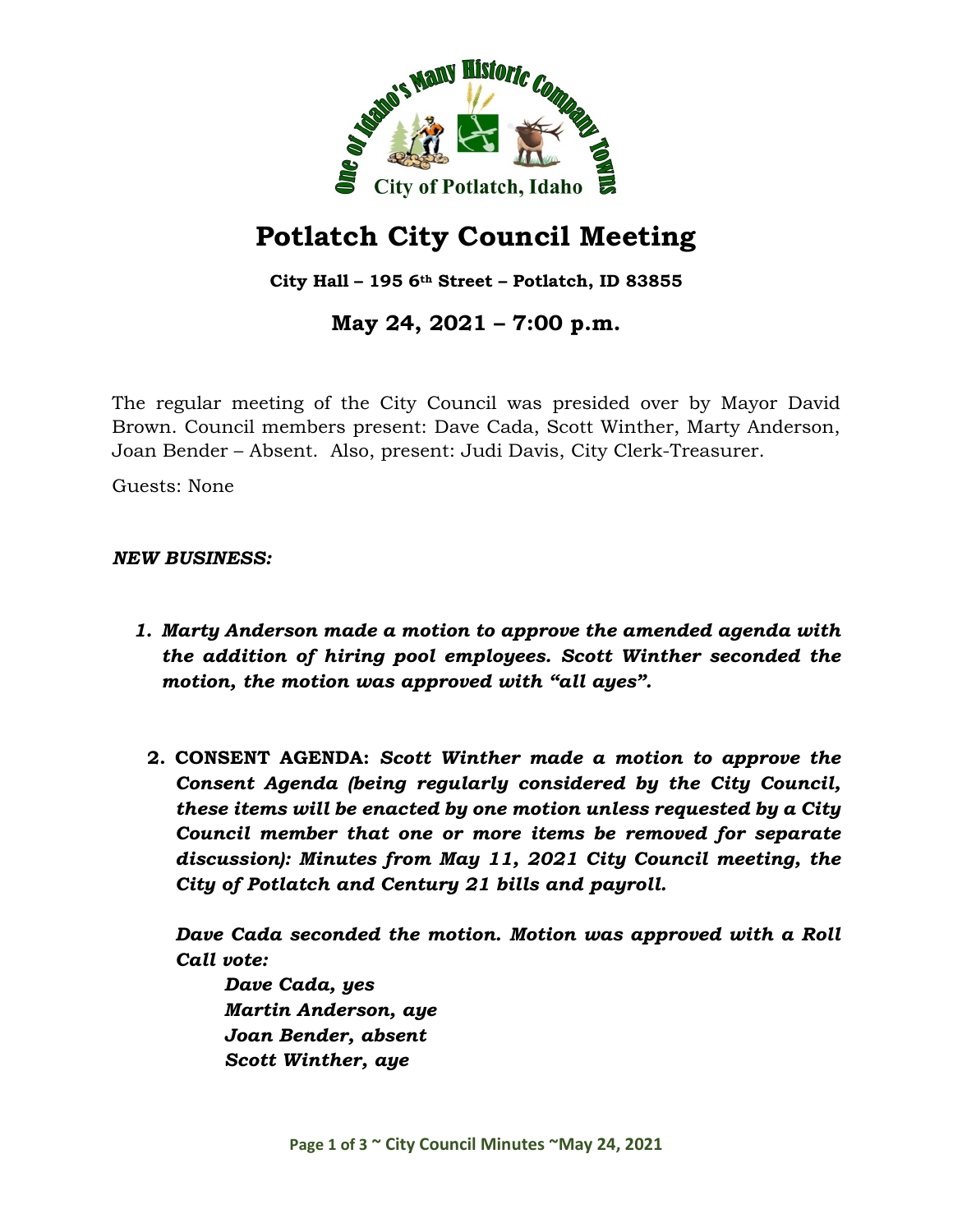

## **3. AMERICAN RESCUE PLAN ACT.**

Mayor Brown said that the city is still waiting on guidance from the federal government on how to spend the money from the American Rescue Plan Act. Not sure when the money will be received. Mayor Brown asked City Council to think of projects that the money could be spent on. The projects need to be COVID related or water/sewer or Broadband. The city could give \$5,000 or \$10,000 to the Fire Department.

#### **4. HIRE POOL EMPLOYEES***.*

Mayor Brown said that Tia posted on Facebook that the pool will be opening on June 9th. Scott Winther asked where are the maintenance people purchasing the paint for the floor. Mayor Brown said are grooves in the concrete at the pool and wondered if we could put caulking in the cracks/grooves. Dave Cada said that the weeds need to be cleaned up around the pool. The maintenance guys need to spray the weeds around the pool. The walls and the floor are still dirty.

#### **REPORTS:**

1. **Mayor – David Brown –** Mayor Brown said that he would like the Grand Opening of the splash pad to be June 19th at 2:00 p.m. Mayor Brown said that we need to purchase ecology blocks and flowers to make it look nicer around the splash pad. He would like to serve hot dogs, chips and drinks and invite the County Commissioners, PEP, CEDA people. Mayor Brown said that he wasn't sure what hours the splash pad would be operating. He wanted to see how much water was used to determine the hours it would be open. Scott Winther suggested maybe noon to 8:00 p.m. Mayor Brown gave an update on the trees for the Land App. He said the trees haven't been planted yet but should be planted this week. The computer screen on the equipment in the building by the lagoon went out and Brennan is working on getting it replaced. The lines were put in to start the watering of the trees and grass at the Land App. The gophers are back at the park. Judi said she would contact Palouse Empire Pest Control to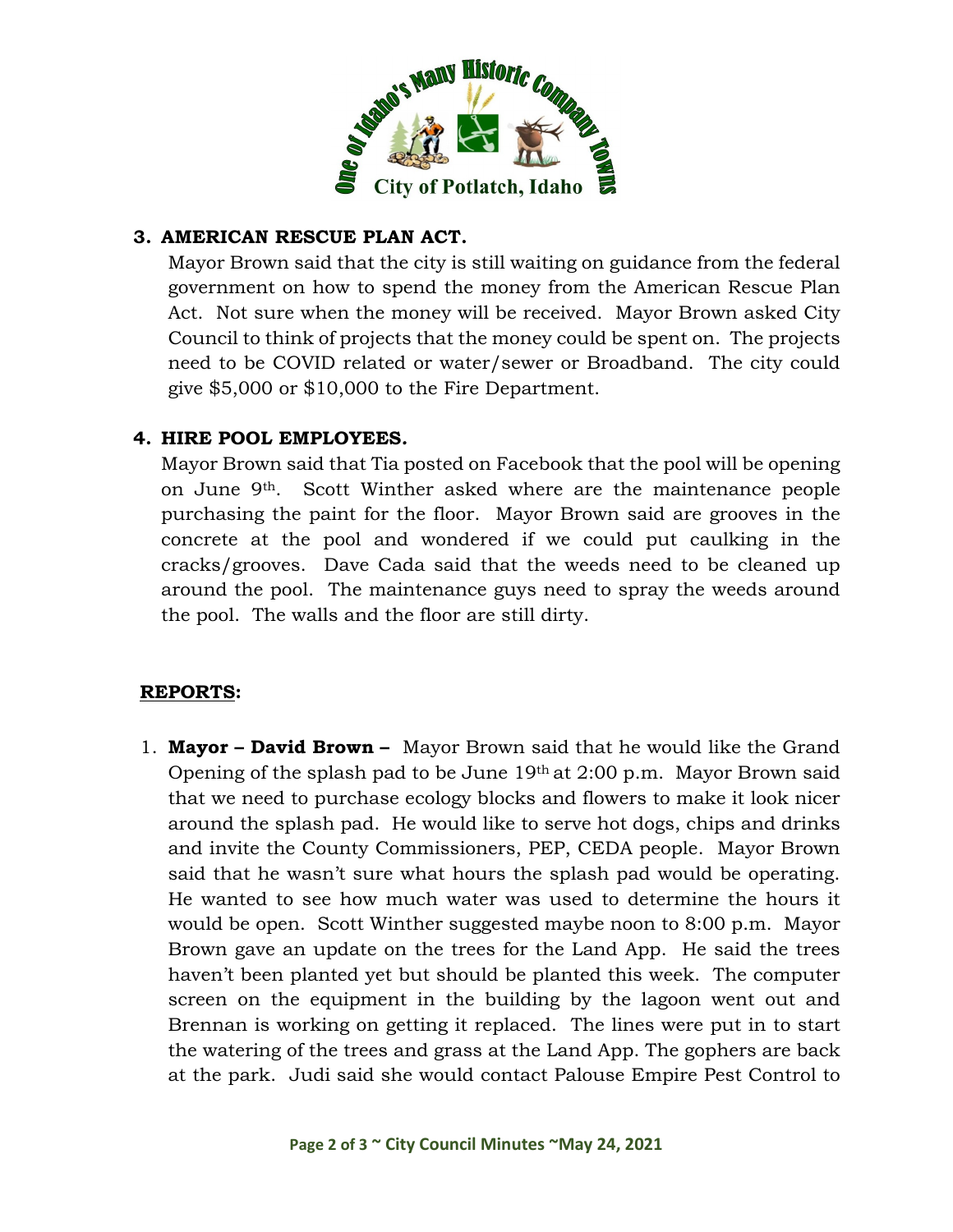

see if the park was on the schedule this year. Mayor Brown said that he asked Shelly Hammons to work on the water/sewer rate study.

- 2. **Parks – Joan Bender –** Absent.
- 3. **Pool & Cemetery - Dave Cada –** Nothing at this time.
- 4. **Water & Sewer – Scott Winther** Scott asked if anything was happening with the Idaho Transportation Department water line. Mayor Brown said nothing has changed.
- 5. **Streets - Martin Anderson –** Marty said that he would get the ecology blocks and get them delivered to the splash pad.
- 6. **Scenic 6 - David Cada** Nothing at this time.
- 7. **Clerk- Judi Davis** Judi reported that a Chiropractor has shown an interest in renting one of the open spaces in City Hall. She said the possibility of opening sometime this summer.

#### *Marty Anderson made a motion to adjourn the meeting, Scott Winther seconded the motion, the meeting was adjourned at 8:05 p.m.*

ATTEST: ATTEST:

\_\_\_\_\_\_\_\_\_\_\_\_\_\_\_\_\_\_\_\_\_\_\_\_\_\_\_\_\_\_\_\_\_\_\_\_\_\_\_\_\_\_\_\_\_ Judi Davis, City Clerk-Treasurer

#### **The next City Council meeting will be Monday, June 14, 2021.**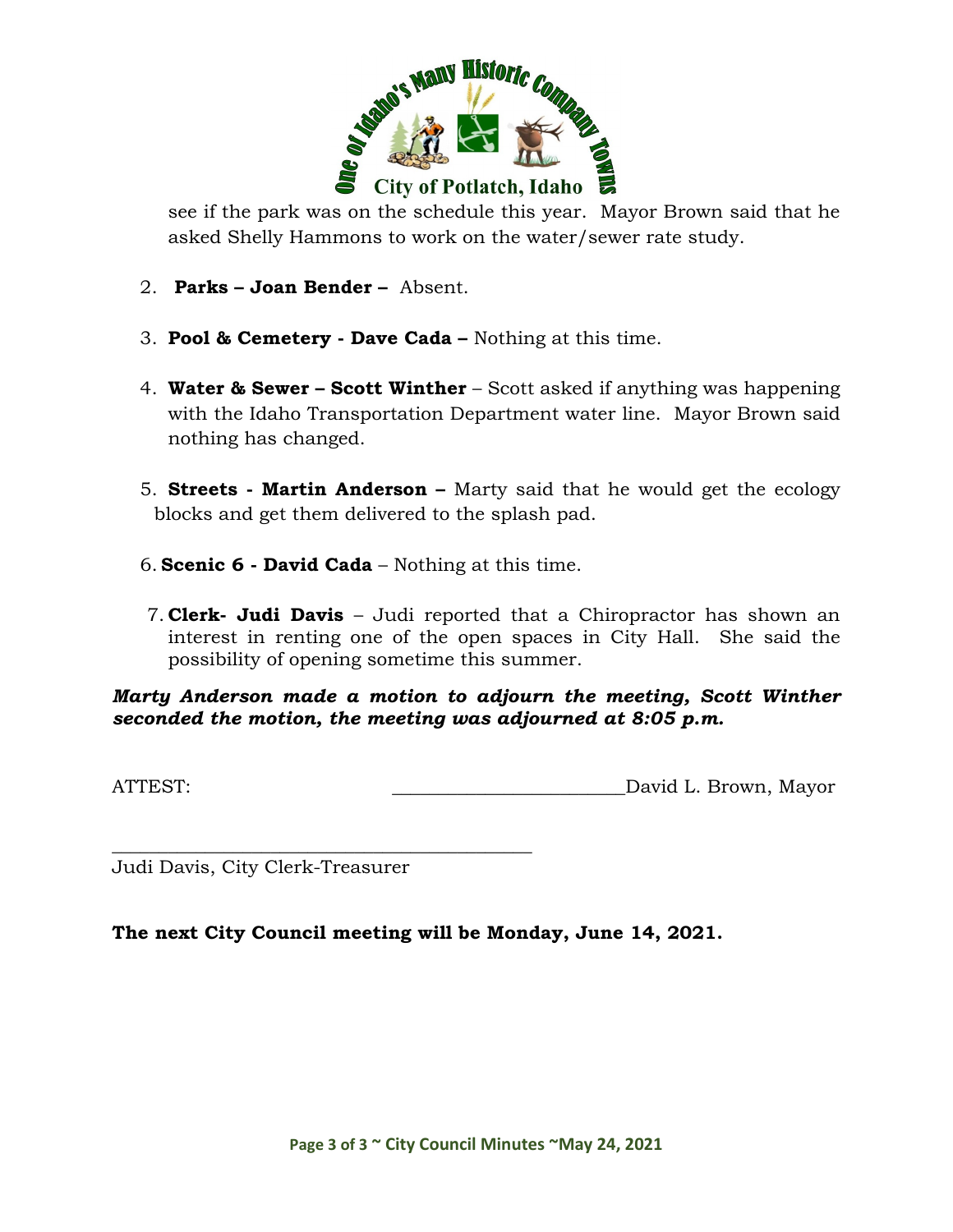

**City Hall – 195 6th Street – Potlatch, ID 83855**

**June 14, 2021 – 7:00 p.m.**

The regular meeting of the City Council was presided over by Mayor David Brown. Council members present: Dave Cada, Scott Winther, Marty Anderson, Joan Bender. Also, present: Judi Davis, City Clerk-Treasurer. Kenny Cada, City of Potlatch Planning & Zoning Commission.

Guests: Daniel Anderson

#### *NEW BUSINESS:*

**1. CONSENT AGENDA:** *Scott Winther made a motion to approve the Consent Agenda (being regularly considered by the City Council, these items will be enacted by one motion unless requested by a City Council member that one or more items be removed for separate discussion): Minutes from May 24, 2021 City Council meeting, the City of Potlatch and Century 21 bills and payroll.*

*Dave Cada seconded the motion. Motion was approved with a Roll Call vote:*

*Dave Cada, yes Martin Anderson, aye Joan Bender, aye Scott Winther, aye*

#### **2. OLD GYMNASIUN USE.**

Mayor Brown introduced Daniel Anderson to talk about the Old Gymnasium in Potlatch. Daniel said that he is under contract with the owner of the Old Gymnasium. He said he wanted to see if City Council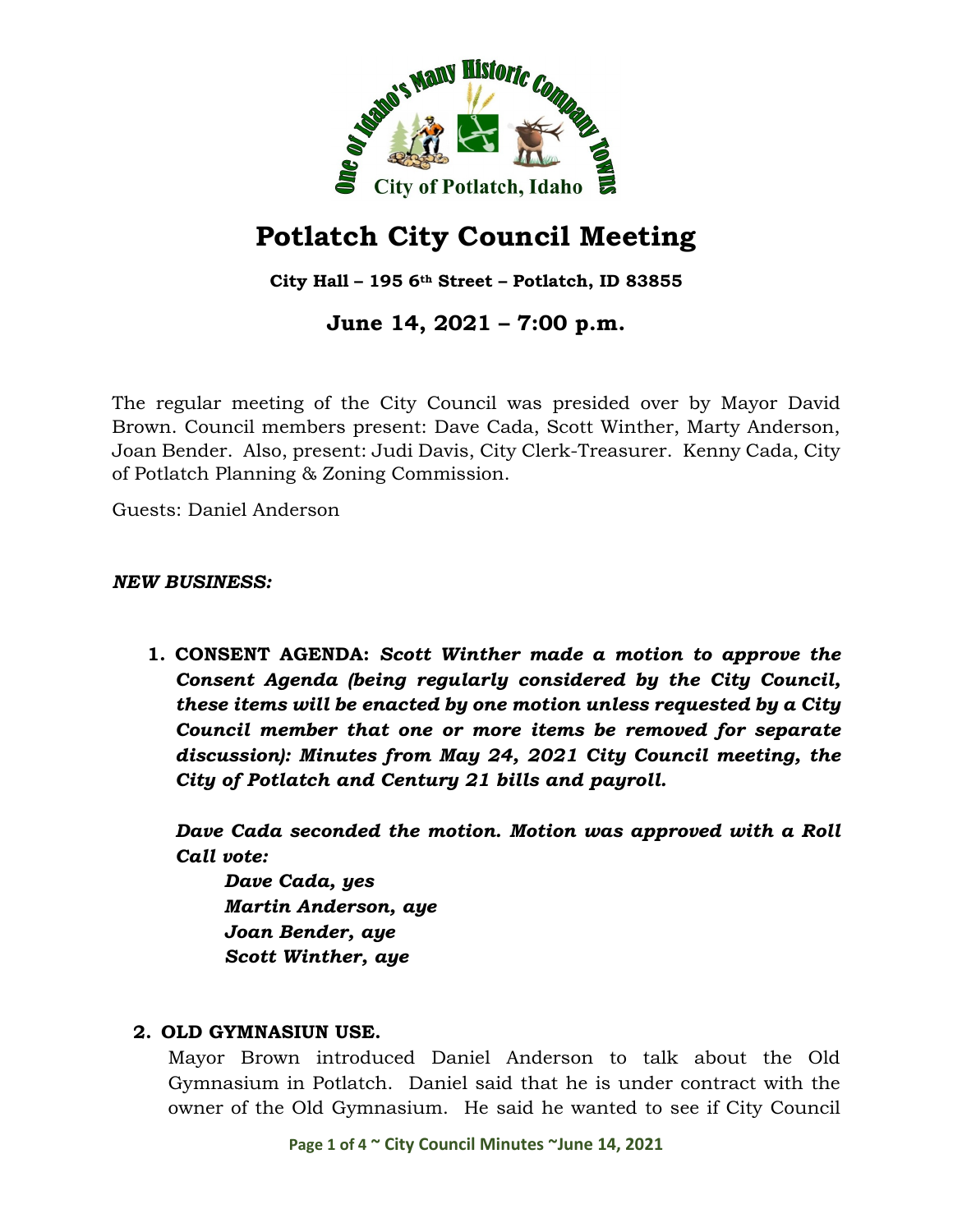

would be in favor of the multiple use of the building. Daniel said that he would like to put 4 apartments and storage in the basement and have a restaurant on the main floor with a possible event center and office space. The top floor would have a few short-term rentals. Mayor Brown said that he talked with Will Herrington, the City of Potlatch attorney to see what he would recommend. Will recommended doing a PUD, planned unit development (PUD). Planned unit developments are housing developments that are not subject to the standard zoning requirements, but instead work with the local government to develop criteria that will determine common areas, private areas and building guidelines. The current ordinance doesn't allow for long term rentals. Daniel asked the question of no mixed use is allowed and most Cities do allow for mixed use. Is this something the City of Potlatch would consider in the future? Dave Cada said that many communities have this same setup and this would give the flexibility. Mayor Brown said that doing this as a PUD would work for Daniel. Daniel said that he wanted to make sure that City Council would be supportive of the vision of the building ideas. Dave Cada asked when the remodeling would start? Daniel said that he is set to close on the building in August. If everything went together as planned then he would start the remodel this fall and would take about a year to complete. Council discussed ideas that could make the building look more presentable. Scott Winther said that its really encouraging that someone is interested in fixing the building up. Mayor Brown said that the owner was going to start tearing the building down and selling for salvage. One board at a time. Daniel said that he is looking into taking advantage of the Historic Preservation Tax Credit. He said that he's looking into having a diner style restaurant but will need to get the right Tennent. Dave Cada explained what the building looked like back in the day before the trees grew up. Daniel said he is interested in the history of building to keep it in the historic registry. City Council is in agreement of support for project.

#### **REPORTS:**

1. **Mayor – David Brown –** Mayor Brown said the grand opening of Splash Pad will be on Saturday at 2:00 p.m. Joan Bender said she received some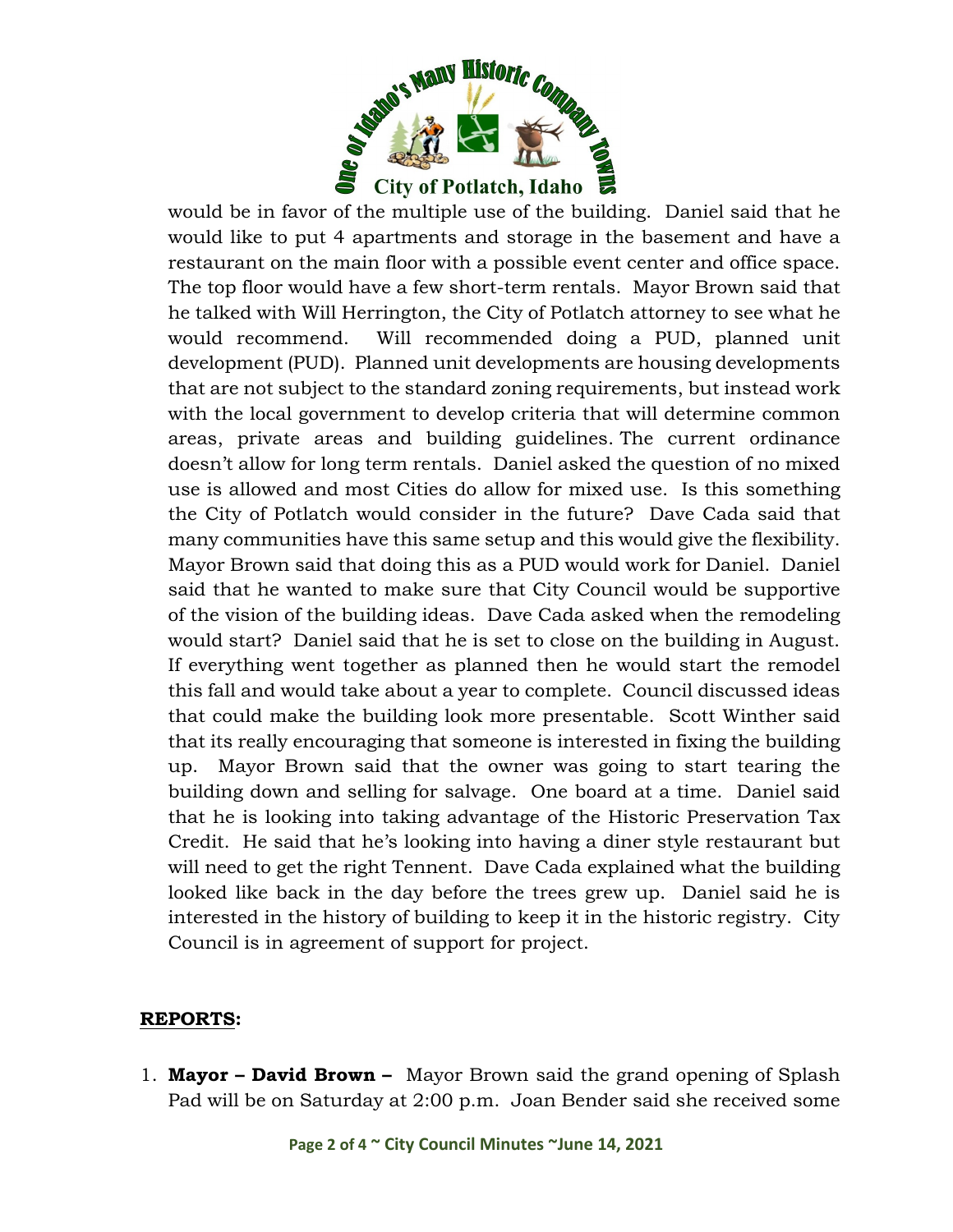

concerns of kids getting injured by the ecology blocks. Kenny Cada asked how the water is going regulated. Mayor Brown said that there is a timer that regulates the water and it will only run specific times for 12 minutes at a time. Mayor Brown said that Sally Perrine and Alice Spitzer approached him about putting musical instruments in the area by the splash pad. The musical instruments would be designed to be used outdoors. Sally and Alice would be writing a grant for the funds to purchase the equipment. Mayor Brown said that the trees and grass was planted on the Land App. He explained the Forest Management Plan and how the water is going to be distributed on the trees and grass. Mayor Brown talked about how Tammy Kilborn is raising money for the future skate park. He also said that the City of Potlatch will receive approximately \$87,000.00 for the first half of the American Rescue Plan Act money. Council will need to think of projects for the ARPA money. It would be for COVID related expenses/water/sewer or broadband. Mayor Brown said that he talked with another group that asked if the City of Potlatch would be interested in applying for a grant that would be putting broadband to the homes. Mayor Brown said that the new school Superintendent should be here around July 1st.

- 2. **Parks – Joan Bender –** Joan asked what the price is to exterminate the ground squirrels in the park. Mayor Brown said that the Potlatch Rec. District paid for half of the fee last year.
- 3. **Pool & Cemetery - Dave Cada –** Dave said that the Cemetery looked nice before Memorial Day and the Pool opened on Friday. The bathhouse looks nice and the cracks on the deck were fixed. The weeds need to be sprayed and it needs to be mowed and raked up. The maintenance crew did a good job getting the pool cleaned up.
- 4. **Water & Sewer – Scott Winther** Asked if there was any word on the subdivision. Mayor Brown said that we haven't heard anything yet.
- 5. **Streets - Martin Anderson –** Marty asked if there would be any money in the budget this year to pave. Mayor Brown said that there was an extra \$26,000.00 from increased revenue that could be used for paving. He would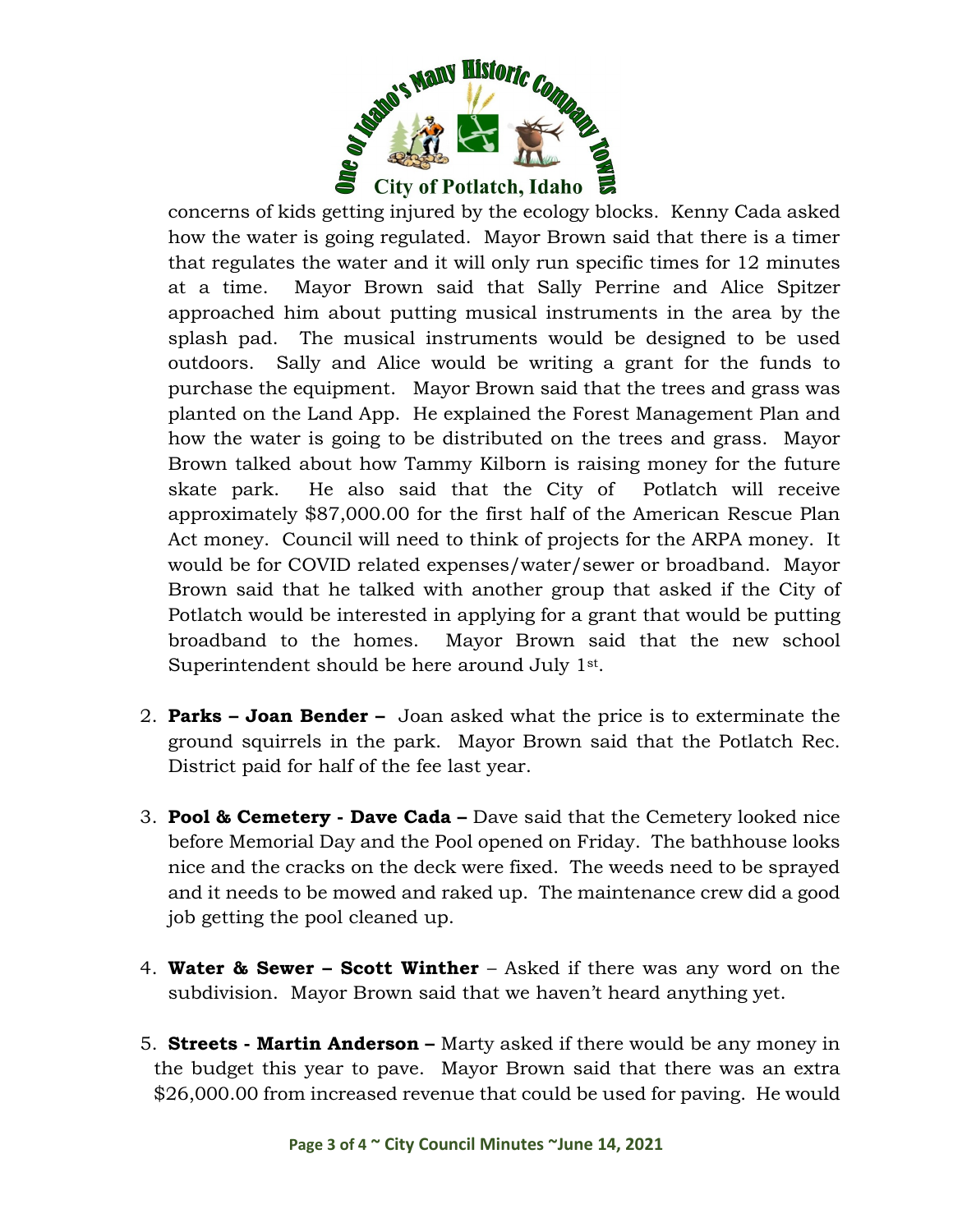

like to pave by the elementary school this year. The cost would be approximately \$48,000.00 and would cover 600' x 22' and would be a grind and relay. Marty said that the City of Potlatch should get a dump trailer to use instead of fixing up the dump truck.

6. **Scenic 6 - David Cada** – Nothing at this time.

7. **Clerk- Judi Davis** – Judi updated Council on the Financial Software status. Should be going live with Payroll and Fund Accounting in July and Utility Billing in August. The After School Program was notified of another grant that would pay to could get the elementary school After School program through the end of calendar year. Melissa Smith was going to look at the grant and possibly apply for it.

*Marty Anderson made a motion to adjourn the meeting, Joan Bender seconded the motion, the meeting was adjourned at 8:42 p.m.*

ATTEST: David L. Brown, Mayor

\_\_\_\_\_\_\_\_\_\_\_\_\_\_\_\_\_\_\_\_\_\_\_\_\_\_\_\_\_\_\_\_\_\_\_\_\_\_\_\_\_\_\_\_\_ Judi Davis, City Clerk-Treasurer

**The next City Council meeting will be Monday, June 28, 2021.**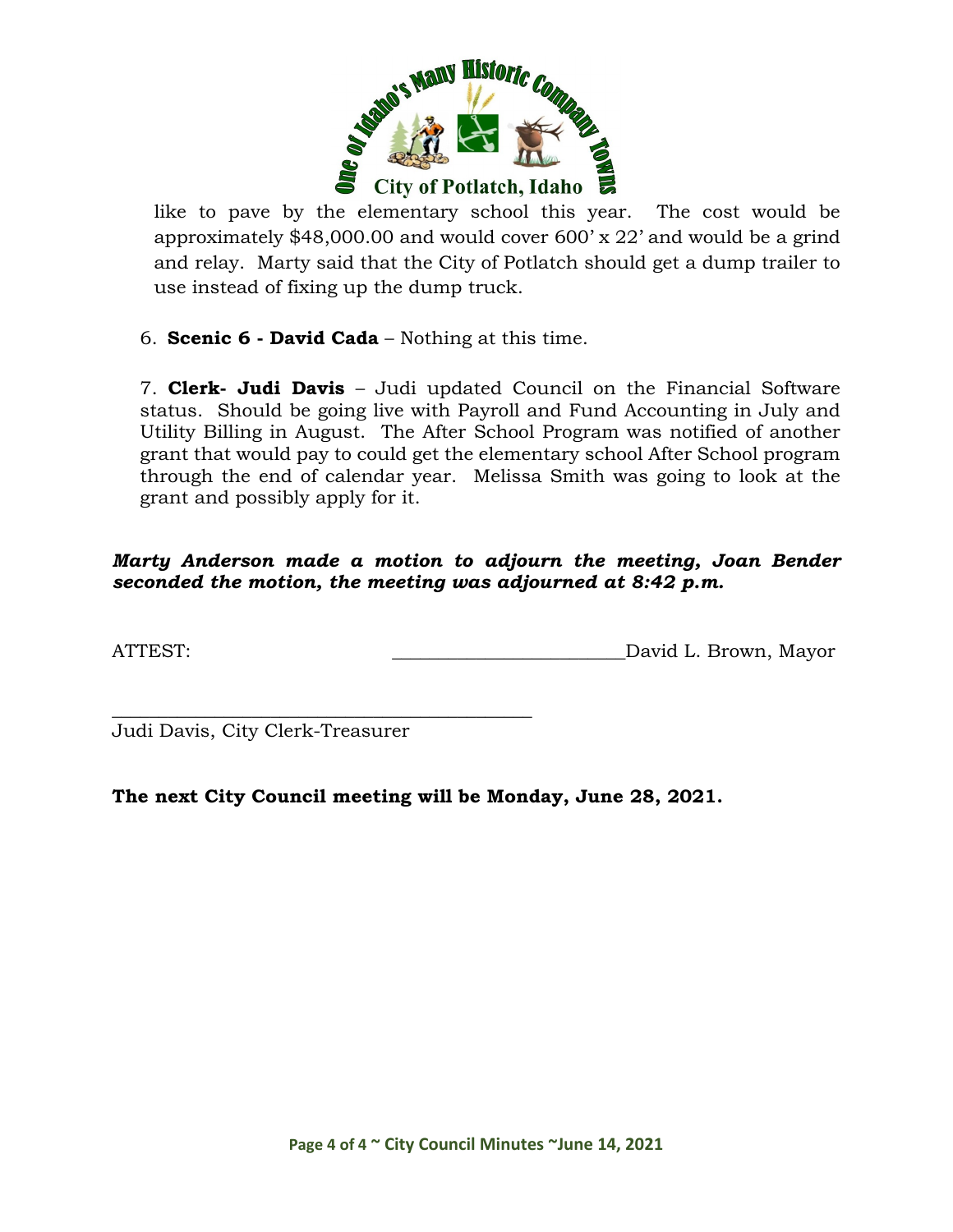

**City Hall – 195 6th Street – Potlatch, ID 83855**

**June 28, 2021 – 7:00 p.m.**

The regular meeting of the City Council was presided over by Mayor David Brown. Council members present: Scott Winther, Marty Anderson, Joan Bender. Dave Cada-Absent. Also, present: Judi Davis, City Clerk-Treasurer.

Guests: Sally Perrine, Alice Spitzer, Cass Meissner

*NEW BUSINESS:*

**1. CONSENT AGENDA:** *Scott Winther made a motion to approve the Consent Agenda (being regularly considered by the City Council, these items will be enacted by one motion unless requested by a City Council member that one or more items be removed for separate discussion): Minutes from June 28, 2021 City Council meeting, the City of Potlatch and Century 21 bills and payroll.*

*Joan Bender seconded the motion. Motion was approved with a Roll Call vote:*

*Dave Cada, Absent Martin Anderson, aye Joan Bender, aye Scott Winther, aye*

Mayor Brown introduced Sally Perrine, Alice Spitzer and Cass Meissner to talk about the Musical Instruments that they would like to write a grant for and place in the Scenic 6 Park. Sally said that they are part of the Potlatch Arts Council. The musical instruments would be permanent installation in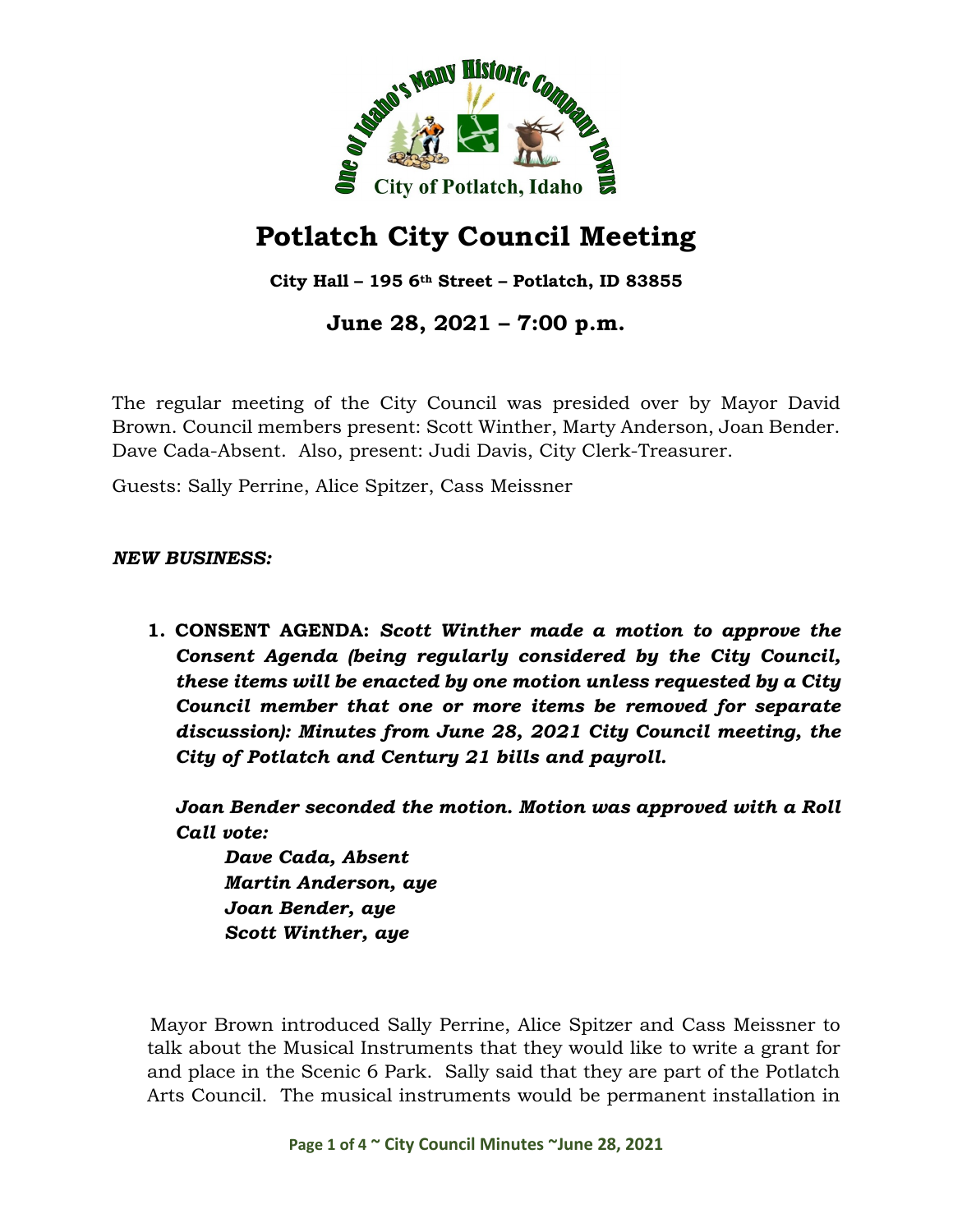

the park. Sally explained what type of instruments and how they were decided on. Cass said that the company has designed the instruments for outdoor activities. Joan Bender asked when the grants will be funded and Sally said that they should know sometime next month. Cass discussed the different areas that they would like to put the instruments. Mayor Brown said that there will be a skate park going in around that area behind the splash pad. Joan Bender asked if there was a design for the skate park yet? Mayor Brown said that there is just a rough design at this point. Mayor Brown suggested having the group come back to a future meeting when there's a little more of an idea of where the instruments might go.

### **2. PAVEMENT.**

Mayor Brown said that the Poe Asphalt price for the paving street by the Elementary School is approx. \$48,000.00. He thinks it will be about 600 feet by 122 feet and will be a grind and overlay. The other project would be Spruce to the East side of Oak Street. This will be about 300 feet by 30 feet and will be a grind and overlay. That portion would be approx. \$30,875.00. There will be additional revenue coming in and he would like to use that money to help pay for this paving. The additional revenue will be \$26,000.00 for sales tax and possible use some of the American Rescue Plan Act money. Mayor Brown said that he would like to move forward with both paving projects.

*Marty Anderson made a motion to hire Poe Asphalt to do the paving. Scott Winther seconded the motion, the motion was approved with "all ayes".*

#### **3. AMERICAN RESCUE PLAN ACT (ARPA).**

Mayor Brown would like to use the ARPA money to replace the flooring in the Scenic 6 Depot and the old VFW building. The public would meet in both places if there was another pandemic to happen. There is Wifi in both spaces and students can download school work if needed. Council also discussed looking into putting some acoustic tile in the Scenic 6 Depot.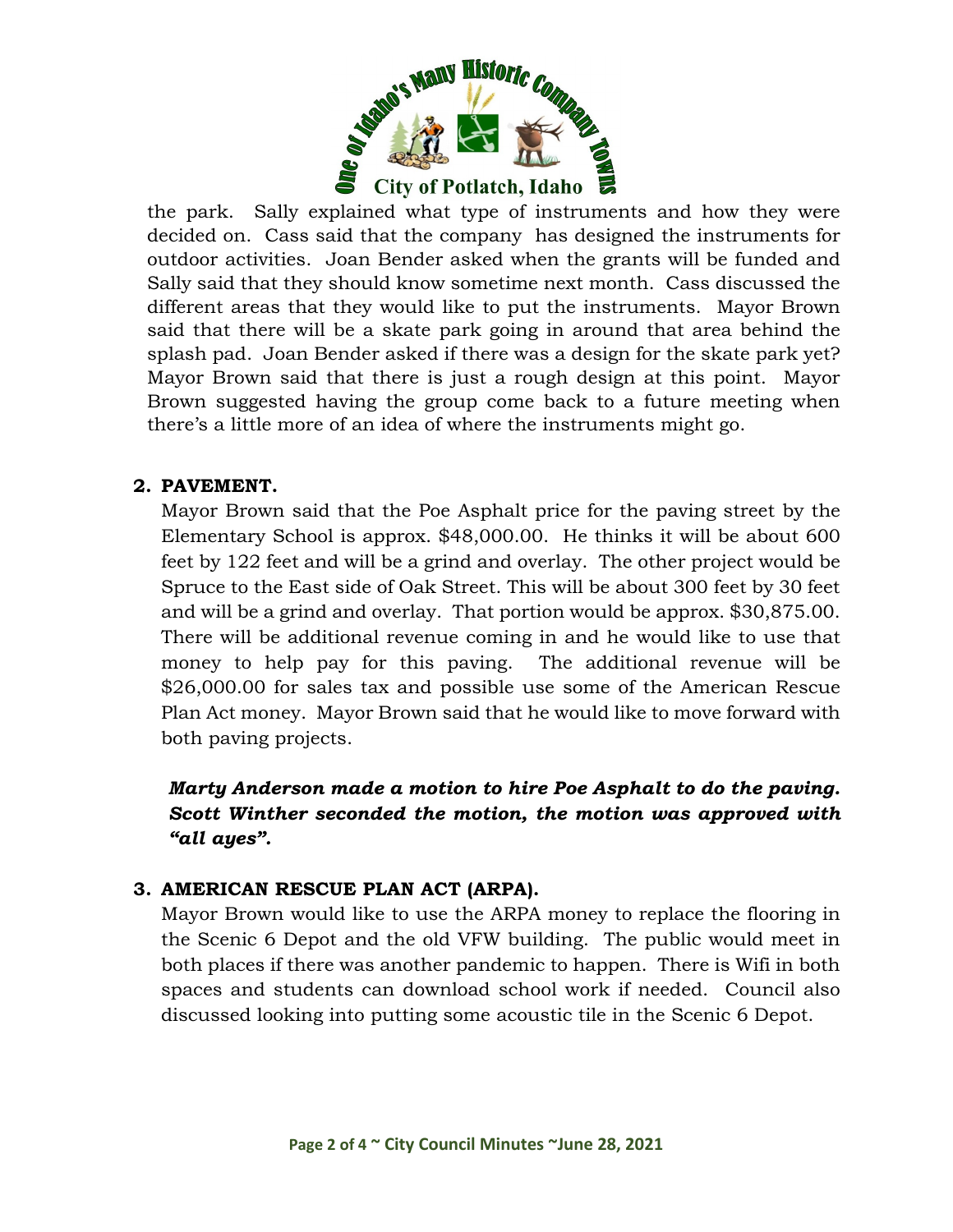

*Marty Anderson made a motion to purchase flooring for the Scenic 6 Depot and the VFW Building. Joan Bender seconded the motion, the motion was approved with "all ayes".*

#### **REPORTS:**

- 1. **Mayor – David Brown** Mayor Brown said he talked with Duane Priest about going over the Planning & Zoning Ordinances. Duane was meeting with Tom Moore later this week to go over the Ordinances. Mayor Brown talked about the possible subdivisions going in and should the City pave over by the 8th Street and Oak Street or wait a year to do that paving. Mayor Brown said that Paul Stubbs and his wife Joy contacted him about renting the room on the  $1<sup>st</sup>$  floor of City Hall. He wants to open a gallery for his custom picture frame business. Mayor Brown updated City Council on the Land App. and said that the trees and grass are growing.
- 2. **Parks – Joan Bender –** Joan said that the pest control company is scheduled to be here the 1<sup>st</sup> part of August to take care of the ground squirrel issue at the park. Joan asked if there is more space available to plant trees and place plaques at the park. Mayor Brown said there is still space available.
- 3. **Pool & Cemetery - Dave Cada –** Absent.
- 4. **Water & Sewer – Scott Winther** Scott asked how often does the City test the drinking water. Mayor Brown said that Brennan has a schedule of what samples need to be completed each month.
- 5. **Streets - Martin Anderson –** Marty said that we should wait to pave the section on 8<sup>th</sup> Street in case the subdivision project would tear up the Street.
- 6. **Scenic 6 - David Cada** Absent.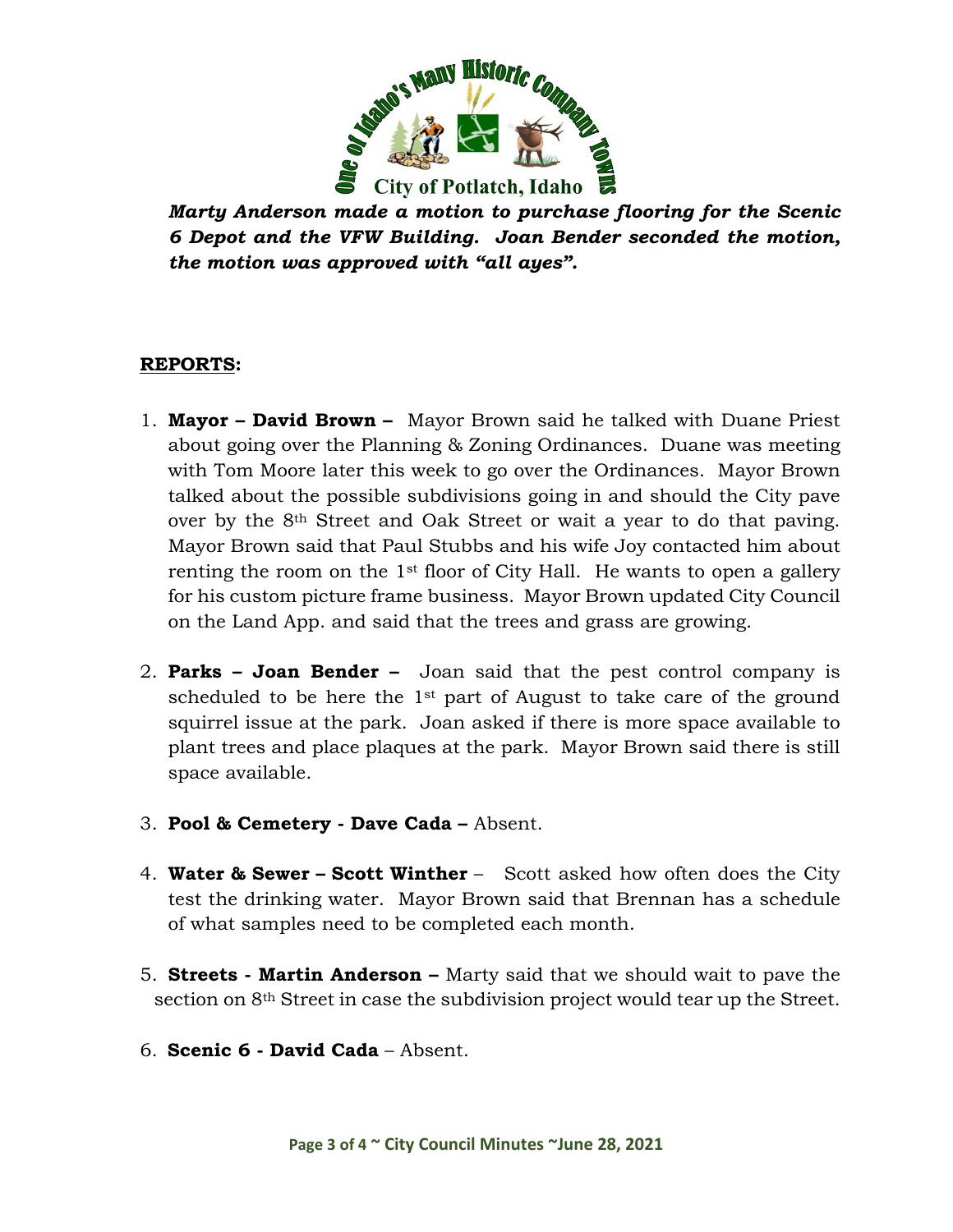

7. **Clerk- Judi Davis** – Nothing at this time.

### *Marty Anderson made a motion to adjourn the meeting, Joan Bender seconded the motion, the meeting was adjourned at 8:48 p.m.*

ATTEST: ATTEST: AND AND AND ALL Brown, Mayor

\_\_\_\_\_\_\_\_\_\_\_\_\_\_\_\_\_\_\_\_\_\_\_\_\_\_\_\_\_\_\_\_\_\_\_\_\_\_\_\_\_\_\_\_\_ Judi Davis, City Clerk-Treasurer

**The next City Council meeting will be Monday, July 12, 2021.**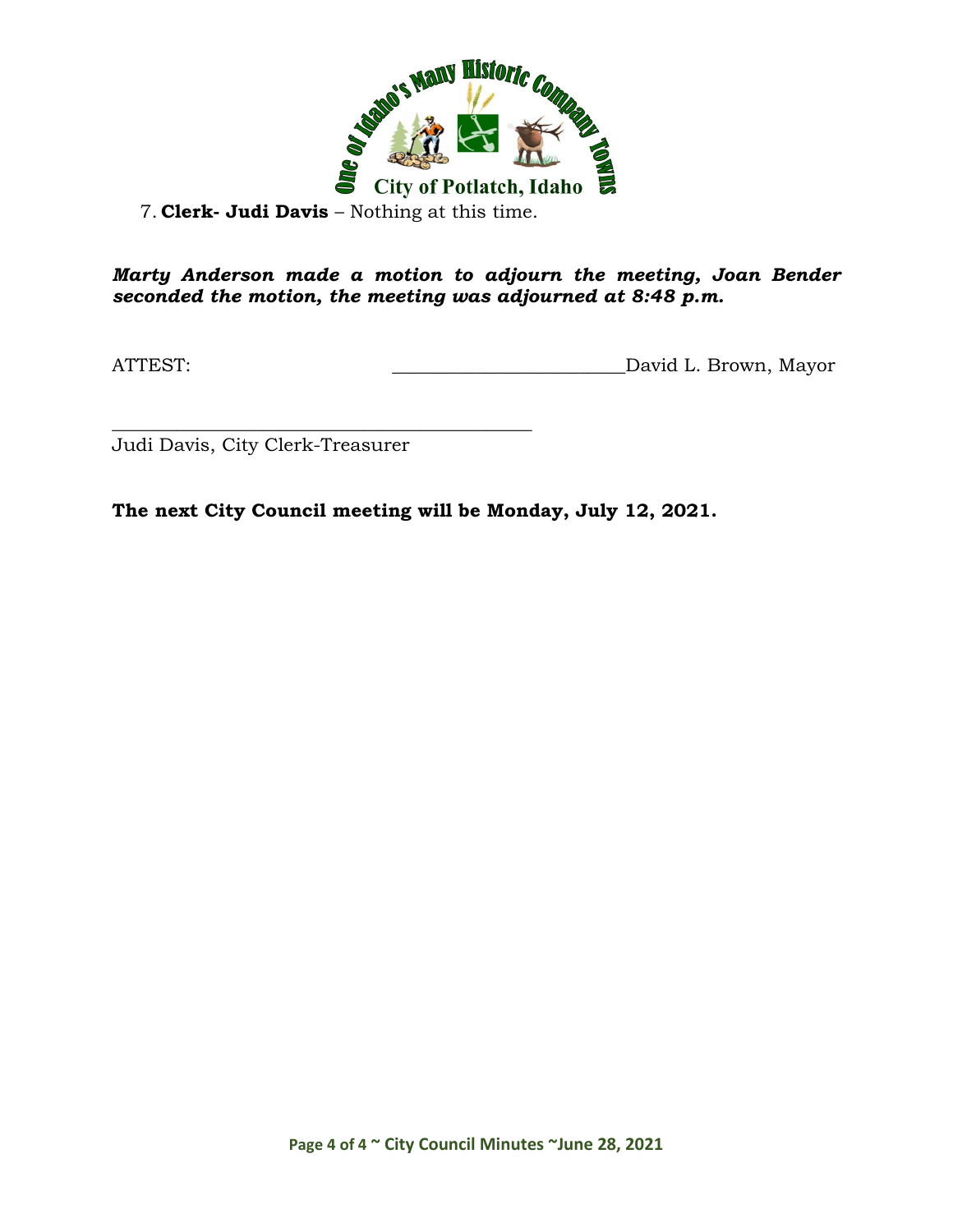

**City Hall – 195 6th Street – Potlatch, ID 83855**

# **July 12, 2021 – 7:00 p.m.**

The regular meeting of the City Council was presided over by Mayor David Brown. Council members present: Scott Winther, Marty Anderson, Dave Cada. Joan Bender – Absent. Also, present: Judi Davis, City Clerk-Treasurer.

Guests: Tom O'Malley, Sally Perrine, Cass Meissner, Alice Spitzer and Amber Weber.

#### *NEW BUSINESS:*

**1. CONSENT AGENDA:** *Scott Winther made a motion to approve the Consent Agenda (being regularly considered by the City Council, these items will be enacted by one motion unless requested by a City Council member that one or more items be removed for separate discussion): Minutes from June 28, 2021 City Council meeting, the City of Potlatch and Century 21 bills and payroll.*

*Dave Cada seconded the motion. Motion was approved with a Roll Call vote:*

*Dave Cada, aye Martin Anderson, aye Joan Bender, Absent Scott Winther, aye*

### **2. OAK & 8TH PROJECT SHORT PLAT.**

Mayor Brown introduced Tom O'Malley. Tom walked through the development project. Tom showed the area where the property lines are and where the houses would be built. Tom said there will be plenty of

**Page 1 of 4 ~ City Council Minutes ~July 12, 2021**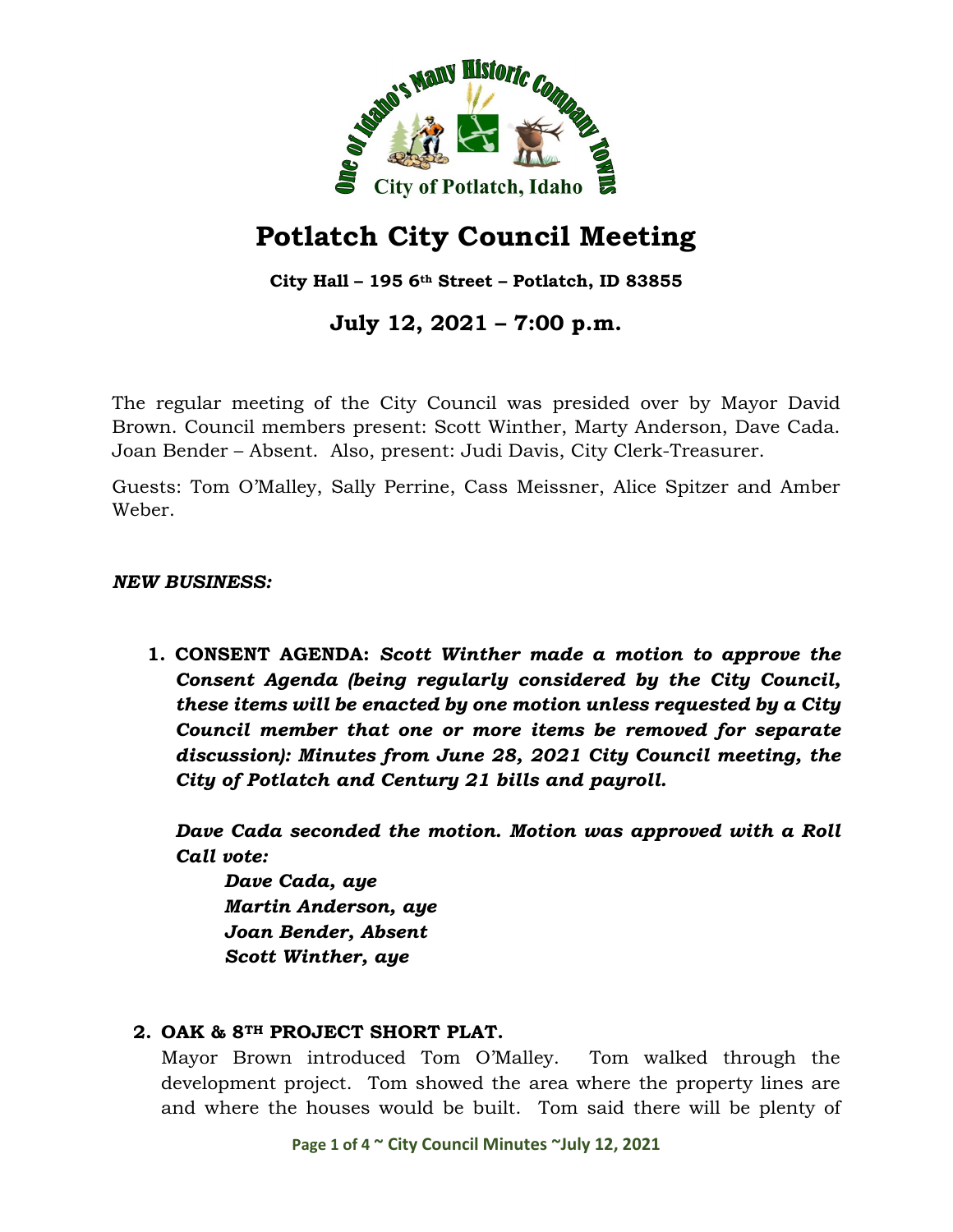

parking for each new residence. There will be a new building concept that will have a modular approach to building. The houses will be designed per the home owners request and for a smaller lot. Each space will have an outdoor living space/deck. The homes will be smaller home for a couple or a retired person. Designed and building with this in mind the modular can be put together to enlarge the home. The existing shop goes with the 1st home. The homes will be primarily 2 bedrooms but Tom said he will build one and see what the housing market is like and the needs of the area. There will be a private driveway and will be gravel and maintained by the residents. Tom said he is hopeful that the first house would be available next spring/summer time frame. Planning & Zoning Commission has reviewed the Short Plat. A Public Hearing will be held Monday, August 9th at 6:30 p.m. in Council Chambers.

## **3. SPLASH PAD RECIRCULATION SYSTEM.**

Mayor Brown said that the splash pad is going well and that he would like to see the city put in a recirculating system in to recirculate the water. The city could use ARPA money to put in the system. Mayor Brown said the recirculating system would cost approximately \$15,000 to \$20,000. City Council discussed the different wells in the city. Mayor Brown said that the city does need to monitor the wells to know if the city needs to put in another well. Marty Anderson said that we should find out how much water is being used at the splash pad before a recirculating system is put in. Scott Winther agrees with Marty that we should leave the splash pad running this year and see what the water usage is before purchasing the system.

#### **4. VFW BUILDING RENTAL.**

Mayor Brown said that the city was contacted by a resident that is interested in renting the VFW building as a daycare/preschool. They would pay monthly which would include all utilities, electric, propane, water, sewer and garbage and Wi-Fi. The Lions Club would still remain in the back room of the building for storage of their supplies and to meet a couple of times a month. Scott Winther asked about the flooring. Mayor Brown said they would like to start renting August  $1<sup>st</sup>$  but not sure if the flooring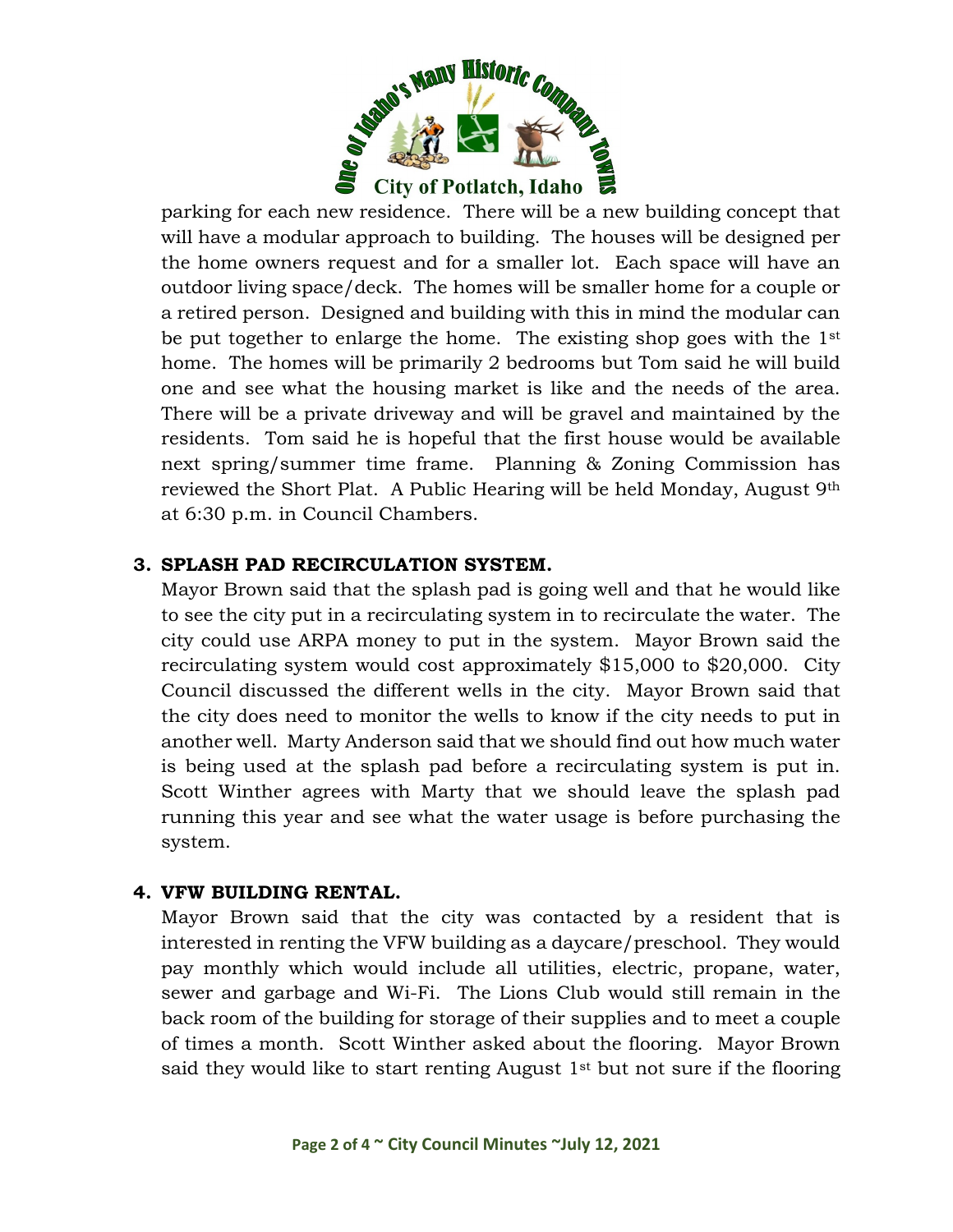

could be in by then. Dave Cada said that he is okay with renting the building for \$375.00 plus all utilities.

# *Marty Anderson made a motion to rent the VFW Building for \$375.00 a month plus all utilities. Scott Winther seconded the motion, the motion was approved with "all ayes".*

#### **5. CROSSWALKS.**

Mayor Brown explained the process of painting the crosswalks with ITD. If the City paints the crosswalks across the high-way then the city is responsible if an accident happens. If there isn't a crosswalk painted then the Idaho Transportation Department is responsible. Marty Anderson suggested not painting the crosswalks and using flags to cross the highway. Mayor Brown said he has been approached a couple of times by the Hemphill's about painting the crosswalk by the coffee shop. City Council said to use flags at this time and see if that helps keep people visible crossing the street.

### **REPORTS:**

- 1. **Mayor – David Brown** Mayor Brown said that the pavement has been ordered to pave by elementary school and 8th Street by O'Malley's property.
- 2. **Parks – Joan Bender –** Absent.
- 3. **Pool & Cemetery - Dave Cada –** The Cemetery grass is drying up. The Pool is still having problems with the paint in the bathhouse chipping up. There's a bubble in the pool liner that will need to be repaired once the pool has closed for the season. Dave said he would see if he can find another source to do the replacement. The pool has been busy.
- 4. **Water & Sewer – Scott Winther** Nothing at this time.
- 5. **Streets - Martin Anderson –** Marty asked if the pavement has been scheduled yet?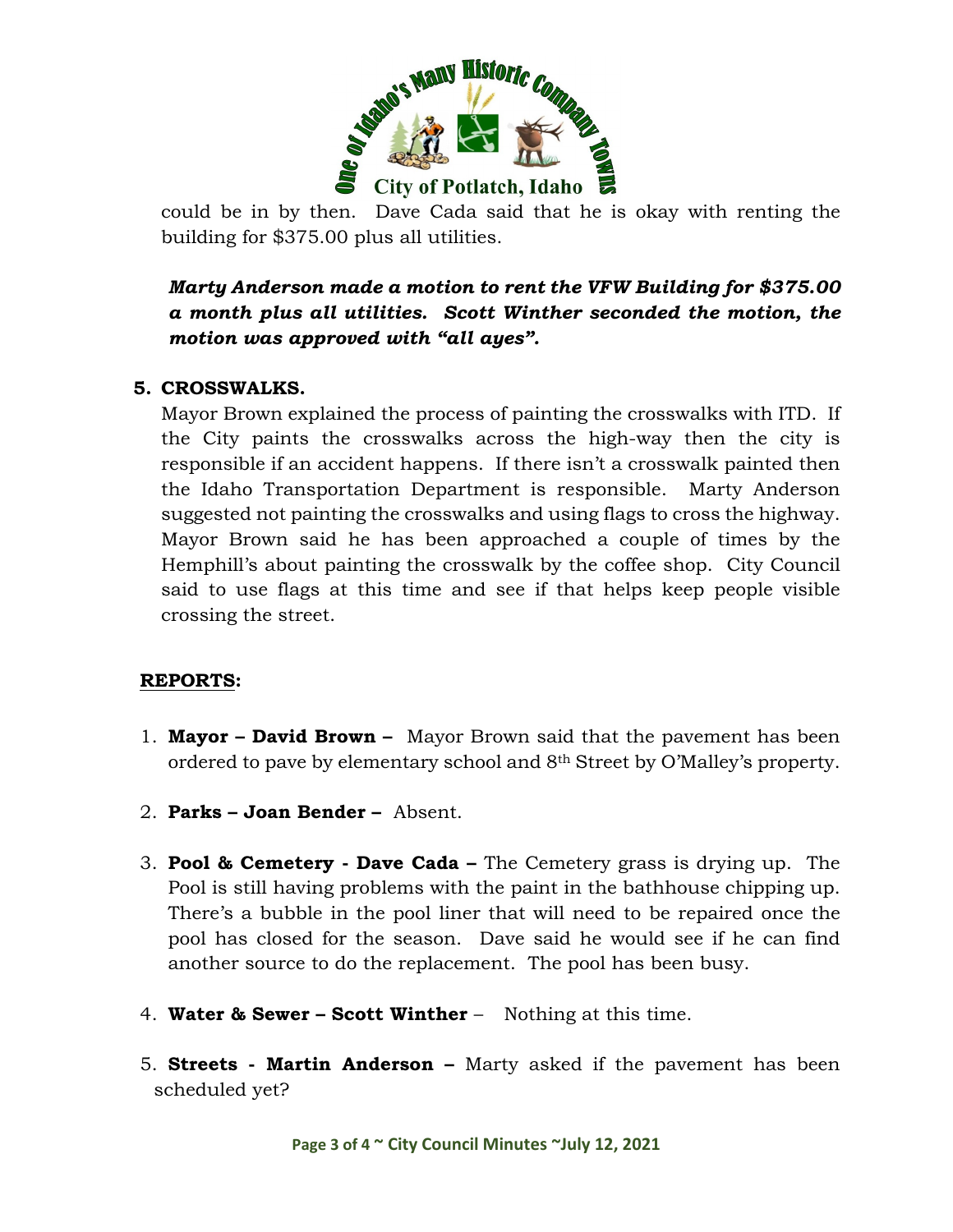

- 6. **Scenic 6 - David Cada** Dave said that the Scenic 6 meeting is scheduled for next week.
- 7. **Clerk- Judi Davis** Judi said that 2 modules of the new financial software system is in place. She's been training everyday for the accounting and payroll portion of the software. The utility billing module will go live August  $1$ st.

### **Public Comment not on Agenda:**

Sally Perrine talked about the plans for the placement of the musical instruments at the Scenic 6 Park. Cass Meissner talked about the impact of other activities in the area. She did a quick drone shot of the area and placed where the musical instruments could go in by the splash pad and future skate park. Mayor Brown said that the skate park stakes are down and Sally said she would contact a contractor for a price to put in the concrete pads. Mayor Brown suggested coming to future Council meeting to discuss.

Tom O'Malley suggested convening a town meeting to discuss the City Ordinance changes to get some input from the residents. He said to see what they would like the city to develop into. Mayor Brown did explain the process of updating the Ordinances and that there is always a public hearing that people can speak at. Tom said having the entire town be able to way in on the decision. Mayor Brown said that he would like to have a Town Hall meeting and try to get more younger people involved in the city. Tom suggested getting the building and development community involved in the updating ordinance process to get their input. Mayor Brown said that the Planning & Zoning Ordinance is getting looked at first with Duane Priest going through the Ordinance currently. Amber Weber suggested looking at the City Code to allow animals in the city. Maybe on bigger lots and enforce the ordinances that the city currently has.

#### *Marty Anderson made a motion to adjourn the meeting, Scott Winther seconded the motion, the meeting was adjourned at 8:55 p.m.*

ATTEST:  $\qquad \qquad$  ATTEST:

\_\_\_\_\_\_\_\_\_\_\_\_\_\_\_\_\_\_\_\_\_\_\_\_\_\_\_\_\_\_\_\_\_\_\_\_\_\_\_\_\_\_\_\_\_ Judi Davis, City Clerk-Treasurer **The next City Council meeting will be Monday, July 26, 2021.**

**Page 4 of 4 ~ City Council Minutes ~July 12, 2021**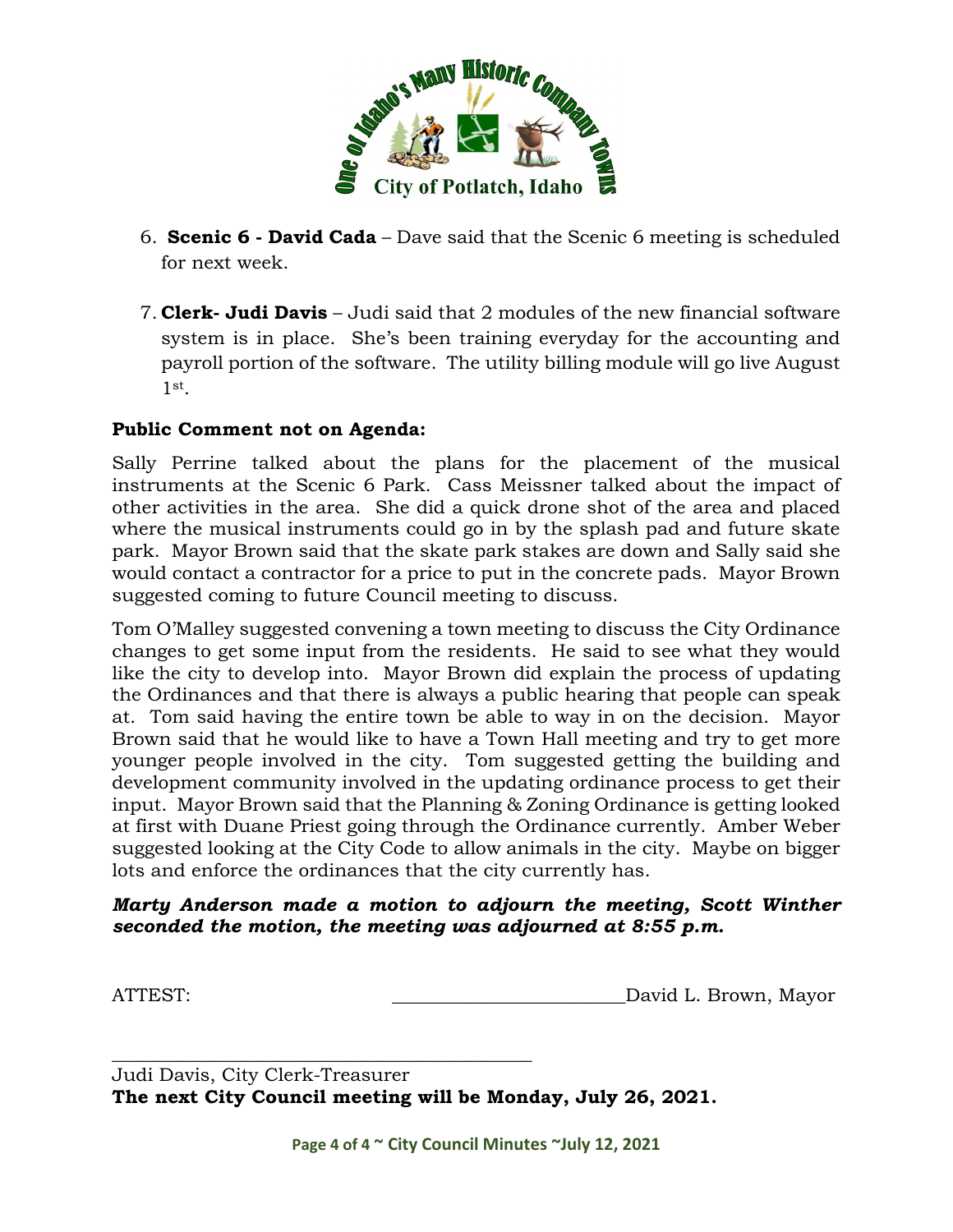

**City Hall – 195 6th Street – Potlatch, ID 83855**

**July 26, 2021 – 7:00 p.m.**

The regular meeting of the City Council was presided over by Mayor David Brown. Council members present: Scott Winther, Marty Anderson, Dave Cada and Joan Bender. Also, present: Judi Davis, City Clerk-Treasurer.

Guests: None

#### *NEW BUSINESS:*

Joan Bender said the invocation Prayer.

**1. CONSENT AGENDA:** *Dave Cada made a motion to approve the Consent Agenda (being regularly considered by the City Council, these items will be enacted by one motion unless requested by a City Council member that one or more items be removed for separate discussion): Minutes from July 12, 2021 City Council meeting, the City of Potlatch bills and payroll.*

*Scott Winther seconded the motion. Motion was approved with a Roll Call vote:*

*Dave Cada, aye Martin Anderson, aye Joan Bender, aye Scott Winther, aye*

### **2. POTLATCH ARTS COUNCIL.**

Mayor Brown said that the musical instruments at the Scenic 6 Park that the Potlatch Arts Council would like to put in the park was not an agenda item at the last City Council meeting.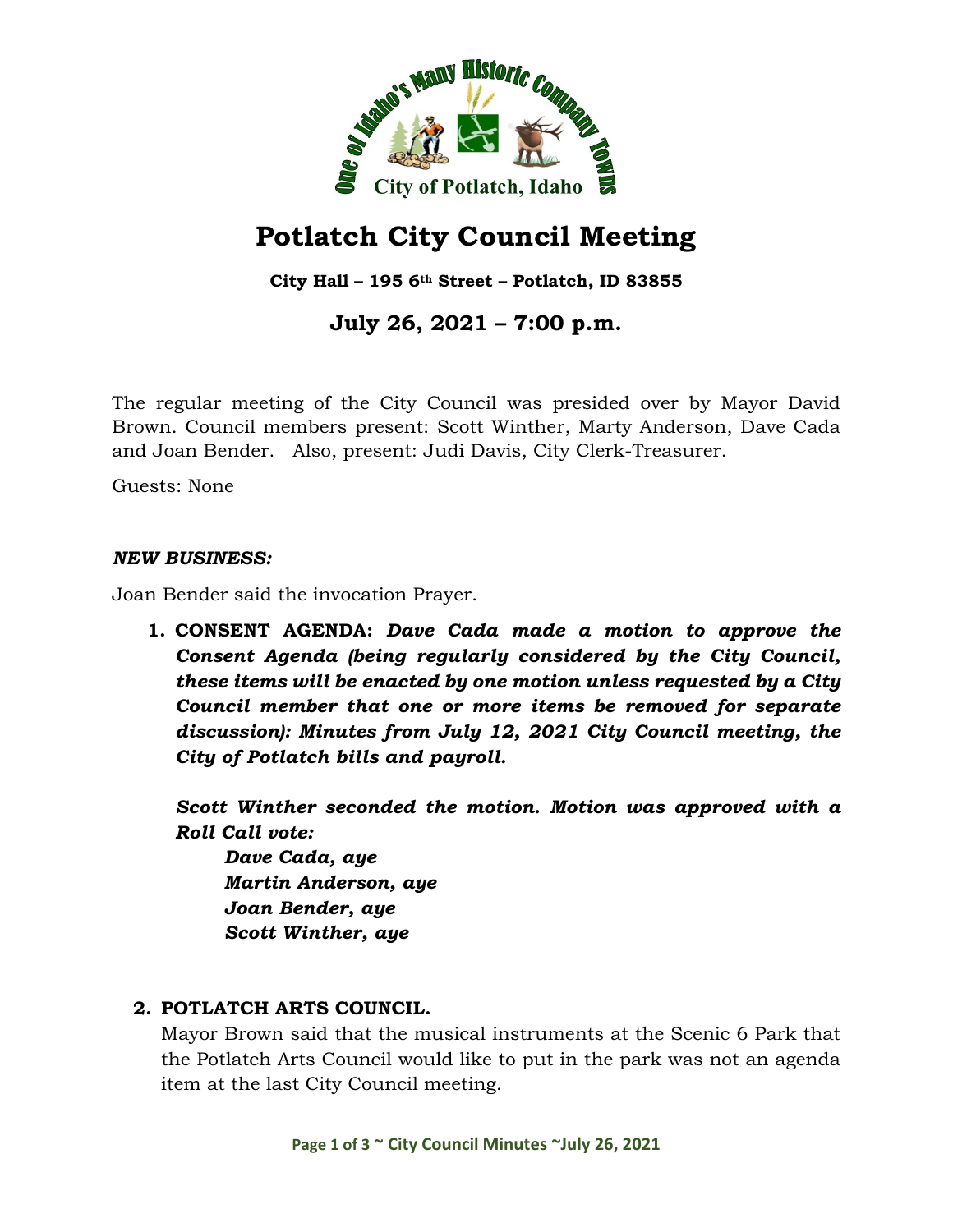

*Marty Anderson made a motion to approve putting musical instruments in the Scenic 6 Park, Joan Bender seconded the motion, the motion was approved with "all ayes".*

### **3. ELECTRONIC WATER METERS.**

Mayor Brown said that he and Judi met with Luke from Correct Equipment that sells Kamstrup electronic water meters last year to talk about the possibility of putting electronic water meters in the City of Potlatch. Last month Dean Brown gave Judi a quote for replacing the water meters. Mayor Brown suggested replacing the meters as each subdivision is put in and/or as a meter needs to be replaced. There are different types of meters but collecting the meter readings could be as simple as driving by with a wand. There is software that would automatically send the data to a computer in City Hall. The electronic meters are more accurate and if a leak is detected then City Hall is notified right away. City Council asked if the sales representative could come to a future meeting to discuss the meters. Judi said she would contact Dean Brown and get it scheduled.

#### **REPORTS:**

- 1. **Mayor – David Brown** Mayor Brown said that National Night Out is taking place on Tuesday, August 3rd. LifeFlight is scheduled to be at the park at 6:00 p.m. Mayor Brown talked with Skelton's flooring in Lewiston about the cost of flooring for the Scenic 6 Depot and the VFW Building. The cost that Bruce from Skelton's gave Mayor Brown was \$2.03 sf. Mayor Brown said that the street roller had been repaired and the potholes will start being fixed. The paving by the elementary school and 8th Street has been completed.
- 2. **Parks – Joan Bender –** Joan said that the Freedom Fest was last weekend and it looked like they had a good turnout. Joan said that the paint at the Pickleball court is really pealing up and the train needs to have new signs put up to keep the people from crawling all over it. The pest control guy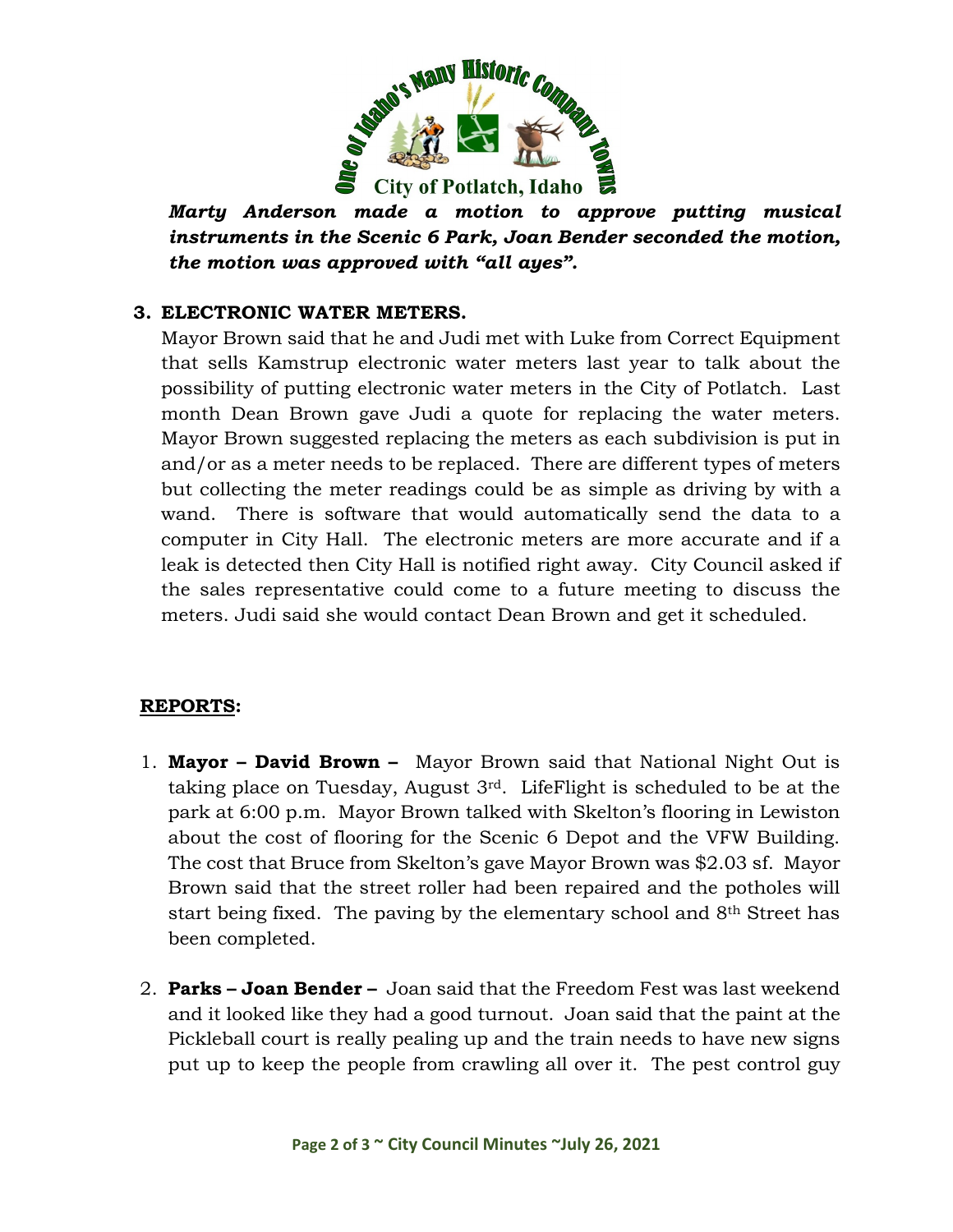

will be here tomorrow to help with the ground squirrels. Joan said she would like to see if lights could be put in at the Pickleball courts.

- 3. **Pool & Cemetery - Dave Cada –** Dave said that the pool was shut down for a couple of days last week because sand had gotten into the pool. The Health Department said that the pool had to close until the sand was cleaned out. It was causing some visibility issues.
- 4. **Water & Sewer – Scott Winther** Scott said that the city should look into the electronic meters for the future. He asked if we got a new water reading at the splash pad?
- 5. **Streets - Martin Anderson –** Marty said that the paving is done.
- 6. **Scenic 6 - David Cada** Nothing at this time.
- 7. **Clerk – Judi Davis –** Nothing at this time.

### *Marty Anderson made a motion to adjourn the meeting, Scott Winther seconded the motion, the meeting was adjourned at 8:31 p.m.*

ATTEST:  $\qquad \qquad$  David L. Brown, Mayor

\_\_\_\_\_\_\_\_\_\_\_\_\_\_\_\_\_\_\_\_\_\_\_\_\_\_\_\_\_\_\_\_\_\_\_\_\_\_\_\_\_\_\_\_\_ Judi Davis, City Clerk-Treasurer

**The next City Council meeting will be Monday, August 9, 2021.**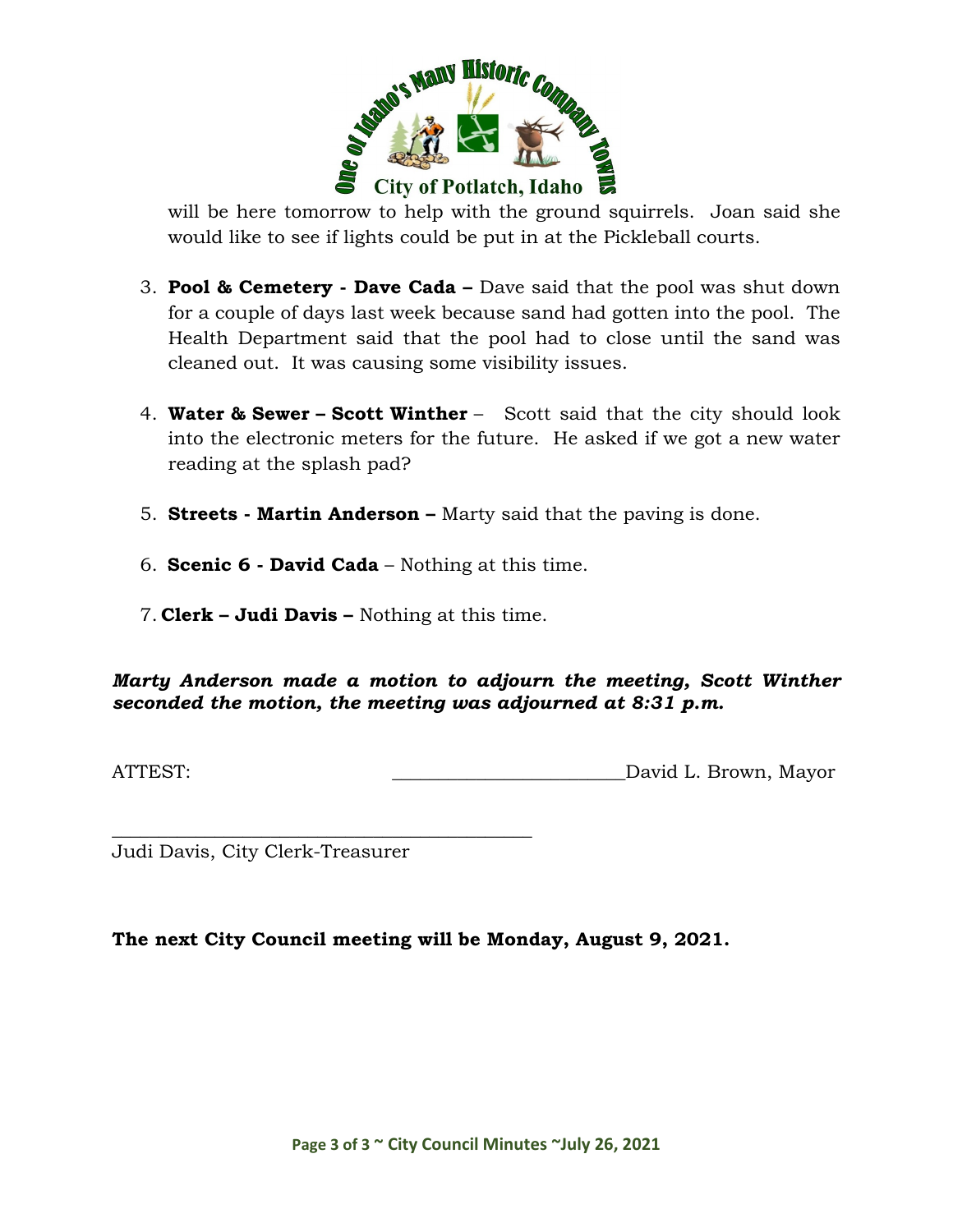

**City Hall – 195 6th Street – Potlatch, ID 83855**

# **August 9, 2021 – 7:00 p.m.**

The regular meeting of the City Council was presided over by Mayor David Brown. Council members present: Scott Winther, Marty Anderson, Dave Cada and Joan Bender. Also, present: Judi Davis, City Clerk-Treasurer.

Guests: Ashley Dailey, Hailey Nagle, Darrell Bostic, Karen Rohn, Amber & Brett Weber.

#### *NEW BUSINESS:*

Joan Bender said the invocation Prayer.

**1. CONSENT AGENDA:** *Dave Cada made a motion to approve the Consent Agenda (being regularly considered by the City Council, these items will be enacted by one motion unless requested by a City Council member that one or more items be removed for separate discussion): Minutes from July 26, 2021 City Council meeting, the City of Potlatch bills and payroll.*

*Scott Winther seconded the motion. Motion was approved with a Roll Call vote:*

*Dave Cada, aye Martin Anderson, aye Joan Bender, aye Scott Winther, aye*

### **2. APPROVAL OF O'MALLEY SHORT PLAT.**

Mayor Brown introduced Tom O'Malley to present the Oak St. & 8th Street project. Tom explained the project and how the building will take place on the lots. Mayor Brown asked if City Council has any comments before the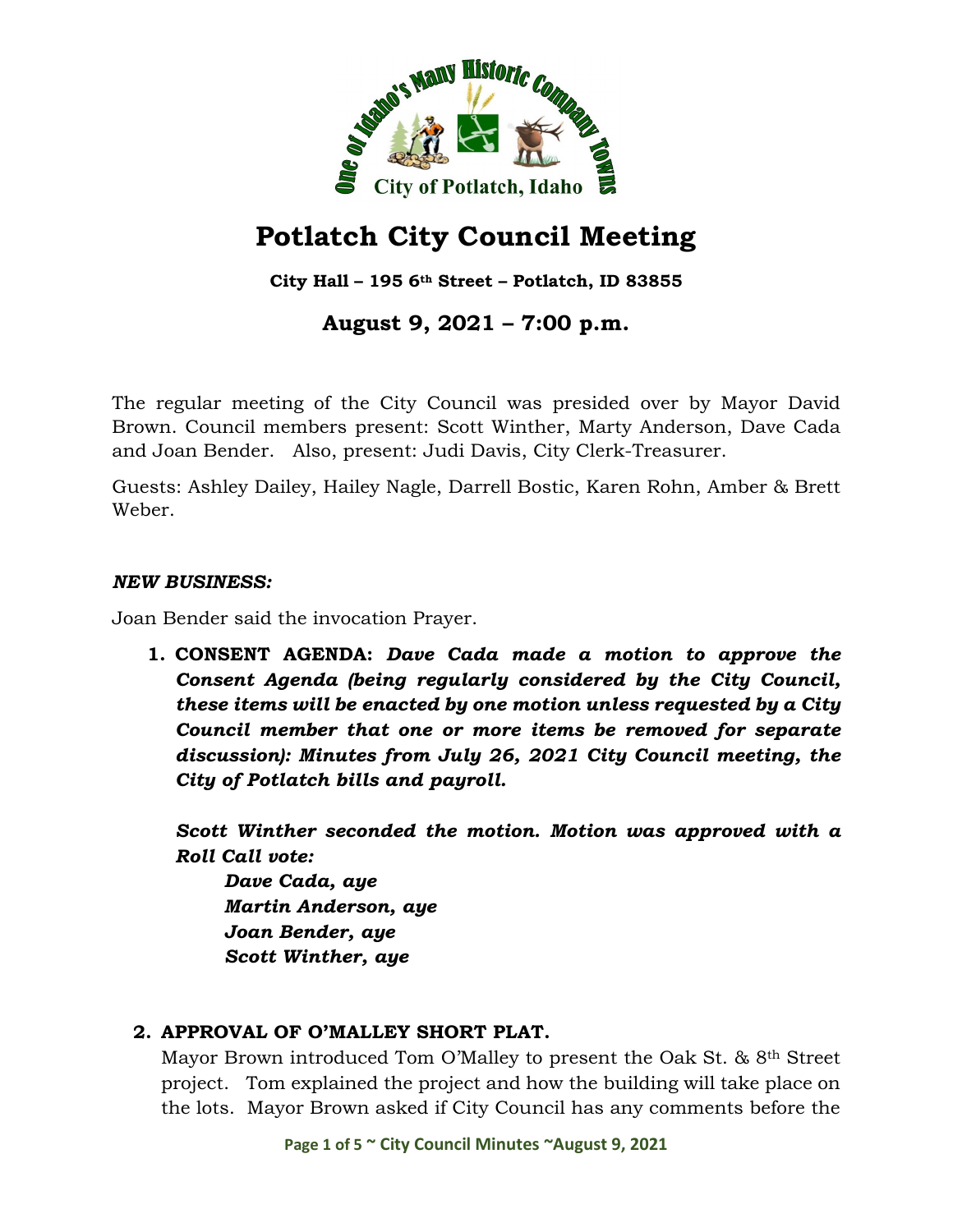

Short Plat is approved. Dave Cada said he has gone through the project. He said that he has gone through the project and this has been done by the book. Planning and Zoning has approved the Short Plat and Potlatch does need housing. Dave said he has talked with many people in the community and has received positive feedback.

*Dave Cada made a motion to approve the O'Malley Short Plat, Marty Anderson seconded the motion, the motion was approved with "all ayes".*

*Dave Cada, aye Martin Anderson, aye Joan Bender, aye Scott Winther, aye*

### **3. HISTORIC SIGNS.**

Mayor Brown introduced Karen Rohn. Karen explained the steel mural sign and that she's been working with the Potlatch Arts Council for funding. Karen said she is working on mural as a school art project. Kids will get to experience working together as a group on the project. Karen said she would like to get permission from the City to install the mural on the side of the City Shop building. The mural will be black and white and be in the shape of Idaho with all the counties in Idaho listed. Dave Cada thinks it would be a good addition to the City.

*Joan Bender made a motion to approve the installation of the Mural on the side of the City Shop building, Scott Winther seconded the motion, the motion was approved with "all ayes".*

*Dave Cada, aye Martin Anderson, aye Joan Bender, aye Scott Winther, aye*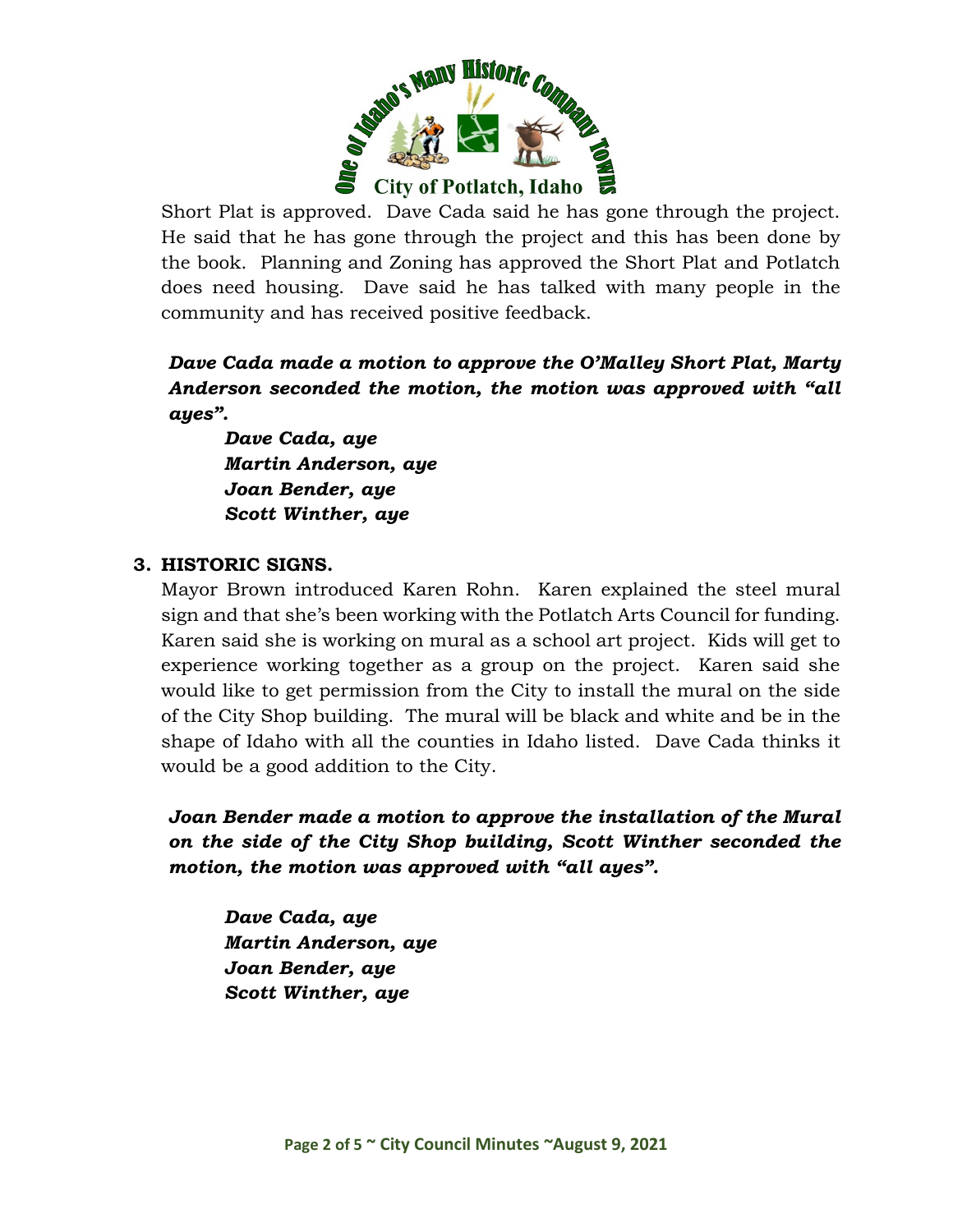

## **4. FORMER LIONS CLUB BUILDING.**

Mayor Brown introduced Ashley Dailey and she explained that she had been talking with Hailey Nagle to find a location for her hair/lash business. Ashley said that Hailey would like to renovate the 2nd floor of the former Lion's Club building to put in her business. Mayor Brown said that he would need to check and see if the insurance would allow for adding an additional business in that building. Hailey said that she has worked on many houses to update and sell. She would be able to do most of the work but would need to get a licensed electrician and plumber to do that part of the work. The building inspector for the city would need to go through the building to see if it would be possible and what areas need to be brought up to code. City Council agreed that this would need to be brought to City Council at a later date.

### **5. CROSSWALKS.**

Mayor Brown said there has been some discussion going on in the city about the crosswalks again. Dave Cada said he's talked with a few people around town and we need to protect our resident's crossing the streets. Dave said he worked with Elaine on the Sidewalks to School program and we should repaint the sidewalk by the elementary school on Elm St. There was a City Council discussion on what areas need to be repainted. The crosswalk by the U.S. Bank to the mall needs to be repainted and flags installed for safer crossing. The crosswalk by the football field to the park should be painted. The kids use the park for P.E. and should have a safe crossing. Mayor Brown said that the city really needs lights on both end of the city. Ashley Dailey said that we teach our kids to cross the streets using crosswalks and it's hard to cross the street from the Vet Clinic to the Red Fir Coffee Shop. It would be safer to have a crosswalk. Karen Rohn said that speed is also a problem and that the traffic coming down the hill is going pretty fast. Mayor Brown said if we had flashing lights installed that would slow the traffic down a little. Dave Cada said that he's observed walking around that the people are not paying attention to the speed limit.

# *Dave Cada made a motion to approve painting the crosswalks, Joan Bender seconded the motion, the motion was approved with "all ayes".*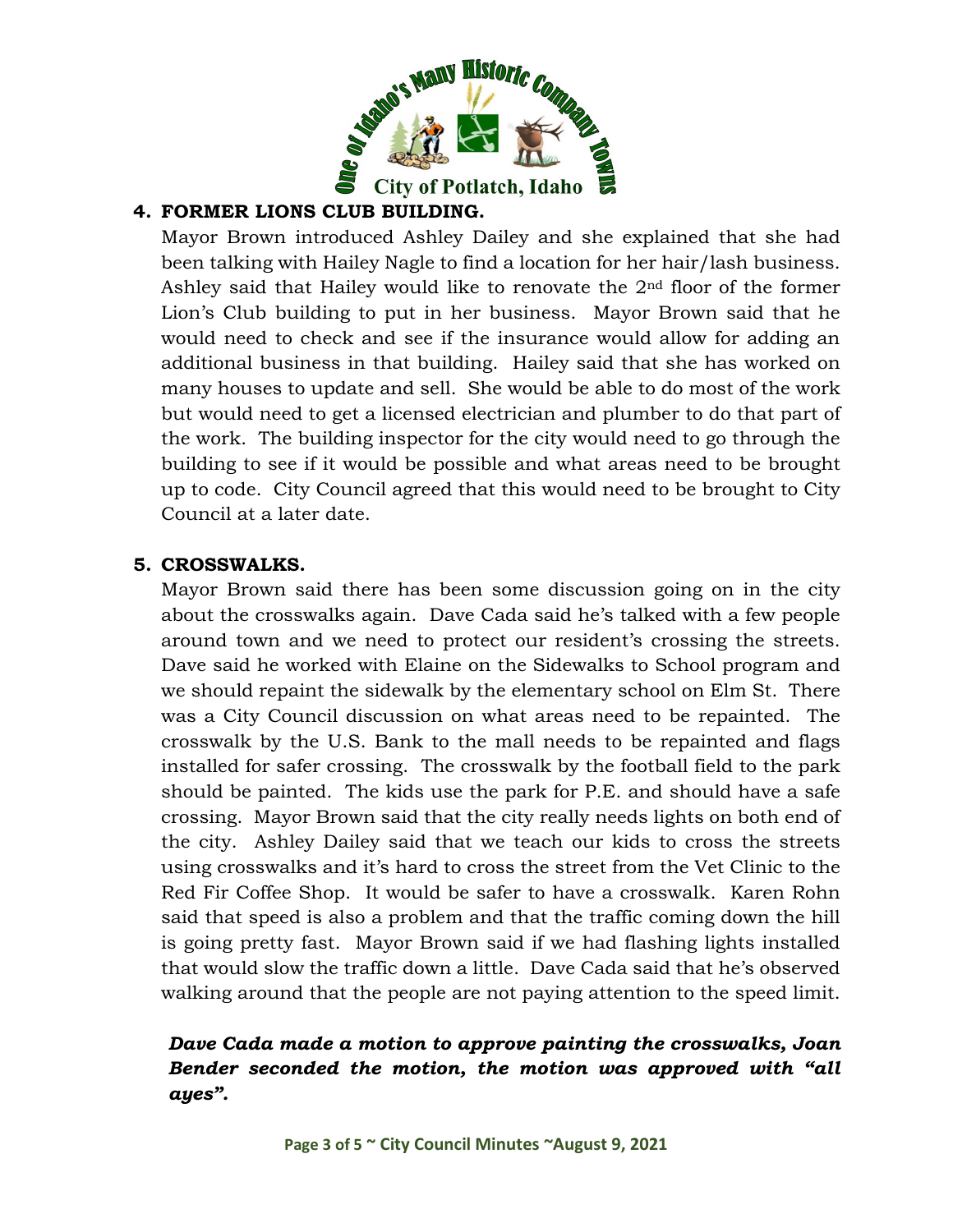

*Dave Cada, aye Martin Anderson, aye Joan Bender, aye Scott Winther, aye*

## **6. TABLE & CHAIRS VFW BUILDING.**

Mayor Brown said that the flooring is here for the VFW Building and the carpet is being removed. The table and chairs in the building are the old tables that were in the Senior Center and need to be replaced.

## **REPORTS:**

- 1. **Mayor – David Brown** Mayor Brown said Bruce Meadow's from Skelton's is looking at the flooring at the Pool Bathhouse and RV Park Bathroom to see what kind of flooring could be put in both places. Mayor Brown said that he's been talking with a well driller and what the cost would be to have a well drilled. He said that there's a well being drilled by Uhlenkott Drillers and the city could pay an extra \$5,000. to have the well drilled deeper. Mayor Brown said that the city could look to see if there is grant money or loans to pay for a new well.
- 2. **Parks – Joan Bender –** Joan asked where the tree is located where the Kent Chambers wants to put a bench? Mayor Brown explained where the tree was located.
- 3. **Pool & Cemetery - Dave Cada –** Dave said that the Cemetery looks good even though it's really dry out right now. The pool still has some sand in it and the liner is bubbling in places. Dave said he is pursuing some pool businesses in Spokane about the liner. The floor at the bathhouse needs to be fixed after the pool closed for the season.
- 4. **Water & Sewer – Scott Winther** Nothing at this time.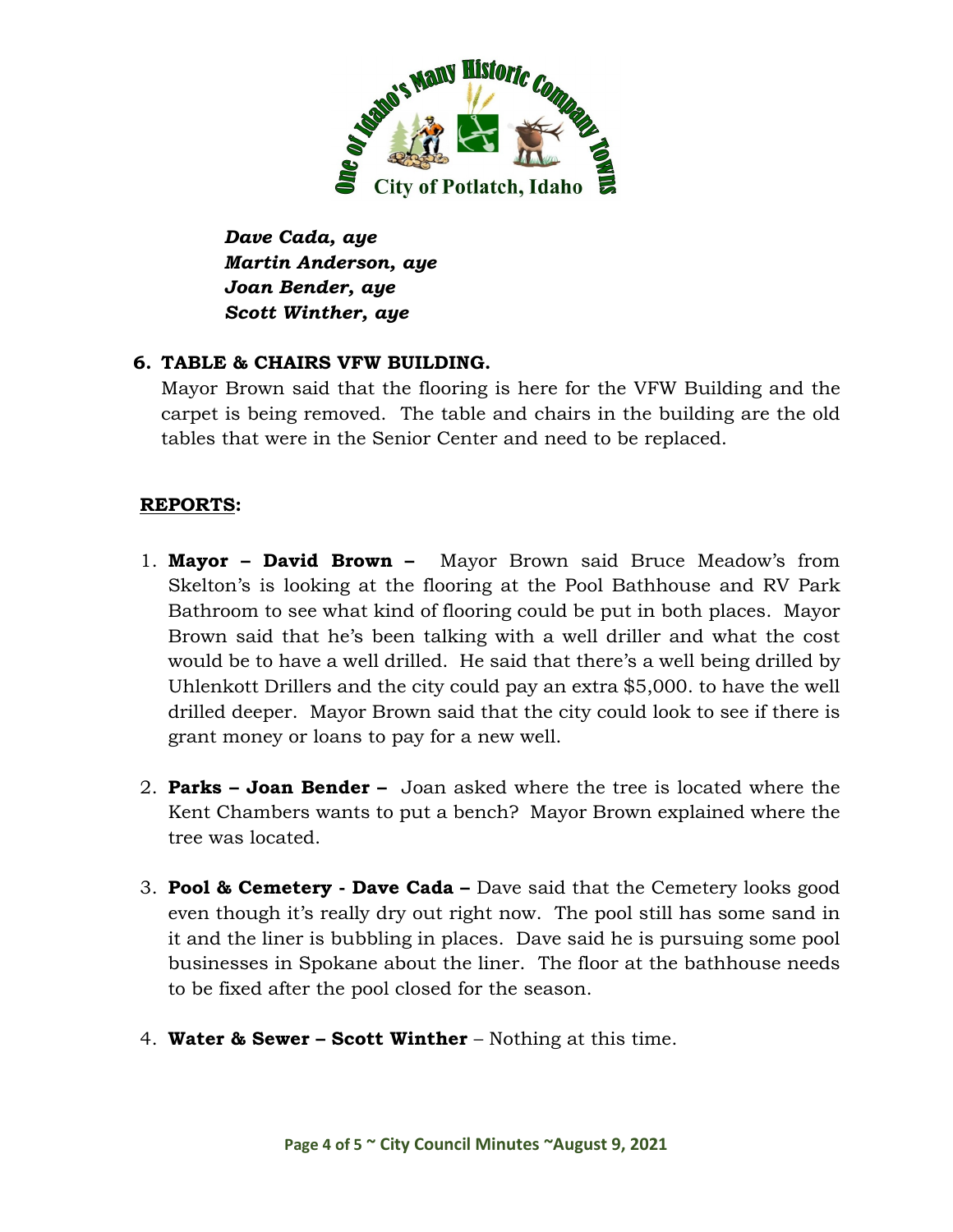

5. **Streets - Martin Anderson –** Marty asked what the water numbers are at the park? The readings need to be read before the splash pad opens and after it closes.

- 6. **Scenic 6 - David Cada** Nothing at this time.
- 7. **Clerk – Judi Davis –** Judi said that she has been working with Shelly Hammons, the former City Clerk on a wastewater rate study to see if rates need to be raised this year. Mayor Brown said that based off the rate study the city should raise the base fees \$1.50.

#### *Marty Anderson made a motion to adjourn the meeting, Scott Winther seconded the motion, the meeting was adjourned at 8:38 p.m.*

ATTEST: \_\_\_\_\_\_\_\_\_\_\_\_\_\_\_\_\_\_\_\_\_\_\_\_\_David L. Brown, Mayor

Judi Davis, City Clerk-Treasurer

\_\_\_\_\_\_\_\_\_\_\_\_\_\_\_\_\_\_\_\_\_\_\_\_\_\_\_\_\_\_\_\_\_\_\_\_\_\_\_\_\_\_\_\_\_

**The next City Council meeting will be Monday, August 23, 2021.**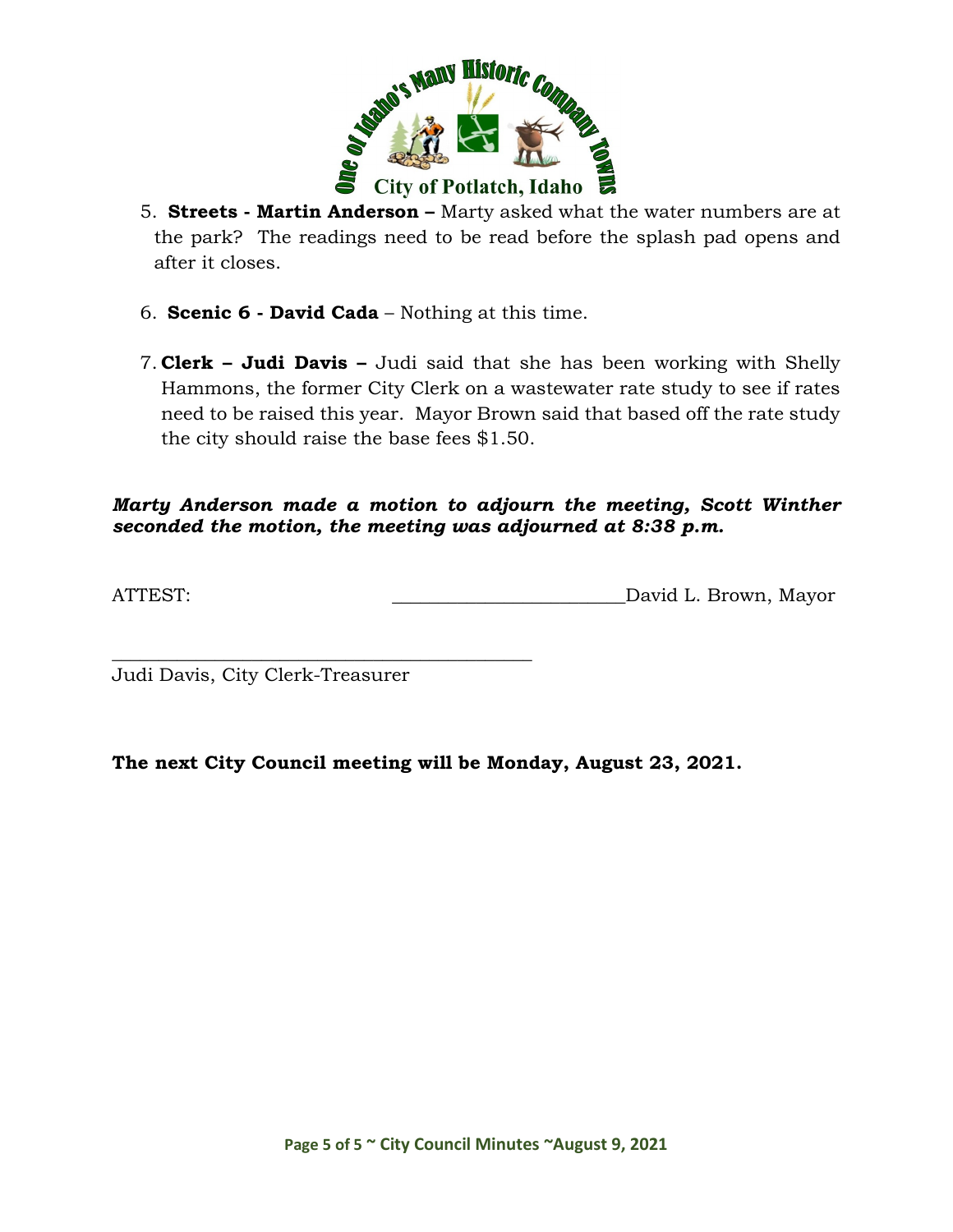

**City Hall – 195 6th Street – Potlatch, ID 83855**

# **August 23, 2021 – 7:00 p.m.**

The regular meeting of the City Council was presided over by Mayor David Brown. Council members present: Scott Winther, Marty Anderson, Dave Cada and Joan Bender. Also, present: Judi Davis, City Clerk-Treasurer.

Guests: Don Ball, Craig Swanson, Melissa Smith, Tammy Kilborn and Reanna Dupree.

#### *NEW BUSINESS:*

Joan Bender said the invocation Prayer.

**1. CONSENT AGENDA:** *Scott Winther made a motion to approve the Consent Agenda (being regularly considered by the City Council, these items will be enacted by one motion unless requested by a City Council member that one or more items be removed for separate discussion): Minutes from August 9, 2021 City Council meeting, the City of Potlatch bills and payroll.*

*Dave Cada seconded the motion. Motion was approved with a Roll Call vote:*

*Dave Cada, aye Martin Anderson, aye Joan Bender, aye Scott Winther, aye*

### **2. POTLATCH LIONS CLUB.**

Mayor Brown introduced Don Ball. Don said that the Potlatch Lion's Club has been putting together Potlatch Days since the 1970's and since then the membership has been dwindling. Don said that this year there wasn't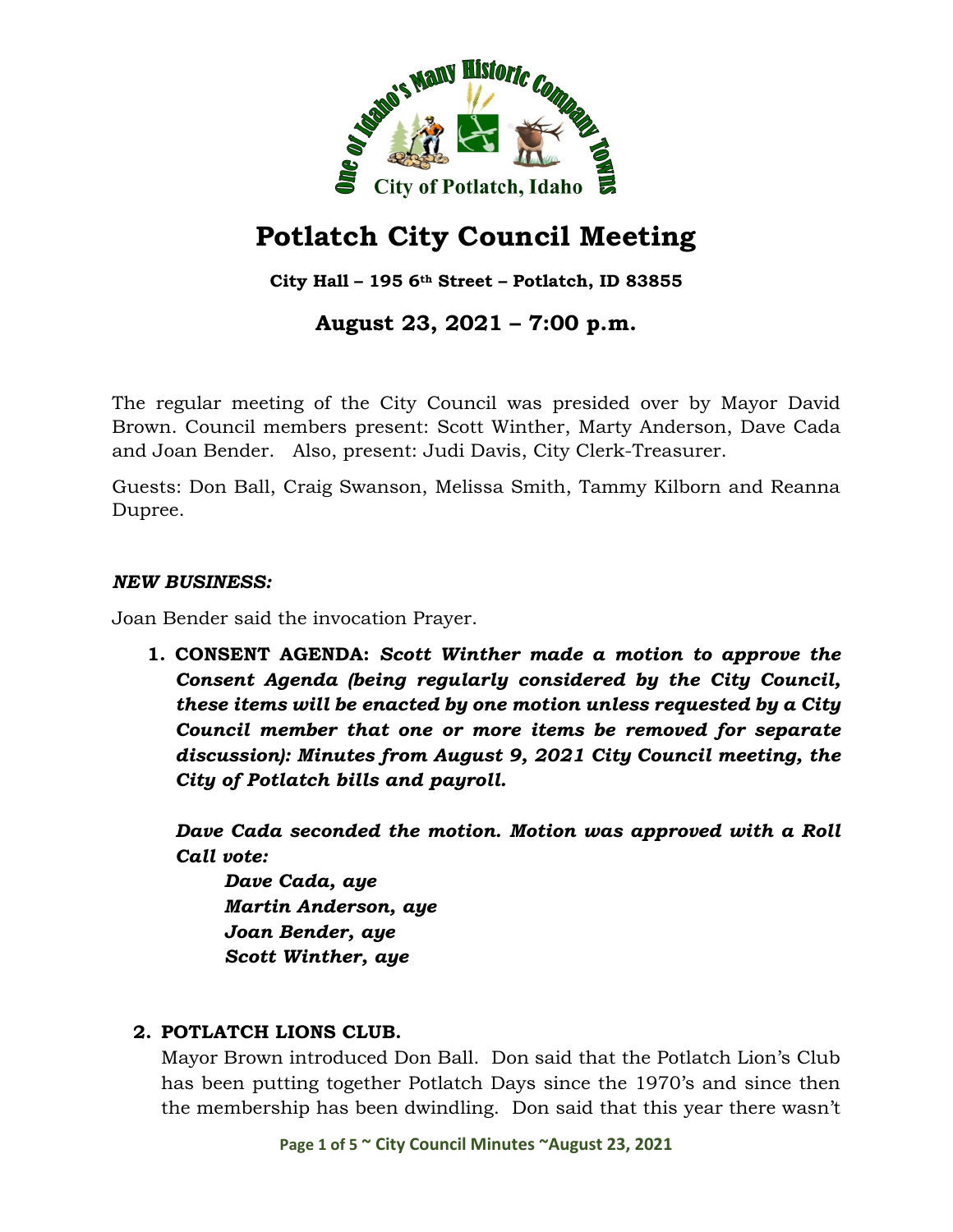

enough members to help with putting on Potlatch Days. Don said that the Lion's Club won't be able to put Potlatch Days on next year. He is coming to City Council to get some direction on how to proceed for future Potlatch Days. Don thought maybe having a Potlatch Days committee that could help plan and put on the event. There's a car show, food vendors, activities, the parade that all need to be coordinated to help the event be successful. We need people who will do the planning and coordinating of the event. Melissa Smith suggested maybe a local community volunteer group could lend support to the event. Don said we need to people to plan and pick up during the event. Mayor Brown said that what is needed is for someone to step up and be the organizer of the event. Dave Cada said that most people don't want Potlatch Days to go away. Dave Cada said that he would mention it to the Scenic 6 group at the next meeting and see if anyone would be interested in organizing Potlatch Days to make sure the event happens next year. Craig Swanson said that the Lions Club will help next year but need more hands to help out. Don Ball said that it was a good event this year with a lot of people attending but ran out of food early. Joan Bender suggested reaching out to other organizations for help. Craig Swanson suggested some other organization taking over the planning and putting on the breakfast as a fundraiser. City Council agreed to discuss this at a future meeting.

### **3. FUNDRAISER – BLOCK OFF ELM STREET.**

Mayor Brown introduced Tammy Kilborn. Tammy said they would like to put on a fundraiser for the Skate Park on October 30th for Halloween called Nightmare on Elm St. She is asking if they could block off Elm Street from  $6<sup>th</sup>$  to  $7<sup>th</sup>$ . The residents on the street have already signed off that they agree to having the street closed for the event. Reanna Dupree said that the event would go from 7:00 p.m. to 11:00 p.m. Tammy said that they will partner up with the PTO group. We wanted permission to close Elm Street. Dave Cada said that events like this help the community spirit. Marty Anderson said that the city has barricades if they need when the street is closed.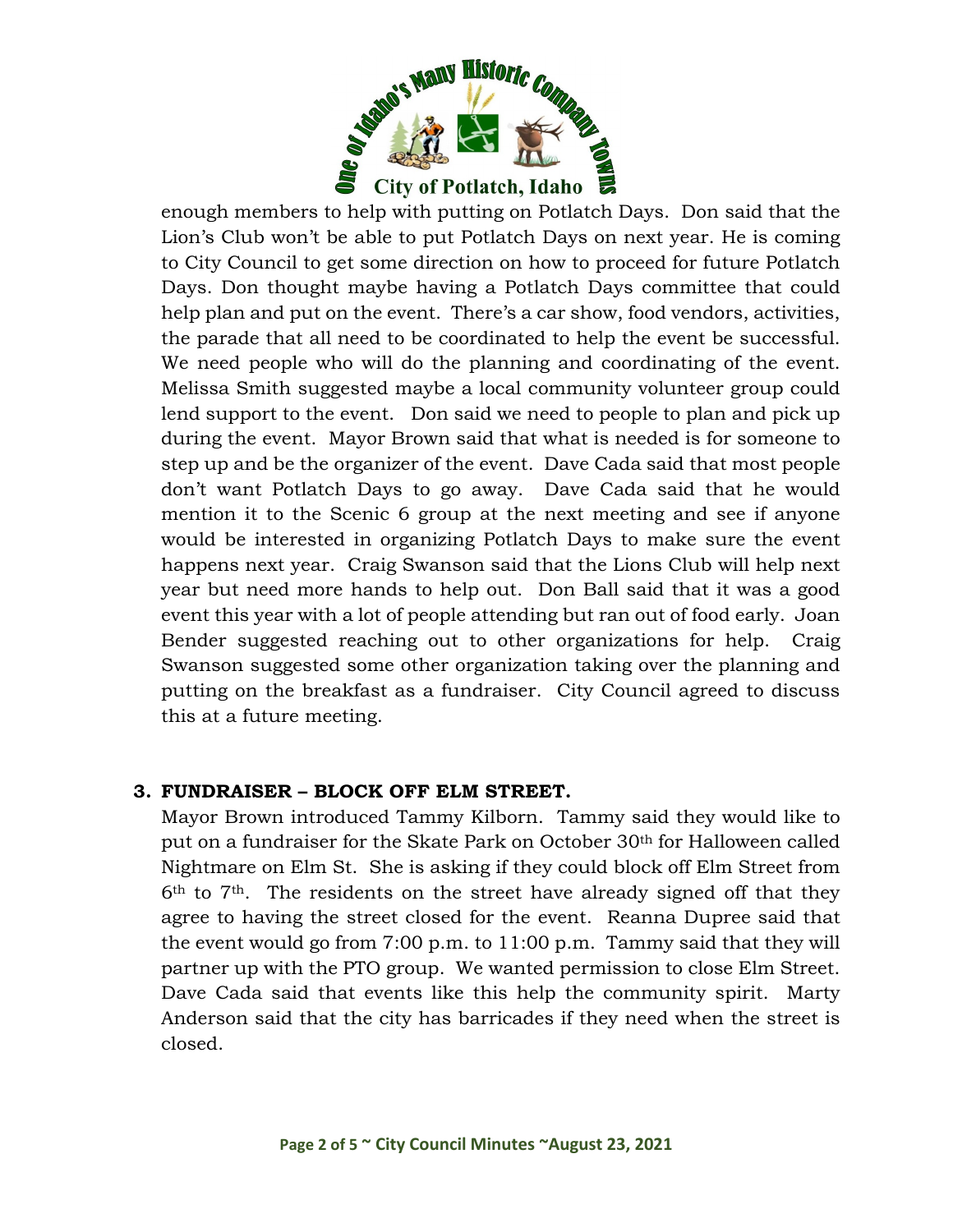

*Dave Cada made a motion to approve the closing Elm Street for the event, Joan Bender seconded the motion, the motion was approved with "all ayes".*

*Dave Cada, aye Martin Anderson, aye Joan Bender, aye Scott Winther, aye*

## **4. VENDOR – FOOD TRUCK APPLICATIONS.**

Mayor Brown asked if the city should have an application for food truck venders. Joan Bender thought it would be a good idea to know who is coming into the city and serving food. Mayor Brown said that the city has always asked for a certificate from the Health Dept. Dave Cada said that food trucks are becoming more popular. Joan said that it would be good to have the application and do a background check.

*Joan Bender made a motion to approve having a Food Truck Application and a background check, Dave Cada seconded the motion, the motion was approved with "all ayes".*

### **5. REVIEW PROPOSED FISCAL YEAR 21-22 BUDGET.**

Mayor Brown said that the budget had been discussed at the Budget Workshop and the only changes made were adding more carryover to cover items such as a new well if needed.

### **REPORTS:**

1. **Mayor – David Brown –** Mayor Brown said that Wayne Gallagher drilled a well and got 40 gallons a minute. They drilled down another 150 feet and then got 60 gallons a minute. The city will pay for the cost of additional drilling and will get the results of a production test done of the well. Mayor Brown asked what if the city was to purchase the well that Gallagher drilled. He talked with a consultant out of Colfax and he said that we would need a generator and pump to go along with the well if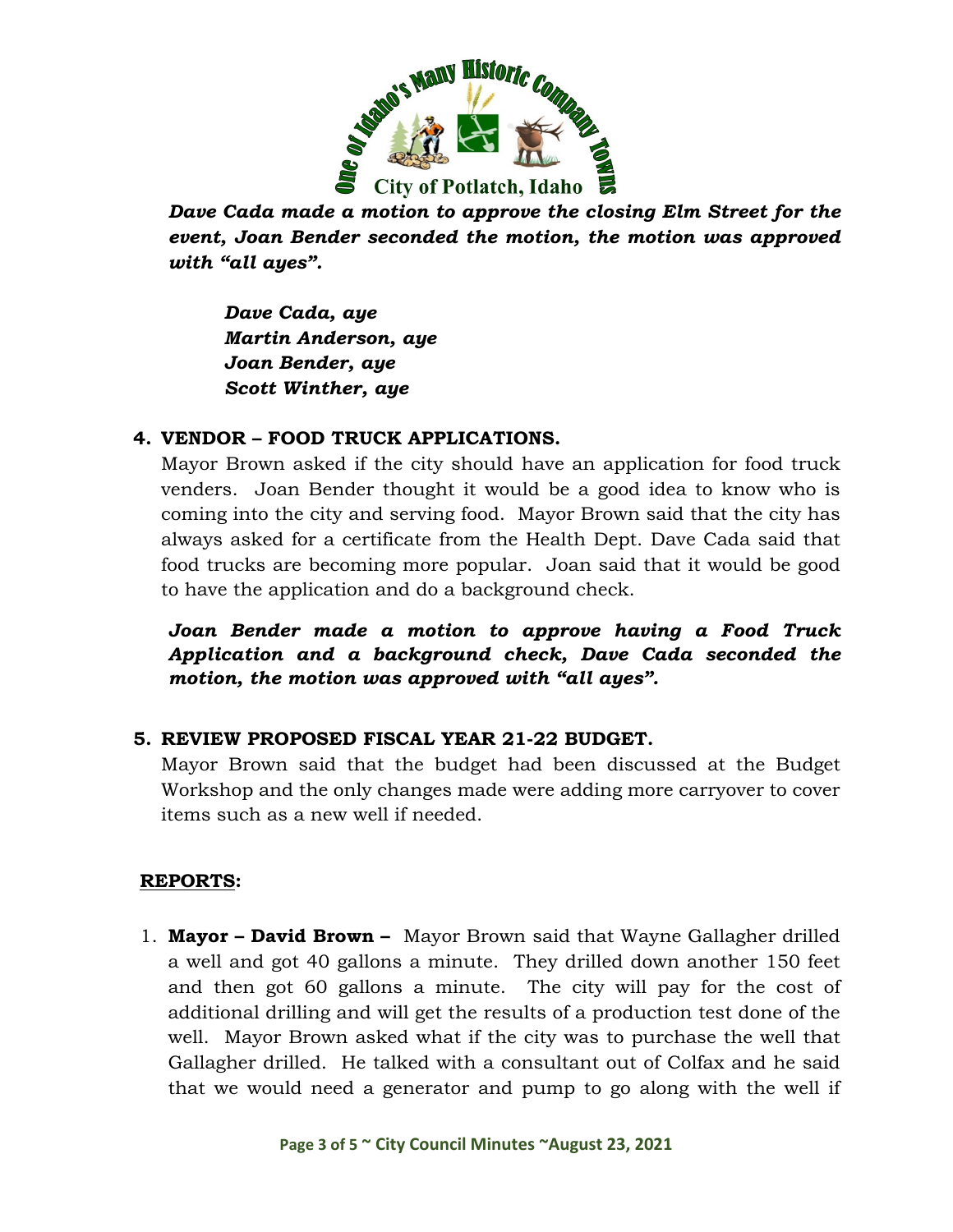

drilled. The consultant said that the city should be able to drill a new well for around \$100,000.00. We could drill a new well by the reservoir where there's power on the city property. The City of Genesee is drilling a well and is going down 800'. Mayor Brown met with Tom O'Malley and talked about the city having a Historic Neighborhood district. Tom suggested setting up a committee to come up with some ideas and work with the City's to go along with the City's Comprehensive Plan. Mayor Brown said that City Council should go through the Comprehensive Plan again to see what items have been completed. Dave Cada said that people don't realize that the utility rates will go up quicker if they don't do any changes in the city. New development will create more revenue keeping the utility rates lower.

- 2. **Parks – Joan Bender –** Joan said she's talked with Kent Chambers about the bench he wants to put in the park in memory of his brother, Bobby Chambers. Mayor Brown said that Poe Asphalt is still working on the playfields at the Scenic 6 park. The project is being paid for by the Potlatch Recreation District. There was a change to add different sand mixture that added \$2,500.00 to the cost. The total project was approximately \$70,000.
- 3. **Pool & Cemetery - Dave Cada –** Dave said that the flooring guy from Skelton's in Lewiston looked at the bathroom floor at the pool. All of the paint needs to be removed and it needs to be stripped to the bare concrete. Skelton's will be putting together a proposal on the cost of the flooring. Dave said that the lockers and benches need to be removed and the walls repaired at the same time. The city maintenance guys can do the work. The pool needs to be drained to see what the liner looks like. There are a few holes in the liner. It needs to be fixed correctly before the pool is opened next year.
- 4. **Water & Sewer – Scott Winther** Nothing at this time.
- 5. **Streets - Martin Anderson –** Marty asked if the O'Malley's have submitting anything yet. Mayor Brown said no they haven't.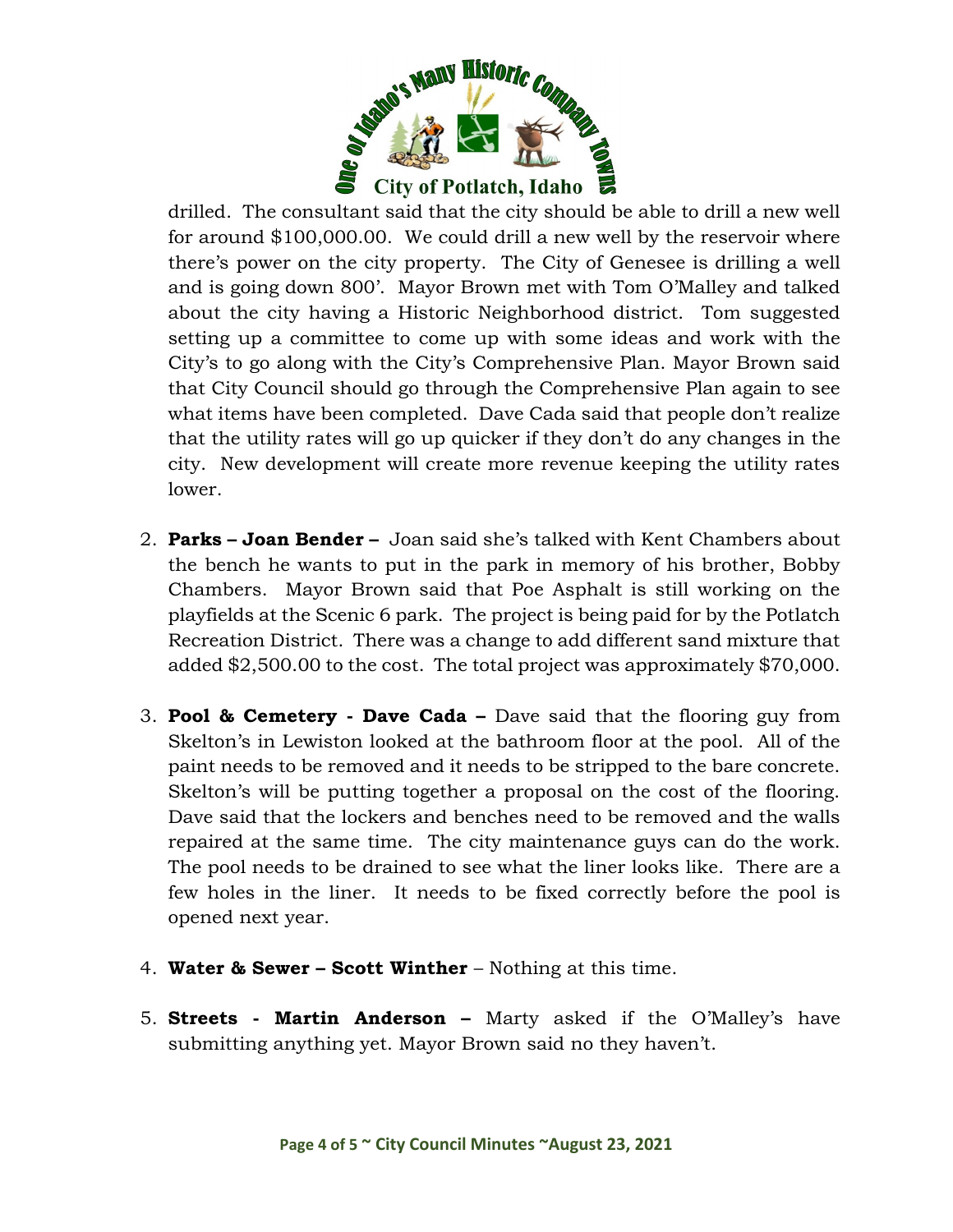

- 6. **Scenic 6 - David Cada** Dave said that the next Scenic 6 meeting will be in September.
- 7. **Clerk – Judi Davis –** Judi said there will be a public hearing for the Budget at 6:45 p.m. before the next special City Council meeting, August 30th.

*Marty Anderson made a motion to adjourn the meeting, Joan Bender seconded the motion, the meeting was adjourned at 9:33 p.m.*

ATTEST: ATTEST: AND AND ALL DAVID L. Brown, Mayor

\_\_\_\_\_\_\_\_\_\_\_\_\_\_\_\_\_\_\_\_\_\_\_\_\_\_\_\_\_\_\_\_\_\_\_\_\_\_\_\_\_\_\_\_\_ Judi Davis, City Clerk-Treasurer

**The next City Council meeting will be Monday, August 23, 2021.**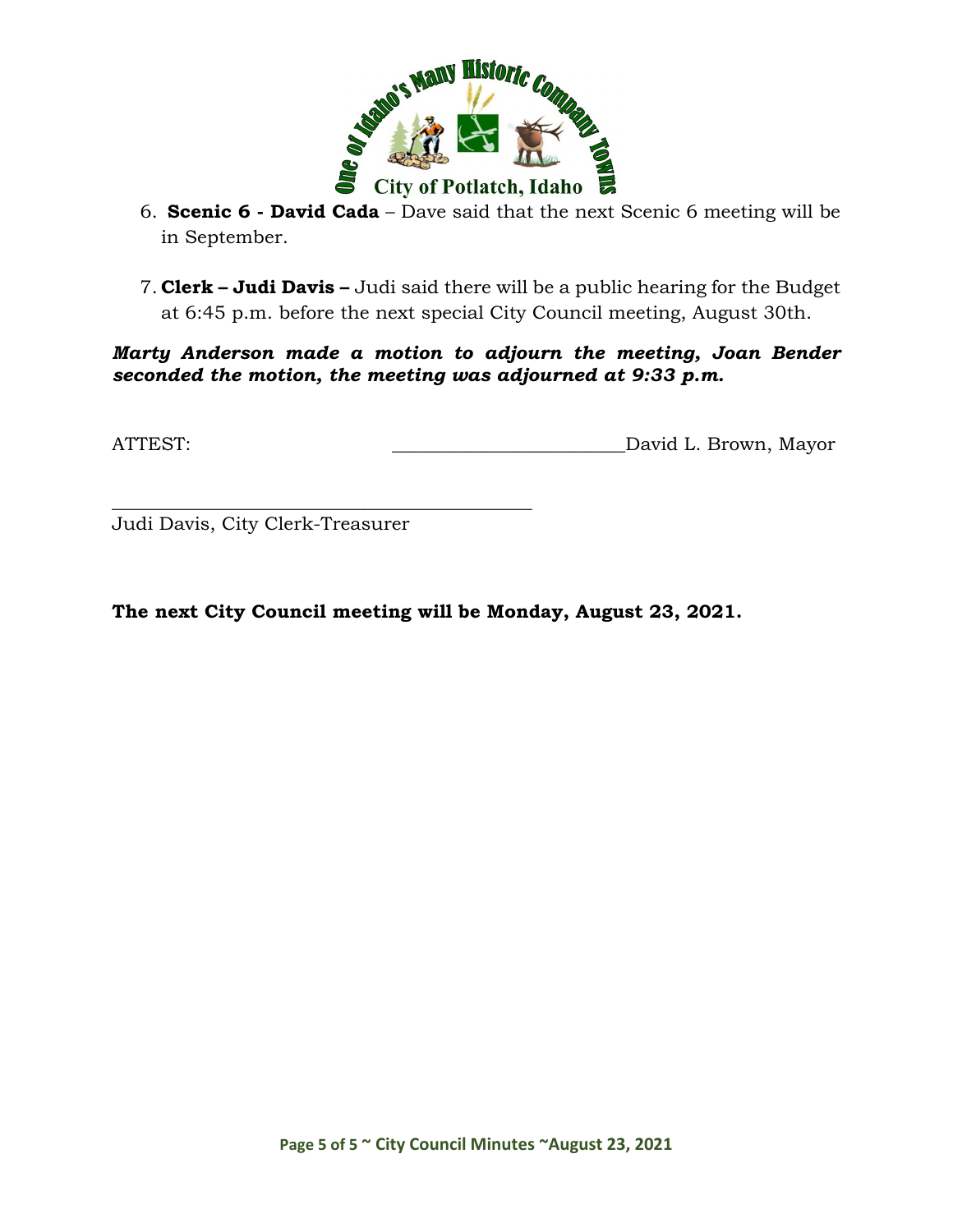

**City Hall – 195 6th Street – Potlatch, ID 83855**

# **September 13, 2021 – 7:00 p.m.**

The regular meeting of the City Council was presided over by Mayor David Brown. Council members present: Scott Winther, Marty Anderson, Dave Cada and Joan Bender. Also, present: Judi Davis, City Clerk-Treasurer.

Guests: None

#### *NEW BUSINESS:*

Joan Bender said the invocation Prayer.

**1. CONSENT AGENDA:** *Scott Winther made a motion to approve the Consent Agenda (being regularly considered by the City Council, these items will be enacted by one motion unless requested by a City Council member that one or more items be removed for separate discussion): Minutes from August 23, 2021 City Council meeting, the City of Potlatch bills and payroll.*

*Joan Bender seconded the motion. Motion was approved with a Roll Call vote:*

*Dave Cada, aye Martin Anderson, aye Joan Bender, aye Scott Winther, aye*

### **2. FEE/RATE SCHEDULE CHANGES.**

Mayor Brown went through the rates for water, sewer and pool current rates and explained why the fees need to increase. We need to increase the water and sewer to pay the bills. The pool prices are needed to cover all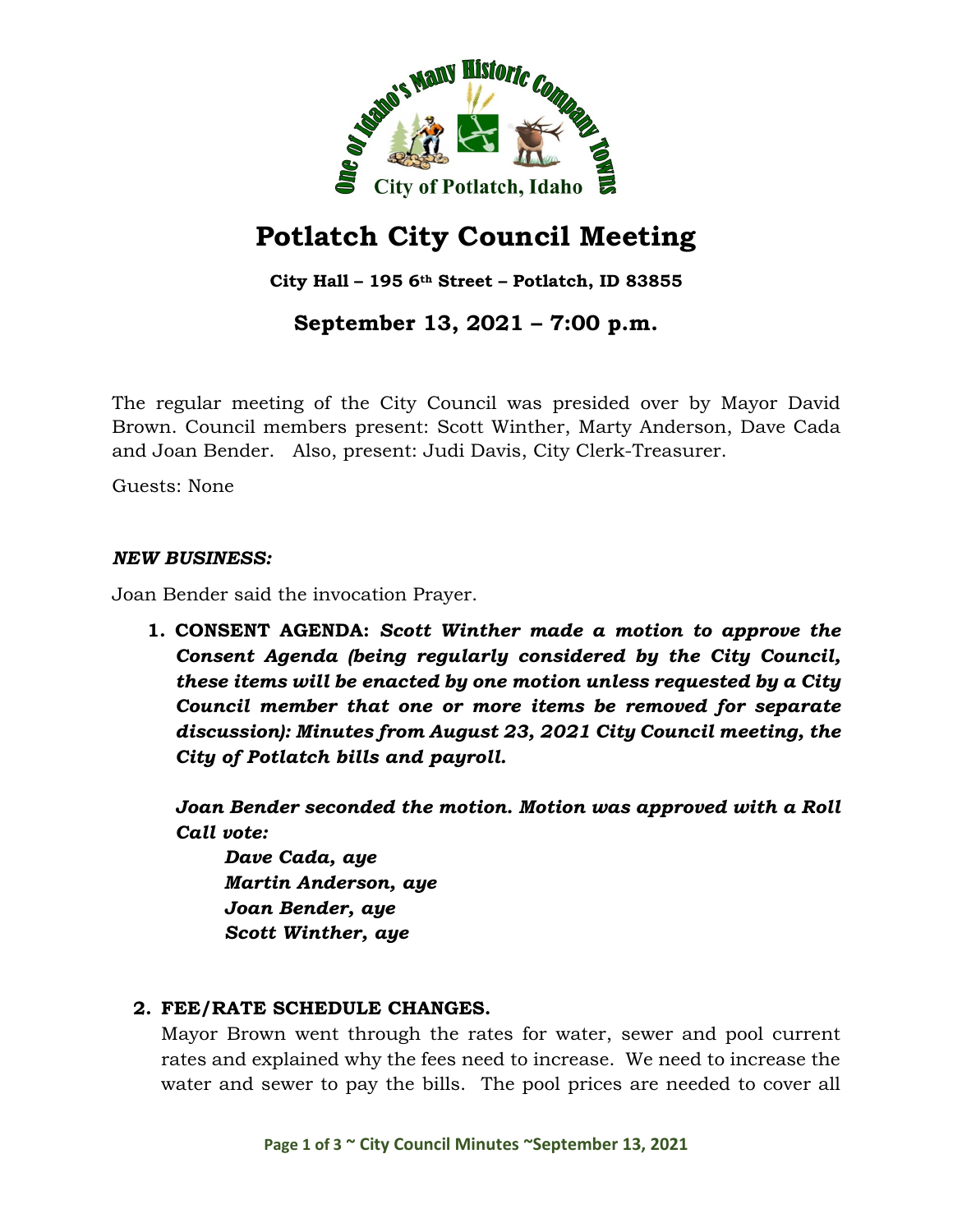

pool expenses. Raising the pool rates would require a public hearing. Any increase over 5% requires a public hearing. The city does get \$10,000 from the Potlatch Recreation District but the city needs to be able to run the pool without needing that money. Council reviewed all the rates and made recommendations to increase the Backhoe & Dump Truck, Pool, RV Park and Water, Sewer & Garbage rates.

### **REPORTS:**

- 1. **Mayor – David Brown** Mayor Brown reported on the Facebook post of meeting with the O'Malley's in private. He said he hasn't had any private meeting with the O'Malley's and he explained ever meeting that he's had with the O'Malley's and what was discussed at each meeting. Mayor Brown said he met with Tom O'Malley and the Mayor of Onaway for Tom to show the plan changes that were made. Mayor Brown said that Tom O'Malley would like to have a public meeting to discuss the Conceptual Plans for the subdivision. Mayor Brown said he invited the Mayor of Onaway, Kelly Shaffer and Council to a Potlatch City Council meeting. Mayor Brown said that Lonnie Way is requesting a tree be removed from the right of way. He showed a picture of the tree and he would ask Brennan if they could remove the tree or get a bid of the price from removal from a tree company.
- 2. **Parks – Joan Bender –** Joan said she would like to look into getting lights for the pickleball court at the Scenic 6 Park. Mayor Brown suggested that the pickleball group have a tournament to raise funds for the lights. Mayor Brown said that he's putting together a meeting with Dodd from CEDA to talk about the Skatepark grant. Marty asked when will the splash pad be winterized. Mayor Brown said he talked with Cody and the splash pad would be winterized tomorrow.
- 3. **Pool & Cemetery - Dave Cada –** Dave said that the pool has more problems with the liner. The problem is more extensive that we thought maybe a patch kit might be the way to go to fix the liner holes. The pool is full and winterized so it's hard to see all of the holes in the liner. The pool needs to be drained to see the full extent of the issue with the liner. The bathhouse floors need to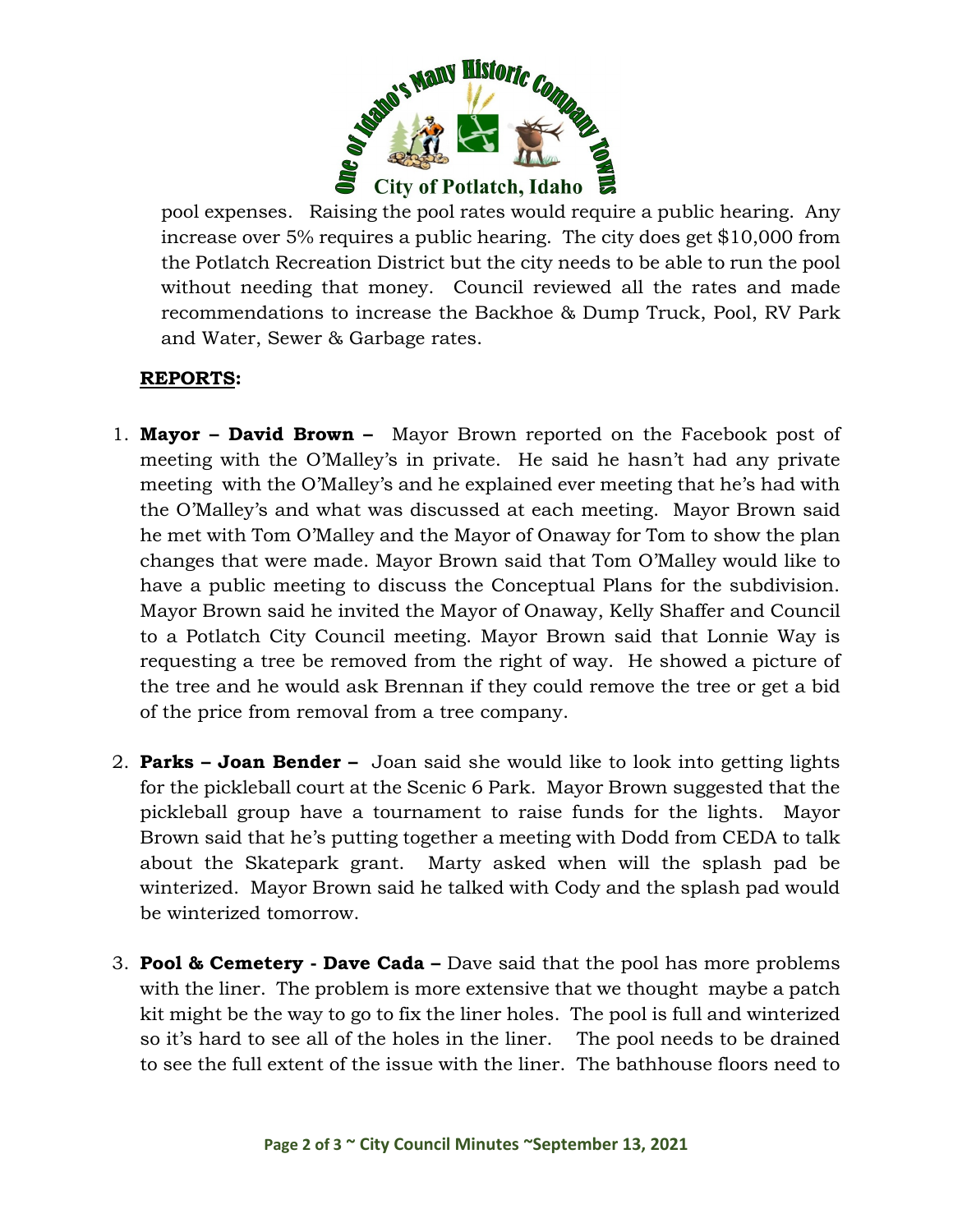

be sand blasted to get all of the paint off. Mayor Brown said that the city will need to rent a sand blaster.

- 4. **Water & Sewer – Scott Winther** Scott asked if Tom O'Malley has submitted anything on the 8th Street and Oak project. Mayor Brown said that he hasn't submitted anything yet.
- 5. **Streets - Martin Anderson –** Nothing at this time.
- 6. **Scenic 6 - David Cada** Dave said that the next Scenic 6 meeting will be September 21.
- 7. **Clerk – Judi Davis –** Judi said that there will be a Public Hearing for the Conditional Use Permit submitted by the Hemphill's before the next Council meeting, September 27th at 6:45 p.m.

### *Marty Anderson made a motion to adjourn the meeting, Scott Winther seconded the motion, the meeting was adjourned at 9:09 p.m.*

ATTEST: ATTEST: AND AND ALL DAVID L. Brown, Mayor

\_\_\_\_\_\_\_\_\_\_\_\_\_\_\_\_\_\_\_\_\_\_\_\_\_\_\_\_\_\_\_\_\_\_\_\_\_\_\_\_\_\_\_\_\_ Judi Davis, City Clerk-Treasurer

**The next City Council meeting will be Monday, September 27, 2021.**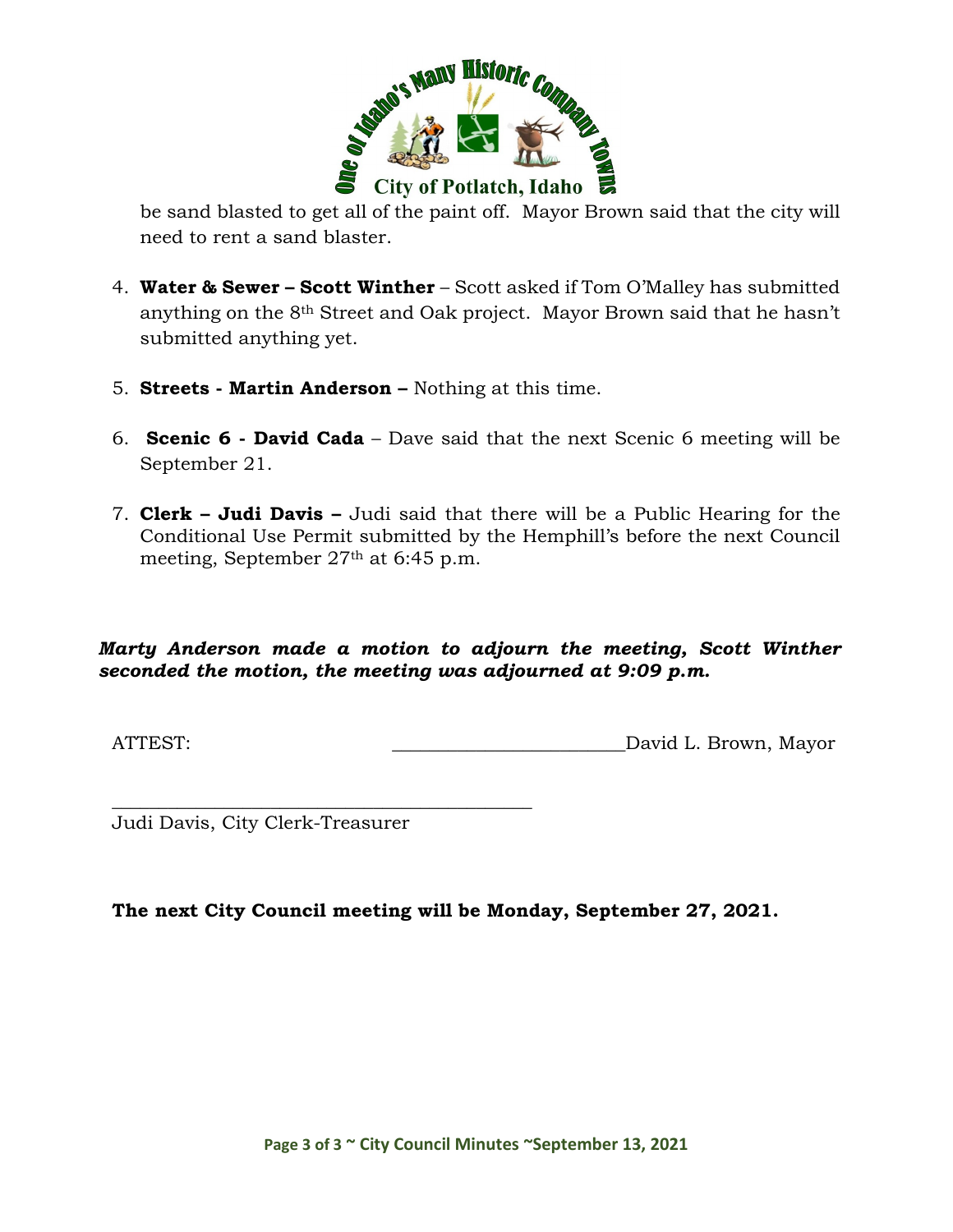

**City Hall – 195 6th Street – Potlatch, ID 83855**

# **September 27, 2021 – 7:00 p.m.**

The regular meeting of the City Council was presided over by Mayor David Brown. Council members present: Scott Winther, Marty Anderson-late, Dave Cada and Joan Bender. Also, present: Judi Davis, City Clerk-Treasurer.

Guests: None

#### *NEW BUSINESS:*

Joan Bender said the invocation Prayer.

**1. CONSENT AGENDA:** *Scott Winther made a motion to approve the Consent Agenda (being regularly considered by the City Council, these items will be enacted by one motion unless requested by a City Council member that one or more items be removed for separate discussion): Minutes from September 13, 2021 City Council meeting, the City of Potlatch bills and payroll.*

*Joan Bender seconded the motion. Motion was approved with a Roll Call vote:*

*Dave Cada, aye Martin Anderson, aye Joan Bender, aye Scott Winther, aye*

### **2. APPROVAL OF CONDITIONAL USE PERMIT – 255 & 265 6TH STREET.**

Mayor Brown said that Shan Hemphill, the Applicant is requesting approval of a Conditional Use Permit regarding Parcels RPP15200300010, RPP1520031001C, RPP1520030001C, and RPP1520031001G—collectively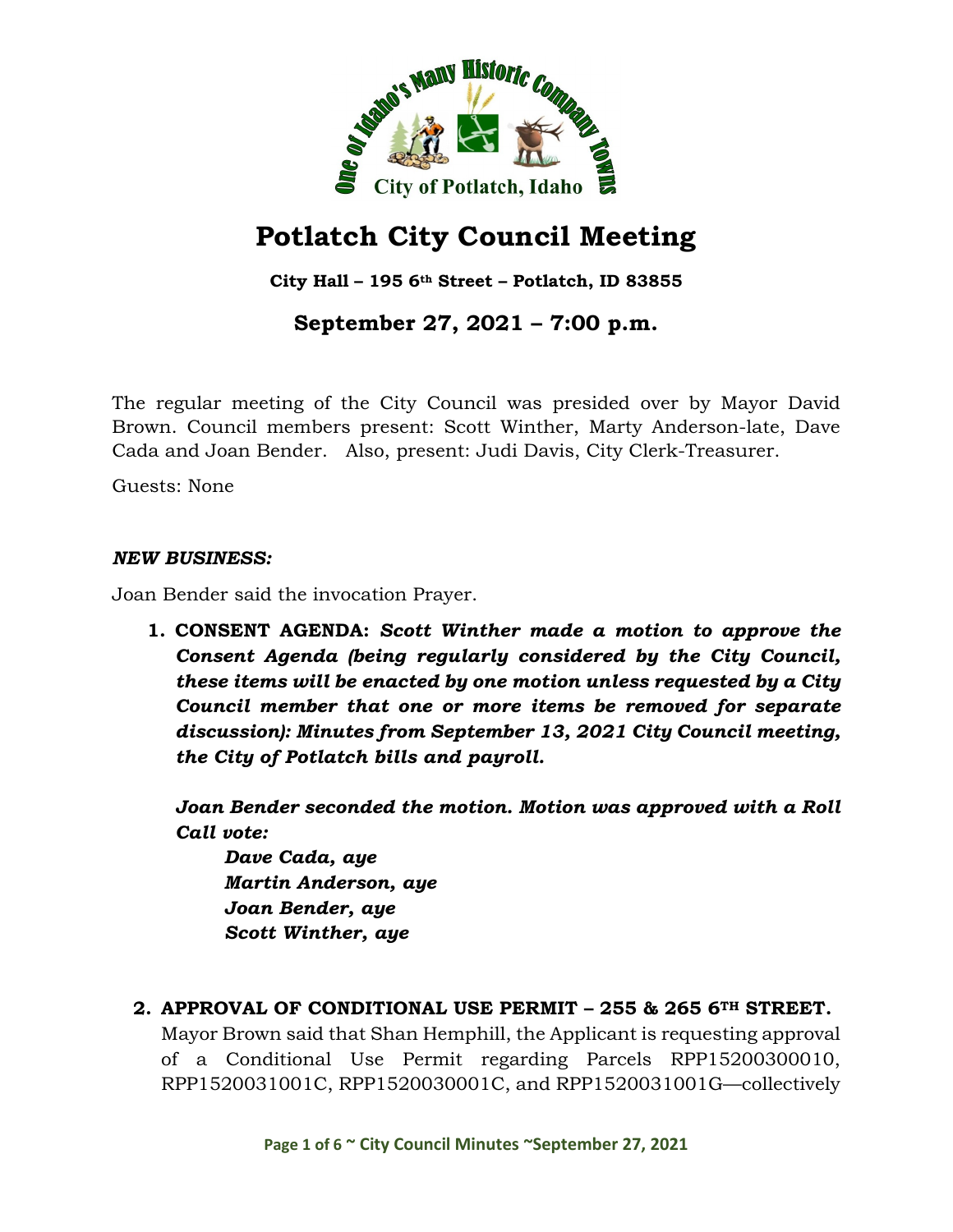

known as "255 6th Street" and "265 6th Street." The properties are currently used for commercial purposes, housing State Liquor Store, Red Fir Coffee Shop, two residential apartments, Werkz LLC holster manufacturing sales distribution administration, and storage. The property also serves as a location to thermoform plastics and create mold and trim products. Applicant requests that the City of Potlatch grant a conditional use permit for the following manufacturing uses: plastics manufacturing, firearms manufacturing (modifying handguns to improve their use), and assembling handguns from commercial parts—the purpose of which is to allow the expansion of Werkz LLC. As such, Applicant is requesting a Conditional Use Permit to approve industrial uses in a commercial zone. Mayor Brown said that the Potlatch Planning & Zoning Commission approved the Conditional Use Permit at the hearing before this City Council meeting.

# *Dave Cada made a motion to approve the Conditional Use Permit for 255 & 265 6th Street, Joan Bender seconded the motion, the motion was approved with "all ayes".*

*Dave Cada, aye Martin Anderson, absent Joan Bender, aye Scott Winther, aye*

#### **3. ELECTRONIC WATER METERS.**

Mayor Brown introduced Dean Brown from Correct Equipment that sells Kamstrup electronic water meters. Dean explained the Kamstrup water meters and how they would benefit the City of Potlatch. Features of Kamstrup meter system:

- Low flow registration Start flow 0.015 GPM the lowest in the industry;
- Warranty -Sustained accuracy 20 years full on residential meters;
- Warranty battery life 10 years full and from 10-20 years prorated on residential meters;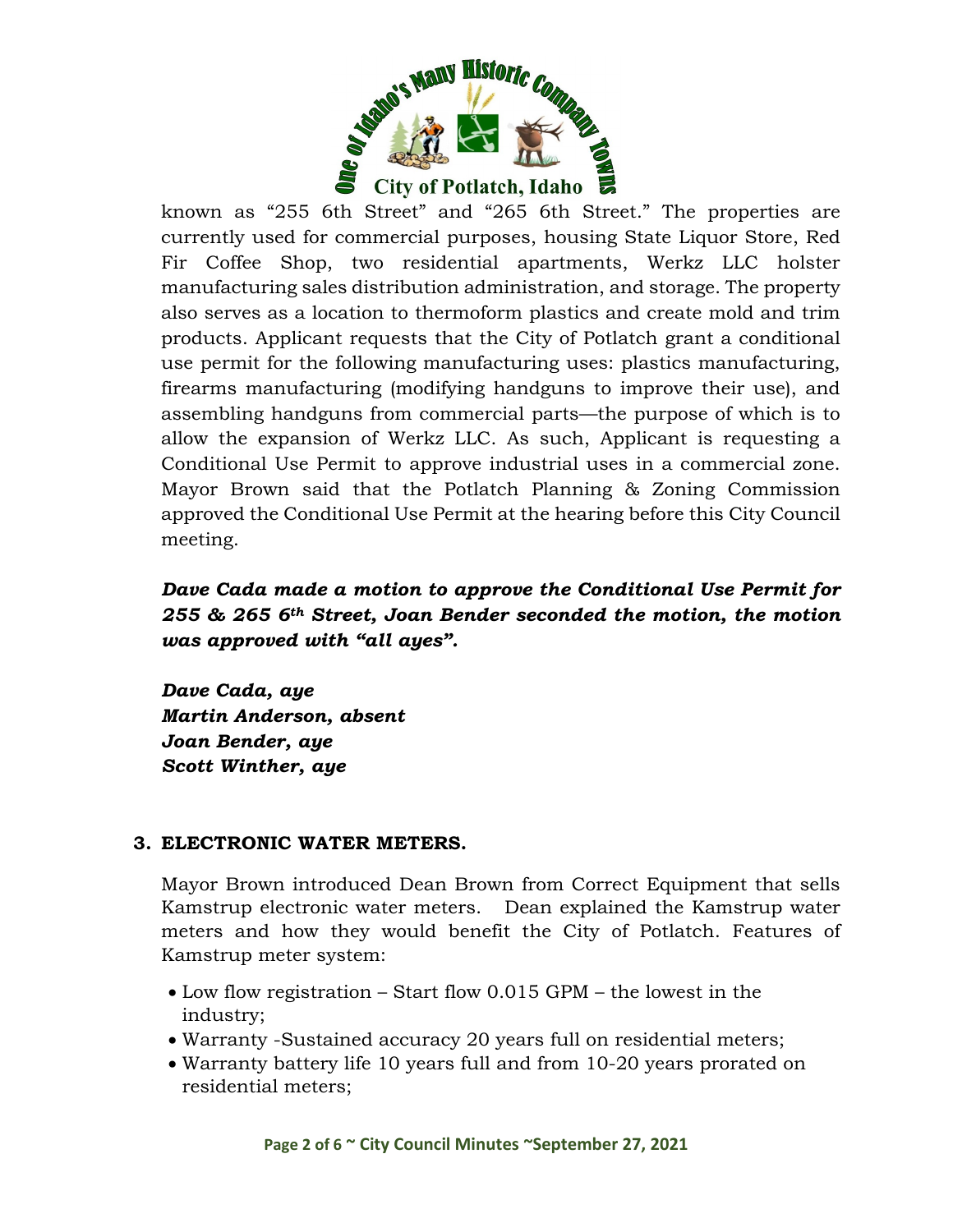

- Integrated register and radio for AMR NO WIRES IN THE METER BOX;
- Does not require separate node register and radio are integral to the meter;
- Compact meter design easy to handle and install in tight spaces;
- Automated manufacturing No human hands assembling meters which equals a very low defect rate of less than 0.1%;
- Over 30 years of experience manufacturing ultrasonic meters;
- Distributor Correct Equipment We maintain meter stock in Redmond WA. Most meters can ship within a couple of days.

Dean asked what does the City of Potlatch want to accomplish with replacing the water meters? Mayor Brown said water loss. Dean explained how the meters worked and how the meters would pay for themselves in a matter of time. Mayor Brown said he would like to start putting the electronic meters in the new subdivisions when they start to go in and replacing meters that stop working with the electronic meters. Marty Anderson asked about the batteries. Dean said that the battery has a 20 year life span. Dave Cada asked about radiation and Dean said the meters have less radiation than a cellphone. Dave Cada said he would like to see the electronic meters phased in with time. Dean Brown said the company would be able to negotiate a price that would be feasible for the city. Mayor Brown said that we would get back to Dean. Dean also talked to Council about the Scada system his company sells and what the features are. This would be used for communicating between the reservoir and wells. This is a cloud based software/system and can get access to data from phones/tablet/computers. There is an annual cost and updates continually with 24-hour support. Dean said he would send some information about the SCADA system to the Mayor Brown.

### **4. RC CAR RACE TRACK AT SCENIC 6 PARK.**

Mayor Brown introduced Issiah Furrow, RV Race Director and Jennifer Fuller, Secretary/Treasurer. Issiah said that there was some talk about putting in a skatepark at the Scenic 6 Park and he wanted to find out what the plan was for the future of the RC Race Track. Mayor Brown explained where the skate park would be located and talked about the grant process and the fundraising that is going on by Tammy Kilborn. He also described what the future plans are at the park. Mayor Brown said that he would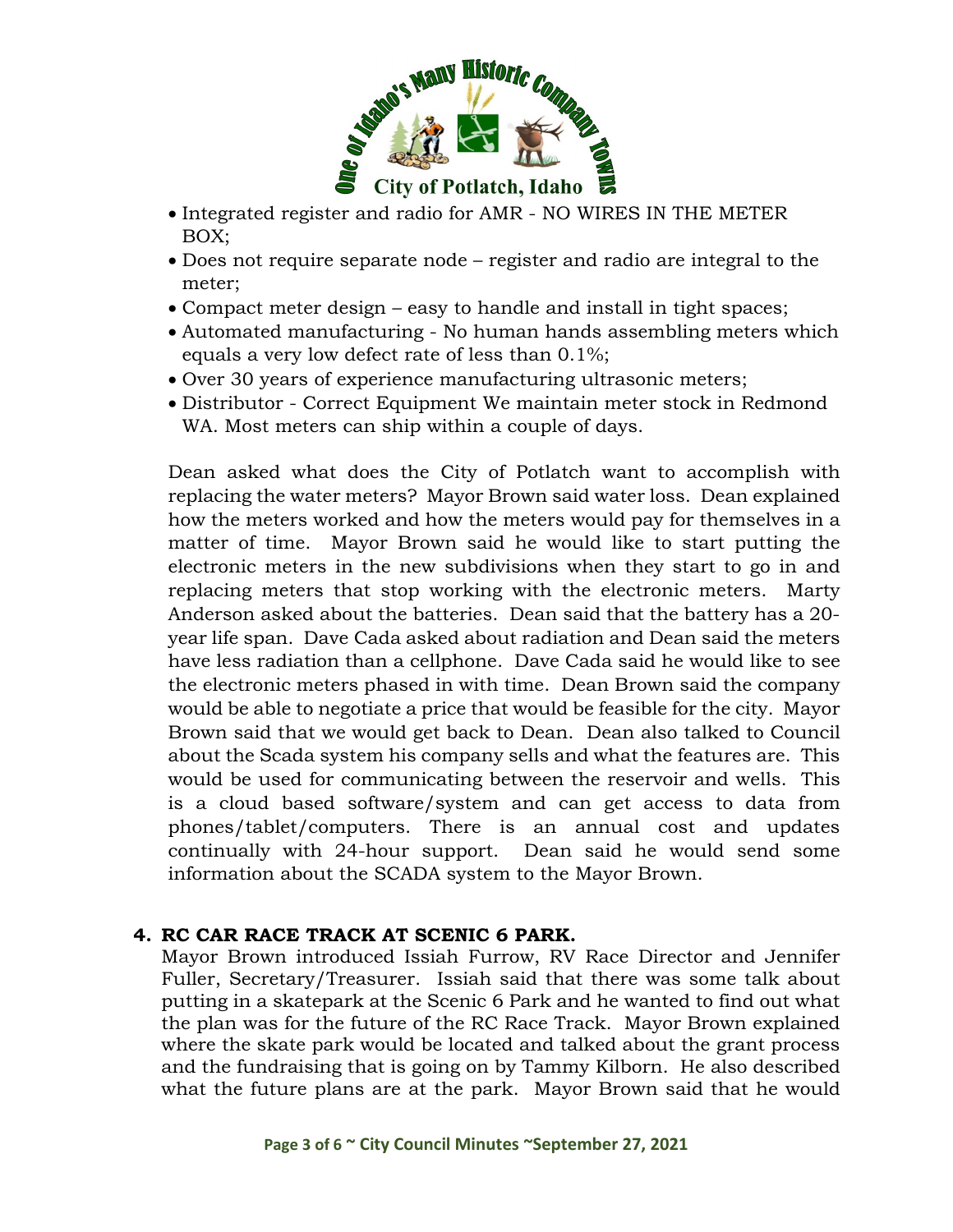

like the area at the track cleaned up and help paying for water. Issiah said that the group will work on the RC track and try to keep the weeds under control. Mayor Brown said that the group will also need to have insurance from the RC organization. Issiah said he will work with the organization to get insurance. Mayor Brown said that the city will work on getting a written agreement for their use of the RC track. Dave Cada said that the RC racing is a real draw for the community.

## **5. APPROVE TO BE FISCAL SPONSOR FOR SKATEPARK.**

Mayor Brown said that Tammy Kilborn has requested the City of Potlatch be the Fiscal Sponsor for the skatepark. He said that there are some grants that she would like to apply for that need to have a Fiscal Sponsor if the group doesn't have a non-profit status.

*Marty Anderson made a motion to approve the being a Fiscal Sponsor for the Skatepark, Dave Cada seconded the motion, the motion was approved with "all ayes".*

*Dave Cada, aye Martin Anderson, aye Joan Bender, aye Scott Winther, aye*

### **6. CITY HALL ROOM RENTAL.**

Judi Davis said that there was a request to rent a space in City Hall to put in a photography studio by Mya Amos. Mya asked if she could share the space with Sarah Foss for the same rental fee.

*Joan Bender made a motion to approve sharing the City Hall room rental and split the cost, Scott Winther seconded the motion, the motion was approved with "all ayes".*

*Dave Cada, aye Martin Anderson, aye Joan Bender, aye Scott Winther, aye*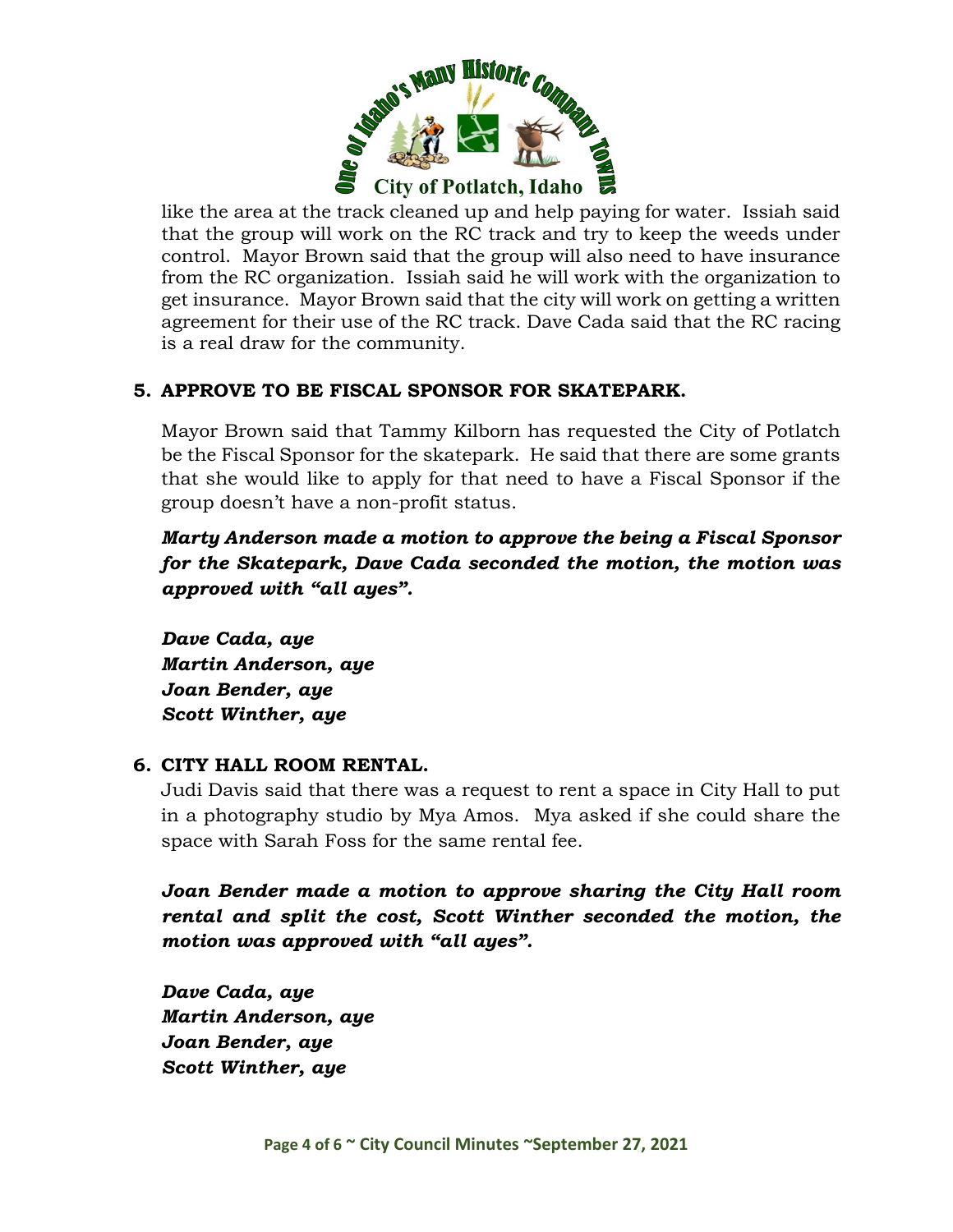

### **7. TREE ON SPRUCE STREET.**

Mayor Brown said that there is tree by 710 Spruce that Lonnie Way has asked the city to remove. He said that Brennan could remove the tree but would need to rent a lift at \$390.00 a day, \$870.00 a week with transportation each way of \$175.00. Marty Anderson said we should just get a bid from a tree company to remove the tree.

Cody Brigham said that he just heard of a dog running loose and asked what the city could do about that. Mayor Brown explain how the ordinance works and said the maintenance guys could pick up the dogs running loose and put in the kennel down by the shop until the owner is located. Cody also said that he would like to put in a Mud Bog four-wheeler/side by side as one of the features for Potlatch Days. Mayor Brown said that he should check and see what kind of insurance requirements are needed.

### **REPORTS:**

- 1. **Mayor – David Brown** Mayor Brown reported
- 2. **Parks – Joan Bender –** Nothing at this time.
- 3. **Pool & Cemetery - Dave Cada –** Dave said that the quote for the bathroom floor from Skelton's looks reasonable. He also said that the rhino liner needs to be patched and see if it would hold or paint the bottom of the pool.
- 4. **Water & Sewer – Scott Winther** Scott said that the city needs to find some money to install the electronic water meters.
- 5. **Streets - Martin Anderson –** Marty asked if the Halloween Street closure would use any barricades from the city.
- 6. **Scenic 6 - David Cada** Dave said that the Scenic 6 group could take over part of Potlatch Days. The group is also trying to build membership.
- 7. **Clerk – Judi Davis –** Nothing at this time.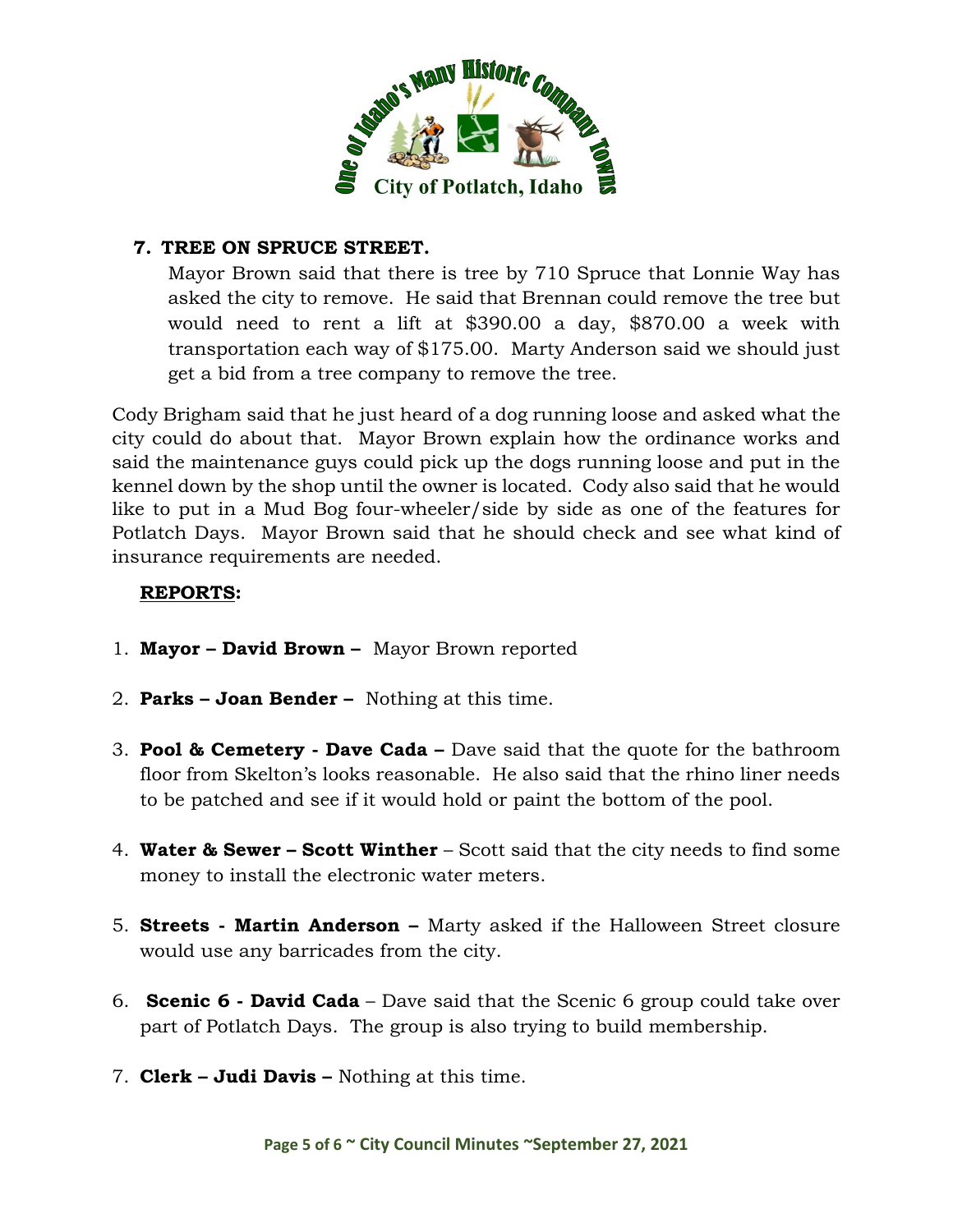

*Marty Anderson made a motion to adjourn the meeting, Scott Winther seconded the motion, the meeting was adjourned at 9:05 p.m.*

ATTEST: ATTEST: AND AND ALL DAVID L. Brown, Mayor

\_\_\_\_\_\_\_\_\_\_\_\_\_\_\_\_\_\_\_\_\_\_\_\_\_\_\_\_\_\_\_\_\_\_\_\_\_\_\_\_\_\_\_\_\_ Judi Davis, City Clerk-Treasurer

**The next City Council meeting will be Monday, October 11, 2021.**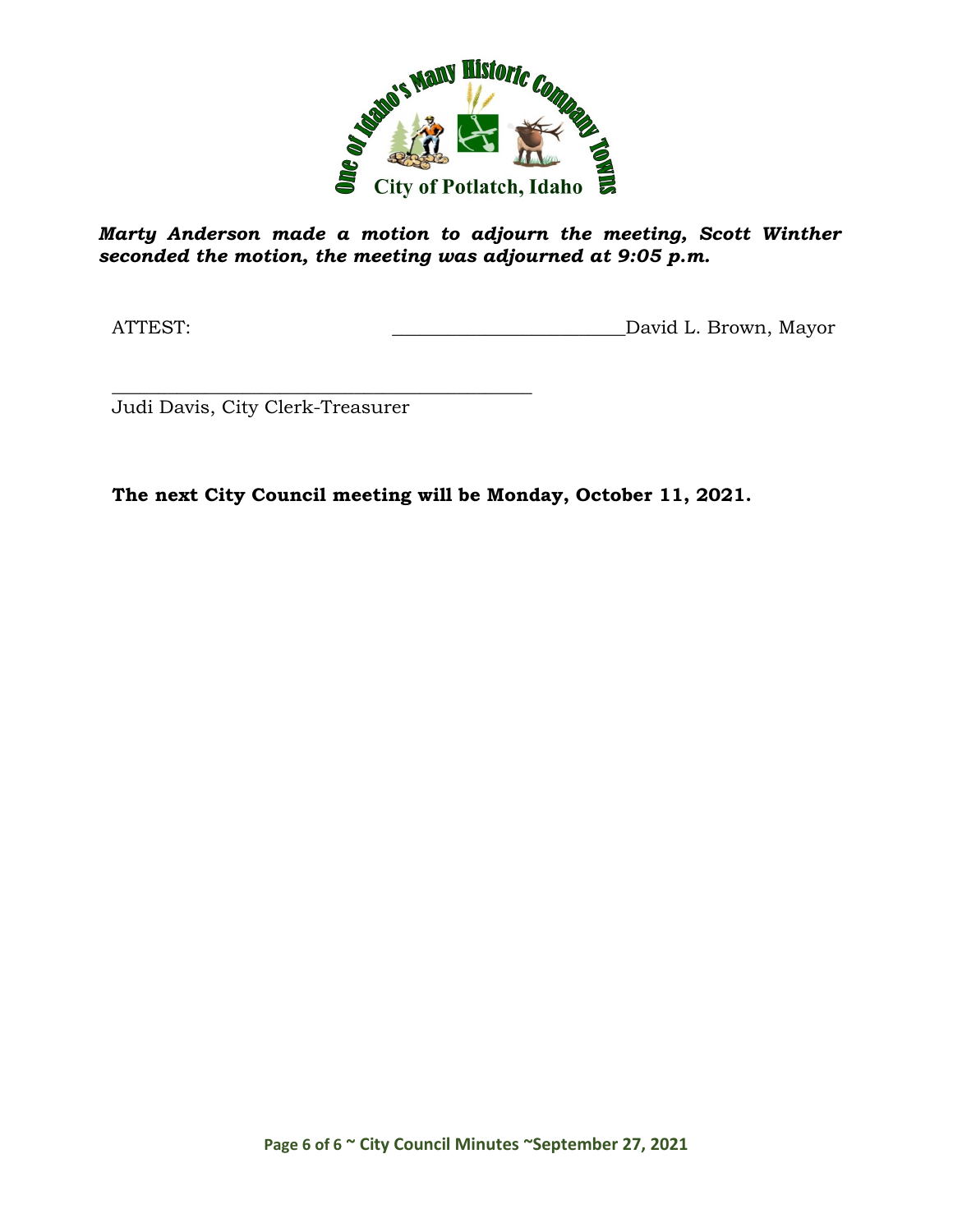

**City Hall – 195 6th Street – Potlatch, ID 83855**

# **October 25, 2021 – 7:00 p.m.**

The regular meeting of the City Council was presided over by Mayor David Brown. Council members present: Scott Winther, Marty Anderson, Dave Cada and Joan Bender-Absent. Also, present: Judi Davis, City Clerk-Treasurer.

Guests: Darrell Bostic

#### *NEW BUSINESS:*

Joan Bender said the invocation Prayer.

**1. CONSENT AGENDA:** *Dave Cada made a motion to approve the Consent Agenda (being regularly considered by the City Council, these items will be enacted by one motion unless requested by a City Council member that one or more items be removed for separate discussion): Minutes from September 27, 2021 City Council meeting, the City of Potlatch bills and payroll.*

*Scott Winther seconded the motion. Motion was approved with a Roll Call vote:*

*Dave Cada, aye Martin Anderson, aye Joan Bender, absent Scott Winther, aye*

**2. ADOPT NEW FY2021-2022 RATE & FEE SCHEDULE RESOLUTION NO. 2021-10-25.**

*The attached resolution was introduced by Mayor Brown. Dave Cada who moved for its adoption. Seconded by Scott Winther.*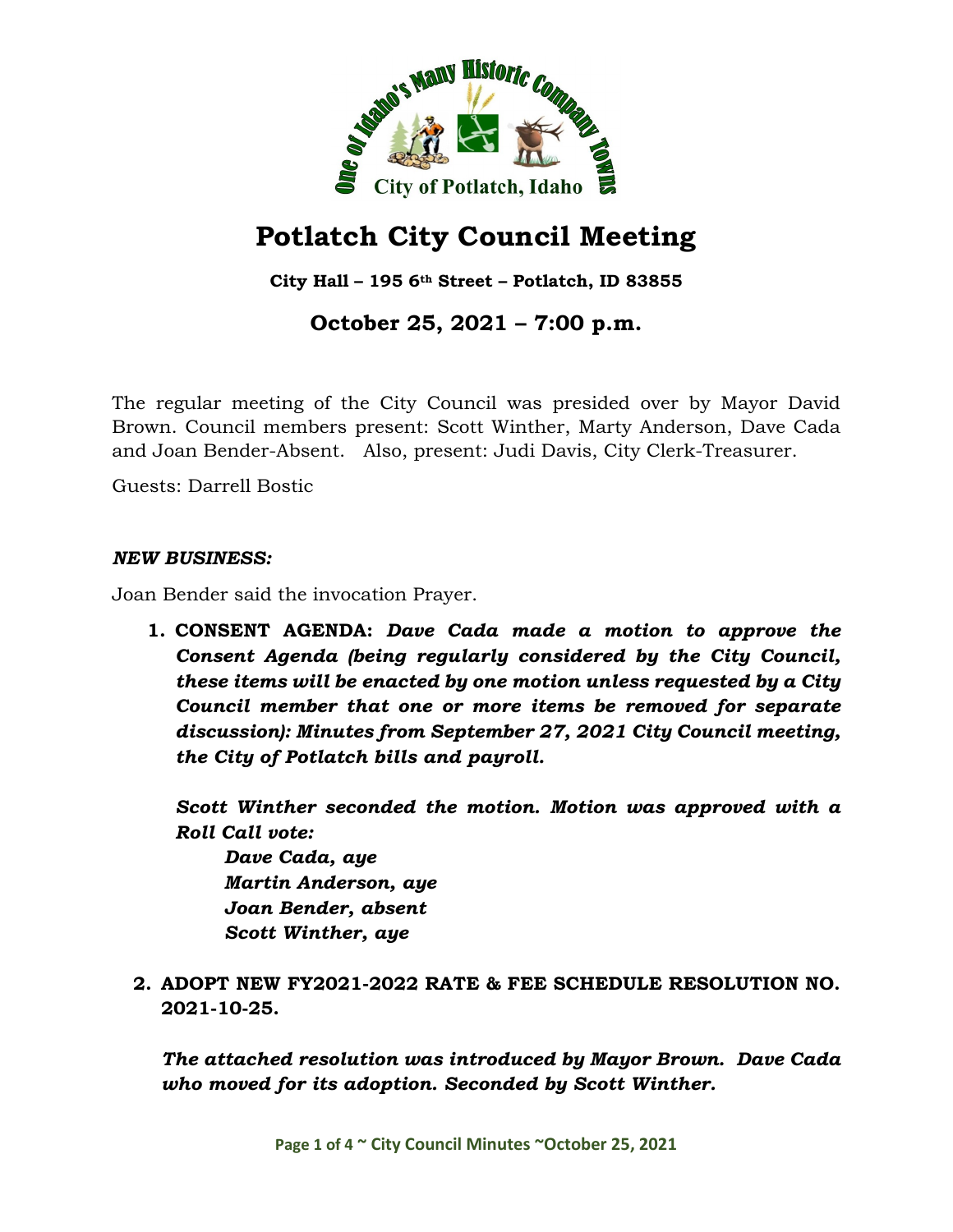

**ROLL CALL VOTE:** *Dave Cada, yes Martin Anderson, yes Joan Bender, absent Scott Winther, yes*

### **3. ELECTRONIC WATER METERS.**

Mayor Brown said that he received the quote from Dean Brown at Correct Equipment for the electronic water meters. Mayor Brown went through the prices of the meters and what was needed for the system. Mayor Brown said that the current water meters are about 15 years old. The life expectancy is usually around 15 to 20 years on a water meter. Dave Cada said that he would like to phase the electronic water meters in.

*Dave Cada made a motion to approve the purchasing 20 electronic water meters, Marty Anderson seconded the motion, the motion was approved with "all ayes".*

*Dave Cada, aye Martin Anderson, aye Joan Bender, absent Scott Winther, aye*

### **4. SCADA EQUIPMENT.**

Mayor Brown said that he received the quote from Dean Brown at Correct Equipment for the SCADA system. Mayor Brown went through the price of the SCADA sytem and what was needed for the system. The Mission Communication Cellular Scada is:

- Designed to monitor water and wastewater sites using cellular connection
- Easy to use
- Access from any computer or smart device
- Reports
- Alarm notifications
- Predictable cost of ownership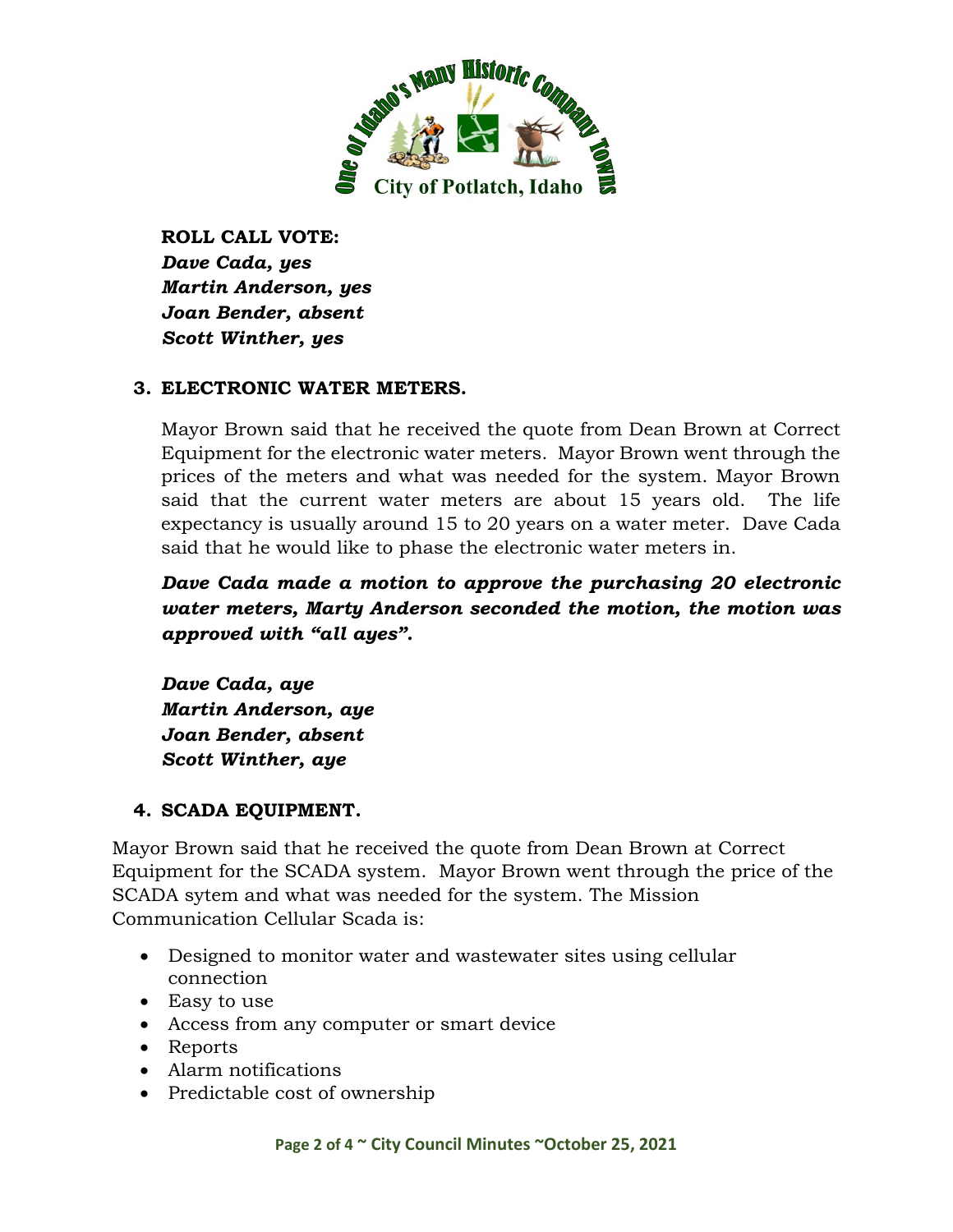

• 24/7 support

Marty Anderson asked if we could try the system on Fiddler's Ridge Well and the Reservoir first then add to it if the city likes the it. Mayor Brown said he would ask for a revised quote.

# **REPORTS:**

1. **Mayor – David Brown –** Mayor Brown reported that CEDA and the skateboard group need to meet and talk about what is needed to build the skatepark. Mayor Brown thought it would be a Block grant of approximately \$250,000. He met with Joan Bender to find out what she thought people would want down by where the skatepark might go. If restrooms would be needed this might be the time to include it in the grant. What type of restrooms could be used? Premade with a concession stand included or cinderblock? How big of a restroom does the park need. Sewer would need to be run to the area and monthly RV spots could be added.

Mayor Brown said that he met with Tom Moore and Dale Ralston about the possible well to be drilled by the reservoir. Dale thought to drill 2 wells and not to spend the money on testing of the Gallaher well. The city would need to have a 12" hole for an 8" pipe for the seal. The Geologist said that the city is good for the water even with the possible new development going in. Tom Moore, the City Engineer is working on an engineered plan. We would need Council approval to go on drilling the well then Tom can get started on it.

- 2. **Parks – Joan Bender –** Absent.
- 3. **Pool & Cemetery - Dave Cada –** Dave said that the pool is filled with water. The bathhouse is  $\frac{1}{2}$  done but needs to be cleaned up. There's a narrow time frame to get this work done or the pool may not open next year. Mayor Brown said that Marty got the compressor and the maintenance guys took a sand blaster to the floors to try and get the paint up off the floor. It was mentioned to use a chemical to eat the paint off the floor but the people at Skeleton's flooring were afraid if a chemical is used the flooring might not go down correctly. Mayor Brown said that the urinal needs to be removed and new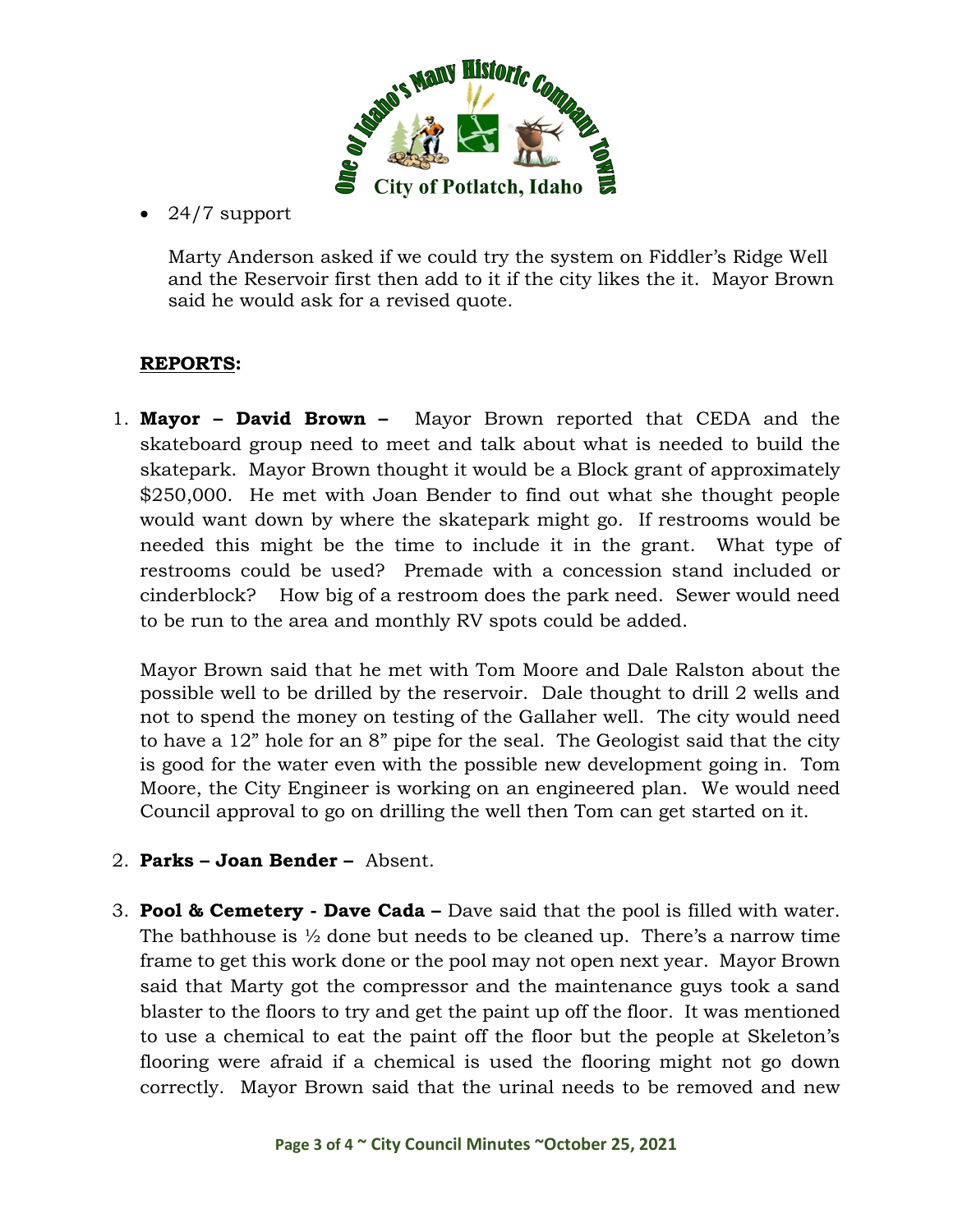

stools and sinks need to be put in. He will talk to Brennan about cleaning up the mess.

- 4. **Water & Sewer – Scott Winther** Nothing at this time.
- 5. **Streets - Martin Anderson –** Marty asked if the tree has been removed on Spruce.
- 6. **Scenic 6 - David Cada** Dave said that the Scenic 6 group is trying to rebuild membership. The new school Superintendent Janet Avery has joined the group. Community Development is the scope of the group. One project is to continue Potlatch Days. Dave said they were asked to be the Fiscal Sponsor of the Skatepark so they could apply for some of the grants. Dave explained some of the past projects such as benches and planters around town.
- 7. **Clerk – Judi Davis –** There's an Association of Idaho Cities Fall meeting on Monday, November 22 and to let me know if you'd like to attend.

### *Marty Anderson made a motion to adjourn the meeting, Scott Winther seconded the motion, the meeting was adjourned at 7:57 p.m.*

ATTEST:  $David L. Brown, Mayor$ 

Judi Davis, City Clerk-Treasurer

\_\_\_\_\_\_\_\_\_\_\_\_\_\_\_\_\_\_\_\_\_\_\_\_\_\_\_\_\_\_\_\_\_\_\_\_\_\_\_\_\_\_\_\_\_

### **The next City Council meeting will be Monday, November 8, 2021**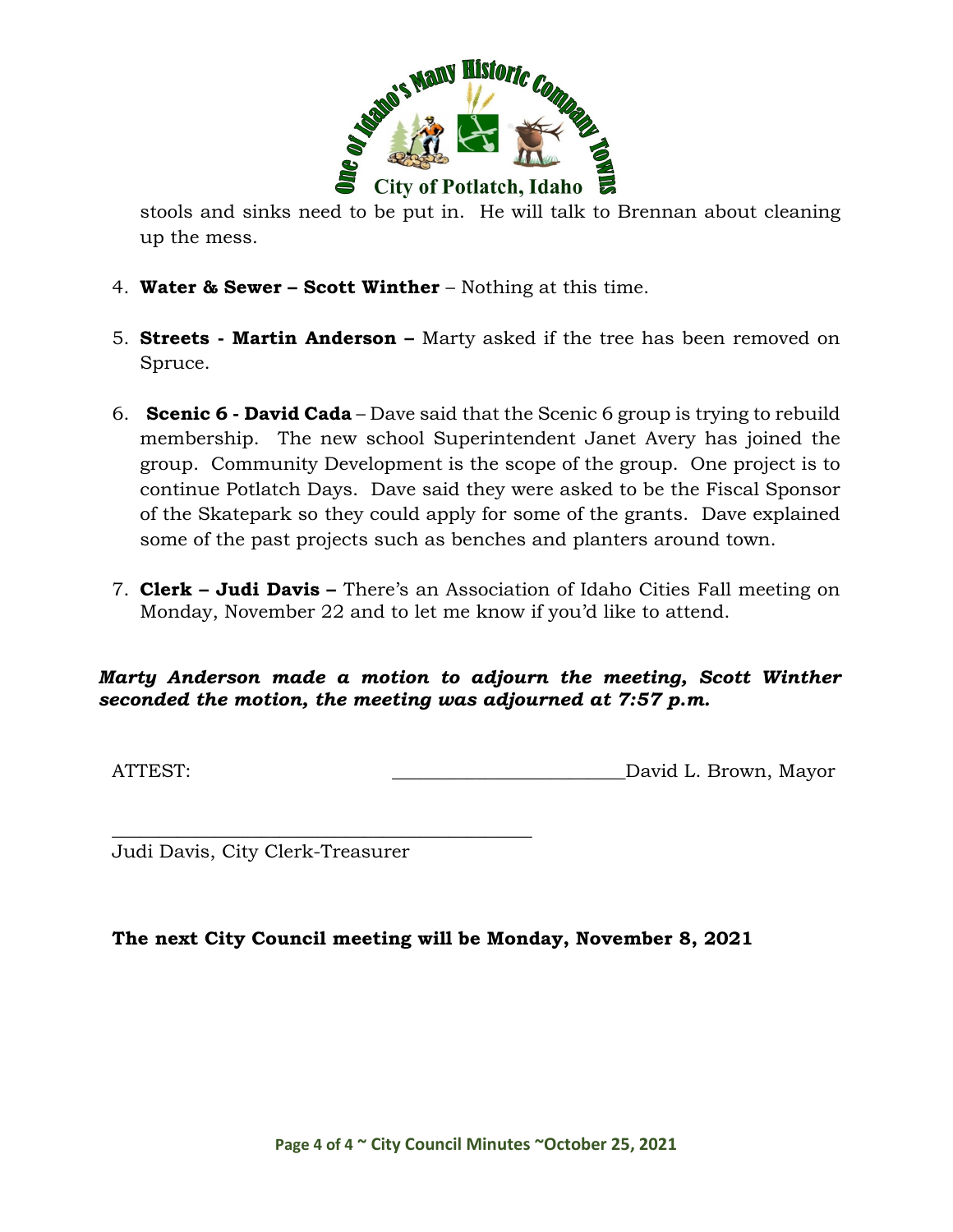

# **Potlatch City Council Meeting**

**City Hall – 195 6th Street – Potlatch, ID 83855**

**November 22, 2021 – 7:00 p.m.**

The regular meeting of the City Council was presided over by Mayor David Brown. Council members present: Marty Anderson, Dave Cada and Joan Bender. Also, present: Judi Davis, City Clerk-Treasurer.

Guests: Darrell Bostic

#### *NEW BUSINESS:*

Joan Bender said the invocation Prayer.

**1. CONSENT AGENDA:** *Dave Cada made a motion to approve the Consent Agenda (being regularly considered by the City Council, these items will be enacted by one motion unless requested by a City Council member that one or more items be removed for separate discussion): Minutes from October 25, 2021 City Council meeting, the City of Potlatch bills and payroll.*

*Joan Bender seconded the motion. Motion was approved with a Roll Call vote:*

*Dave Cada, aye Martin Anderson, aye Joan Bender, yes*

## **2. APPROVE WEBER'S RECORD OF SURVEY.**

Mayor Brown explained that Amber & Brett Weber want to split their lot and do 2 lot line adjustments on the west side of their property to make 2 lots and clean up their legal description. The current lot is approximately 2.94 acres and currently zoned as single family residential. Lot 1 would be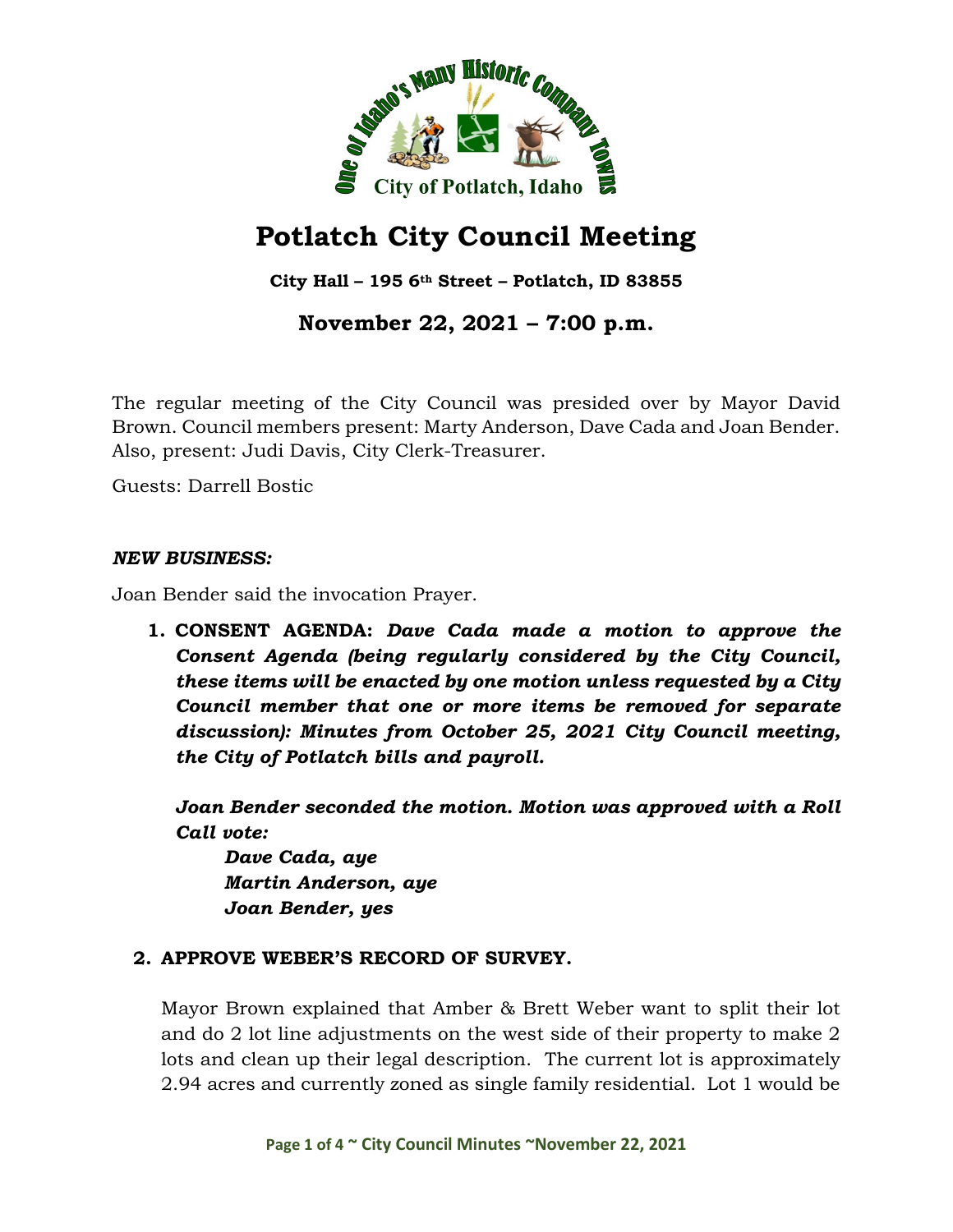

approximately .25 acres and lot 2 approximately .29 acres. City service will be accessed from the west up the alley from 8<sup>th</sup> Street. Access would also be from the west side on Old Ponderosa Dr. to their property line.

*Joan Bender made a motion to approve the Weber's Record of Survey, Dave Cada seconded the motion, the motion was approved with "all ayes".*

**ROLL CALL VOTE:** *Dave Cada, yes Martin Anderson, yes Joan Bender, yes*

#### **3. WELLS.**

Mayor Brown said that the City will need to do facilities plan to drill a well. Mayor Brown said the he met with Idaho Department of Environmental Quality (DEQ) and Tom Moore, the City Engineer to discuss what would need to be done to drill a well. Mayor Brown also said that there is the possibility to use American Rescue Plan Act money for the well and that DEQ will also be funding grants. He said that if the City pays for the well the city doesn't have to jump through as many hoops. There is more money coming to the City from the government for infrastructure but haven't heard yet what the amount will be and it won't have to be for shovel ready projects. The city is way ahead of other areas with planning. Mayor Brown said that we should look at putting sidewalks on 10<sup>th</sup> Street. Marty Anderson said that would be expensive to put in. Dave Cada said that's been a priority for a long time.

## **4. ELECTION RESULTS – APPROVE THE RESULTS FROM LATAH COUNTY.**

*Marty Anderson made a motion to accept the certificate of elections held on November 2, 2021, as canvassed and signed by the Board of County Commissioners. There were two City Council positions for the City of Potlatch (see included: the copy of the canvass and Precinct Report for Precincts 27). Marty Anderson received 60 votes and Dave*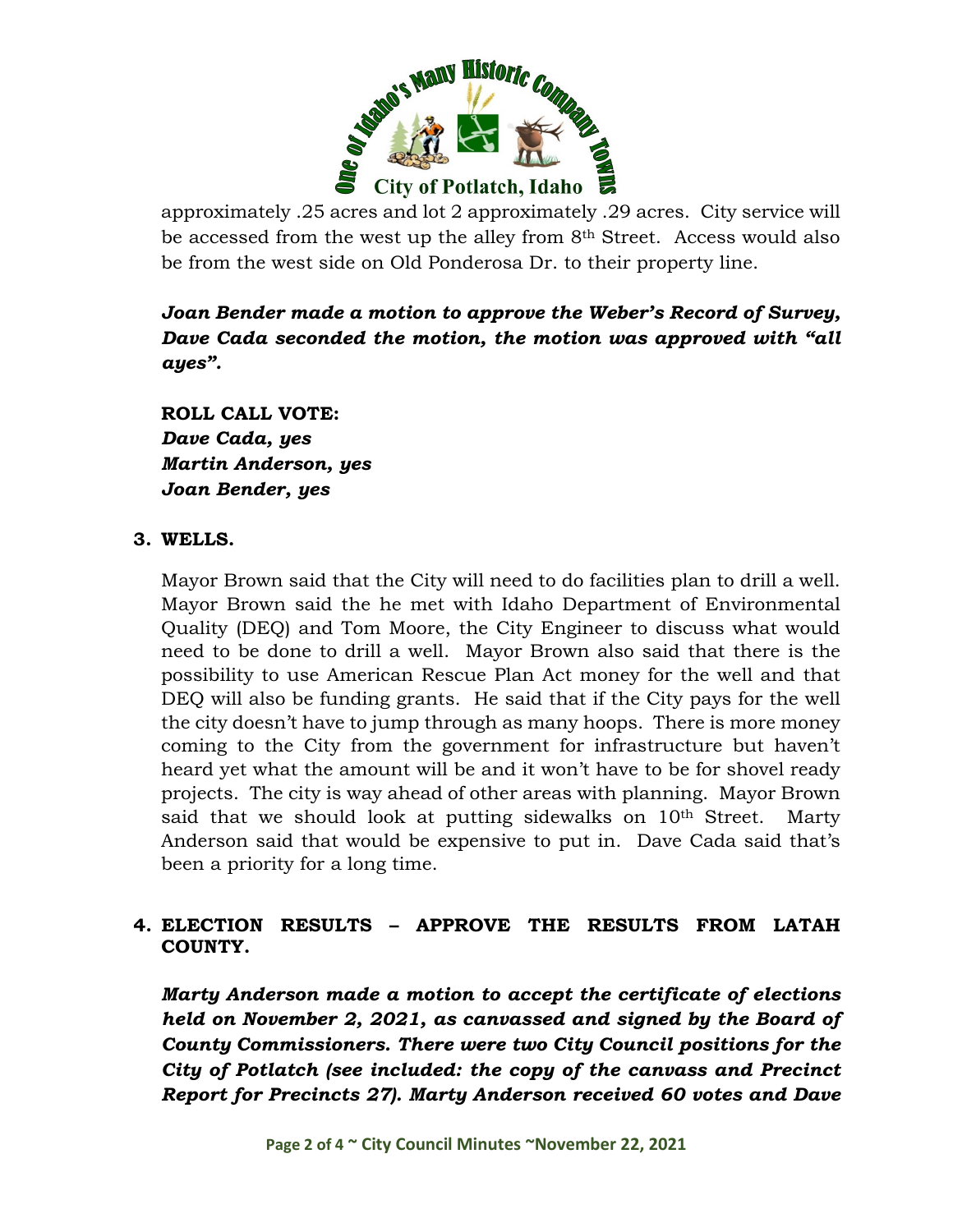

*Cada received 88 votes and Darrell Bostic received 42 votes for a total of 190 votes. The motion was seconded by Joan Bender, the motion was approved with "all ayes".*

# *5.* **APPROVE RESOLUTION AUTHORIZING TO APPROVE ALL DOCUMENTS RELATED TO THE WASTEWATER FACILITIES GRANT.**

Mayor Brown read Resolution 2021-11-21 approving Mayor Brown to sign all documents and agreements for the Wastewater Facilities Grant.

*The attached resolution was introduced by Mayor Brown. Dave Cada who moved for its adoption. Seconded by Marty Anderson.*

**ROLL CALL VOTE:**

*Dave Cada, yes Martin Anderson, yes Joan Bender, yes*

# **REPORTS:**

- 1. **Mayor – David Brown** Mayor Brown reported that Dean Brown from Correct Equipment said the SCADA equipment should be arriving sometime this week or next. Tom Moore is working on putting together the analysis of the City's water and sewer capacity. Tom is collecting information from the well and lagoon logs. If the city had the electronic logs in place, it would make it easier to track water usage. Mayor Brown said that one of the city employees backed into a pickup at the railroad depot. Mayor Brown said that there will be a gingerbread house contest this year. Children can enter and the judging will be December 18th. The judges will be Janet Avery and Jill Diamond.
- 2. **Parks – Joan Bender –** Joan said that the Christmas lights at the park look nice. Mayor Brown said he went and purchased more lights to put up at the park.
- 3. **Pool & Cemetery - Dave Cada –** Dave asked if the old coating has been removed yet from the pool bathhouse. Mayor Brown said that they might